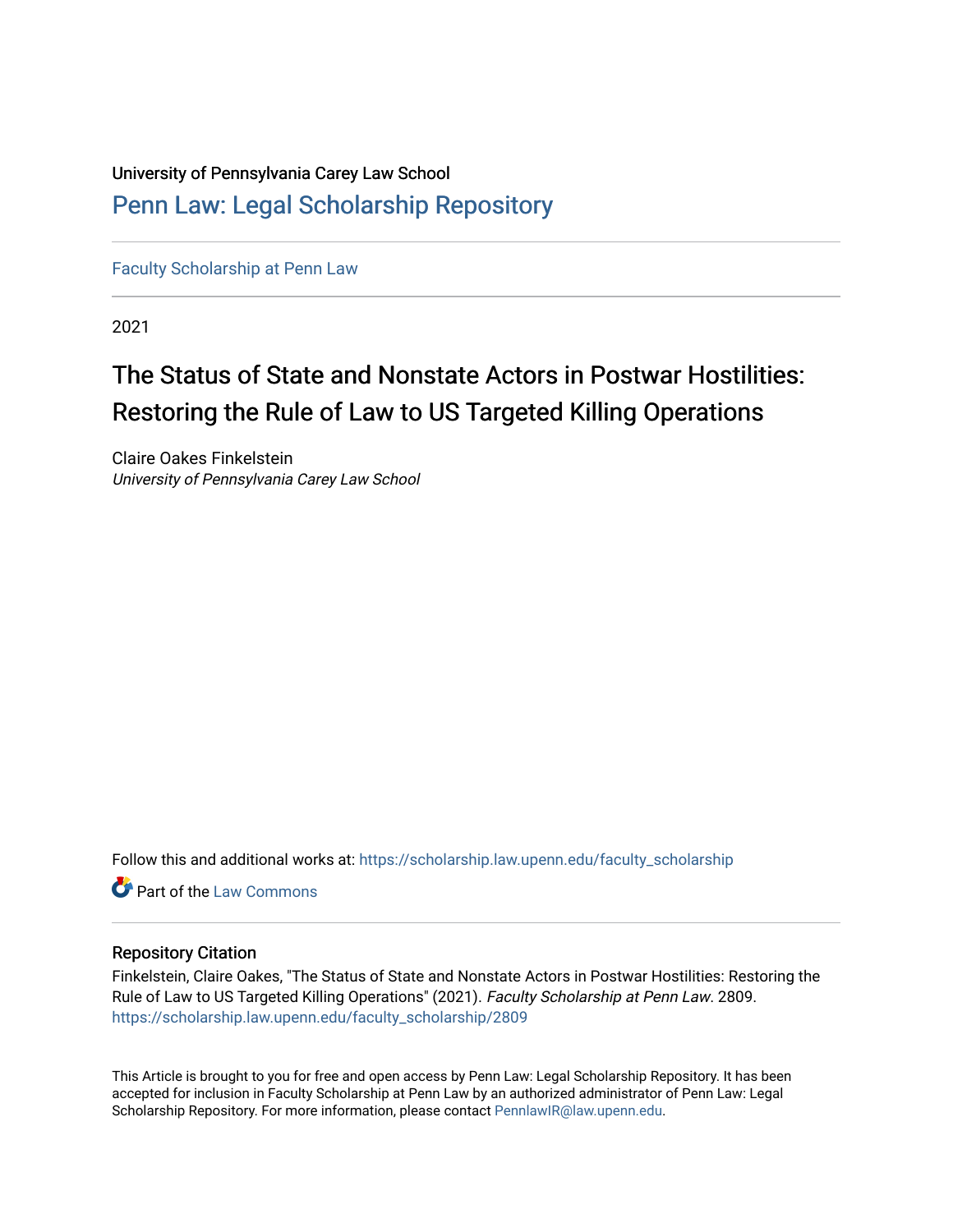## **The Status of State and Nonstate Actors in Postwar Hostilities: Restoring the Rule of Law to US Targeted Killing Operations**

*Claire Finkelstein \**

#### **ABSTRACT**

*With the killing of Iranian general Qassim Soleimani, the United States crossed a new frontier in the use of extrajudicial lethal operations outside of armed conflict. As a state actor, Soleimani once would have been entirely off-limits as a target outside the context of a formal armed conflict between the United States and Iran. The Trump administration's choice to conduct a one-off strike on a state military leader indicates that conflicts among state adversaries are increasingly fought using the hybridized tools of the war on terror. This Article will argue that the increasing use of such techniques and the perceived relaxation of the constraints of international law in conflicts among states is a regrettable, but foreseeable, result of a certain conception of violent nonstate actors that immediately followed the 9/11 attacks. Greater clarity about the legal boundaries governing the use of Bush-era interrogation methods and President Obama's dramatic increase in the use of extrajudicial killing against nonstate actors might have forestalled this development.*

*This Article focuses on the decision to treat violent nonstate actors in the war on terror as "unlawful combatants,"—a framework that deprives them of the traditional protections of both the Law of Armed Conflict (LOAC) and the constitutional guarantees ordinarily extended to criminal defendants. This ambiguity provided legal impunity for abuse, the impossibility of achieving convictions at trial for those detained, and an uncertain legal basis for those who are targeted rather than captured. The question of status now arises with urgency for violent state actors like Qassim Soleimani, who was killed by a US drone strike in January of 2020. This Article will argue that violent nonstate actors are more properly thought of as civilians*

<sup>\*</sup> Algernon Biddle Professor of Law and Professor of Philosophy and Faculty Director of the Center for Ethics and the Rule of Law (CERL), University of Pennsylvania. The author wishes to thank Richard Painter, Mitt Regan, Geoff Corn, and the editors of the *Vanderbilt Journal of Transnational Law* for comments, corrections, and conversations on the issues raised in this Article.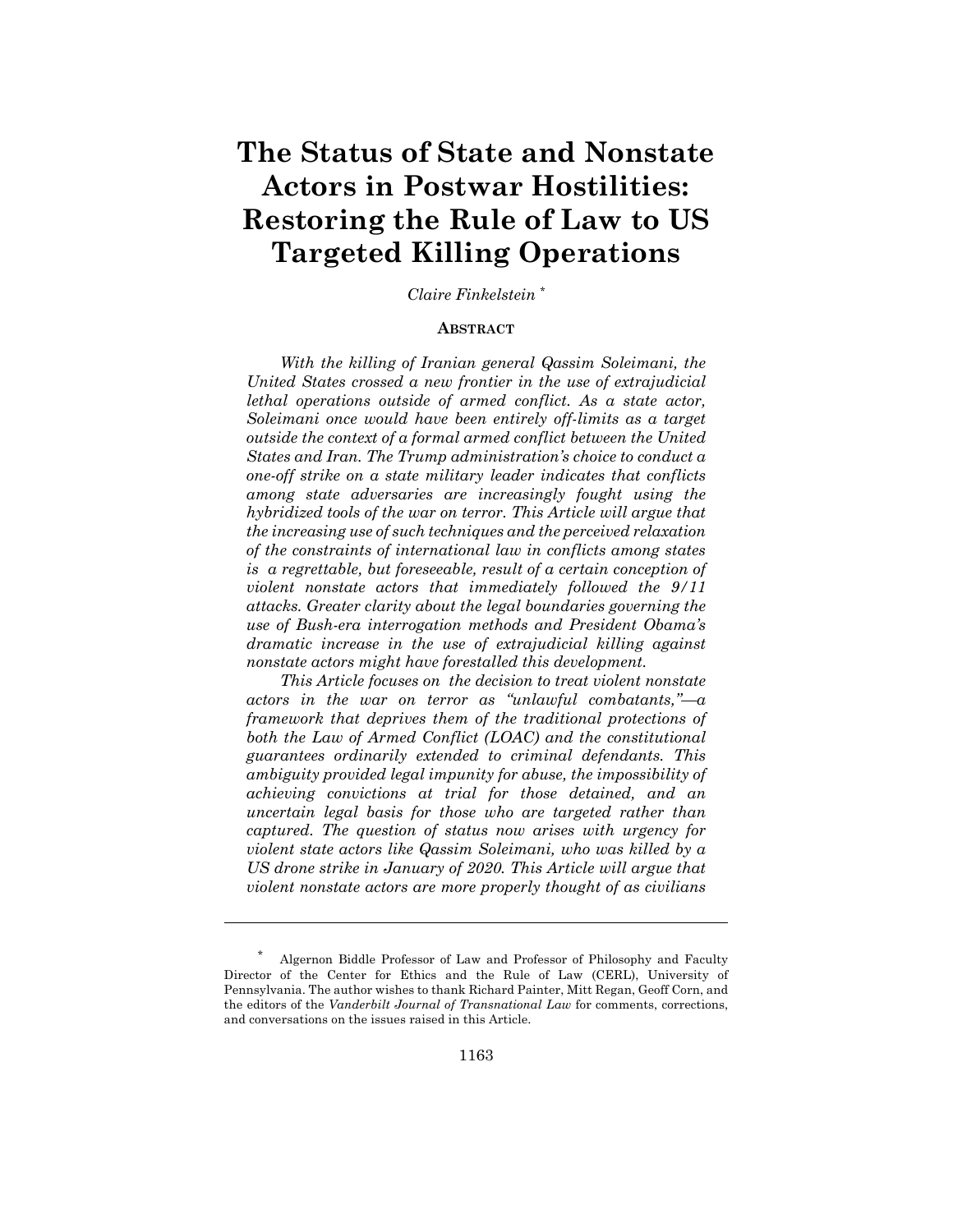*than combatants but that this approach should not be permitted to affect the treatment of state actors like Soleimani, whose status as a state actor implies that he can only be targeted as a state combatant and then only if in the context of armed conflict.*

#### **TABLE OF CONTENTS**

| Ι.          |                                                 |
|-------------|-------------------------------------------------|
| H.          | THE TRADITIONAL NOTION OF COMBATANCY 1169       |
| -HL         | UNLAWFUL COMBATANCY AND THE BUSH DOCTRINE 1173  |
| TV.         | OBAMA AND THE TARGETING OF NONSTATE ACTORS 1178 |
| $\mathbf V$ | TRUMP AND THE EXTRAJUDICIAL KILLING OF STATE    |
|             |                                                 |
| VL.         | PRESERVING THE DISTINCTION BETWEEN WAR AND      |
|             |                                                 |
| VII         | THE ROLE OF THE STATE IN ESTABLISHING           |
|             |                                                 |
| VIII        | IMPLICATIONS FOR DOMESTIC LAW ENFORCEMENT 1199  |

#### I. INTRODUCTION

With the extrajudicial killing of Qassim Soleimani, an Iranian major general in the Islamic Revolutionary Guard Corps and the commander of Iran's Quds Force, the United States ushered in a new era in the extended war on terror: the use of targeted killing against state actors outside the context of war. At first, the Trump administration attempted to justify the killing as valid under the Law of Armed Conflict (LOAC). The explanations offered, however, were inconsistent and contradictory. **<sup>1</sup>** Former Secretary of State Mike Pompeo, for example, claimed that the killing was in response to imminent threats to American lives.**<sup>2</sup>** But the administration never produced any evidence of the imminent attack it supposedly anticipated. Indeed, Pompeo himself admitted that "[w]e don't know precisely when and we don't know precisely where,"**<sup>3</sup>** though President Trump claimed in a news conference that they were looking to blow up

<sup>1.</sup> *See* Chris Cameron & Helene Cooper, *The Trump Administration's Fluctuating Explanations for the Soleimani Strikes,* N.Y. TIMES (July 9, 2020), https://www.nytimes.com/2020/01/12/us/politics/trump-suleimani-explanations.html [https://perma.cc/8ZBC-JCMT] (archived Sept. 17, 2021).

<sup>2.</sup> *See* Aaron Rupar, *Pompeo's Shifting Reasons for Killing Soleimani Puts the Strike on Shaky Legal Ground*, VOX (Jan. 7, 2020) https://www.vox.com/2020 /1/7/21054913/pompeo-soleimani-strike-imminent-threat-shifting-rationale [https://perma.cc/QF9B-DDLS] (archived Sept. 17, 2021).

<sup>3.</sup> Peter Baker & Thomas Gibbons-Neff, *Esper Says He Saw No Evidence Iran Targeted 4 Embassies, as Story Shifts Again*, N.Y. TIMES (Jan. 12, 2020), https://www.nytimes.com/2020/01/12/us/politics/esper-iran-trump-embassies.html [https://perma.cc/R6F3-NWY3] (archived Sept. 17, 2021).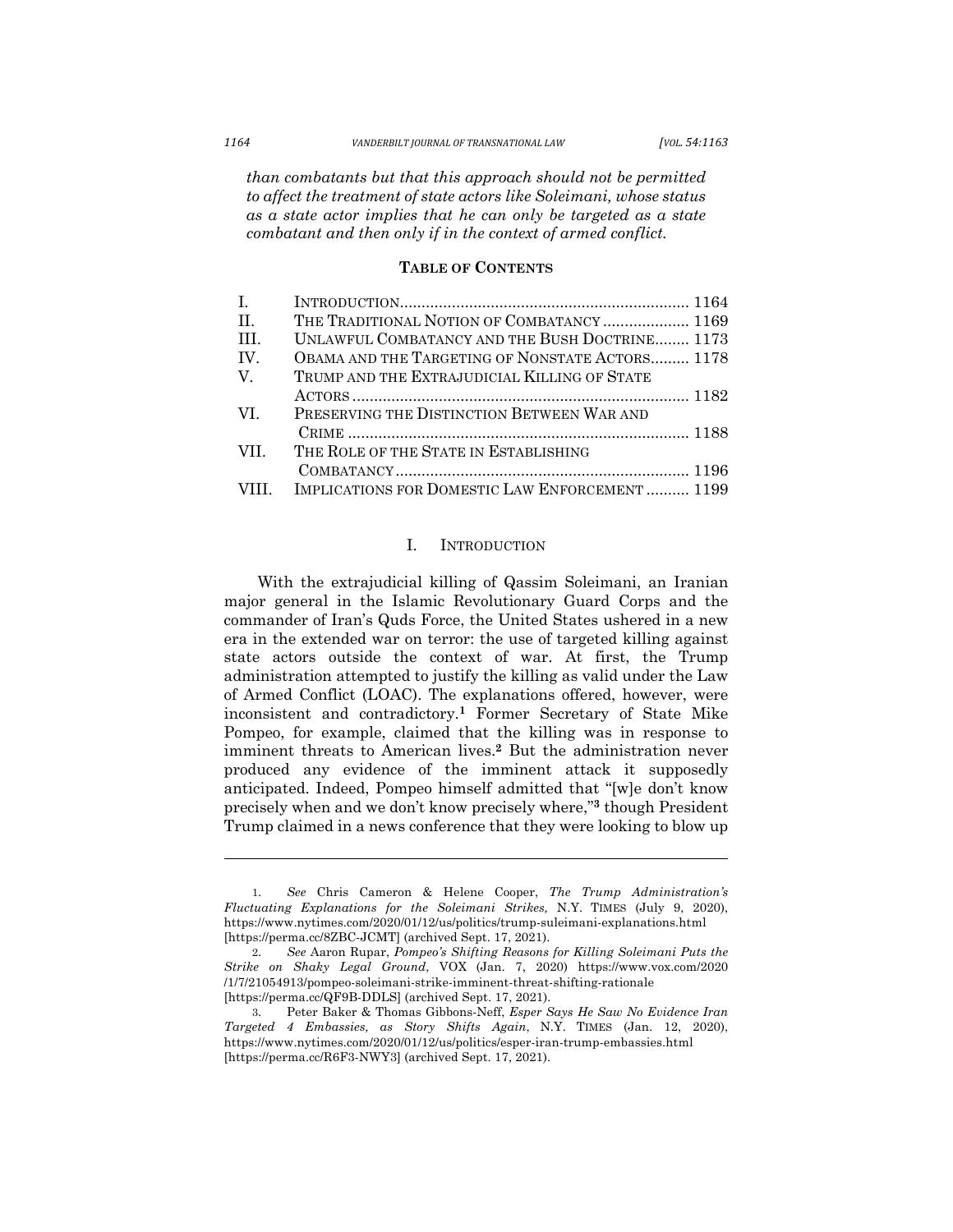our embassy.**<sup>4</sup>** Later, Trump claimed that he thought it could have been four embassies, military bases, or a lot of other things, but that it was imminent.**<sup>5</sup>** Secretary of Defense Mark Esper, however, admitted that he saw no specific evidence to back up Trump's claims.**<sup>6</sup>** Thereafter, talk of imminence as a justification for the strike died away quickly.

While no longer in the administration at the time of the Soleimani strike, former National Security Advisor General H.R. McMaster's remarks on this topic may have better reflected the Trump administration's thinking on Soleimani. McMaster argued that the killing was justified because it was "the righteous use of violence."**<sup>7</sup>** For this reason, McMaster claimed, imminence was not required. But scholars and public policy experts have failed to offer any explanation that would justify the killing under the LOAC. **8**

Since the Soleimani killing, there have been other strikes on state actors. In November 2020, Iran's top nuclear scientist, Mohsen Fakhrizadeh, was killed in an Israeli ambush.**<sup>9</sup>** According to recent reporting, Fakhrizadeh was killed with the use of an A.I.-based machine gun that fired at his vehicle from another car.**<sup>10</sup>** It is also now clear that the Trump administration was not only fully read into the intended strike, but President Trump himself, along with Secretary of State Mike Pompeo and CIA Director Gina Haspel, had participated in its planning since 2019. **<sup>11</sup>** Indeed, reporting indicated that the two strikes were related: the United States and Israel were encouraged by the rather tepid response to the killing of Soleimani to think that a hit on Fakhrizadeh might be politically feasible.**<sup>12</sup>**

7. Erin Woo, *'I Don't Really Care What International Law Said': H.R. McMaster Debates Soleimani Killing, Iran*, STANFORD DAILY (Mar. 5, 2020), https://www.stanforddaily.com/2020/03/05/i-dont-really-care-what-international-lawsaid-h-r-mcmaster-debates-soleimani-killing-iran/ [https://perma.cc/9ZXY-DJBJ] (archived Sept. 17, 2021).

8*. See* Ned Temko, *State-Sponsored Assassination: New Tools, Old Questions*, CHRISTIAN SCI. MONITOR (Dec. 10, 2020), https://www.csmonitor.com/World/2020/1210/ State-sponsored-assassination-New-tools-old-questions [https://perma.cc/R8ZY-THBL] (archived Sept. 17, 2021).

9. *See* Farnaz Fassihi, David E. Sanger, Eric Schmitt, & Ronen Bergman, *Iran's Top Nuclear Scientist Killed in Ambush, State Media Say*, N.Y. TIMES (Dec. 9, 2020), https://www.nytimes.com/2020/11/27/world/middleeast/iran-nuclear-scientist-

assassinated-mohsen-fakhrizadeh.html [https://perma.cc/4FTT-JX8T] (archived Sept. 17, 2021).

10. Ronen Bergman & Farnaz Fassihi, *The Scientist and the A.I.-Assisted, Remote-Control Killing Machine*, N.Y. TIMES (Oct. 26, 2021), https://www.nytimes.com/2021/09/18/world/middleeast/iran-nuclear-fakhrizadeh-

assassination-israel.html [https://perma.cc/KA3U-GAB9] (archived Nov. 4, 2021); Zoe Kleinman, *Mohsen Fakhrizadeh: 'Machine-gun with AI' Used to Kill Iran Scientist*, BBC (Dec. 7, 2020), https://www.bbc.com/news/world-middle-east-55214359 [https://perma.cc/8GEJ-Y8UM] (archived Sept. 17, 2021).

11. Bergman & Fassihi, *supra* note 10.

12. *Id.*

<sup>4.</sup> *See id.* 

<sup>5.</sup> *See id.* 

<sup>6.</sup> *See id.*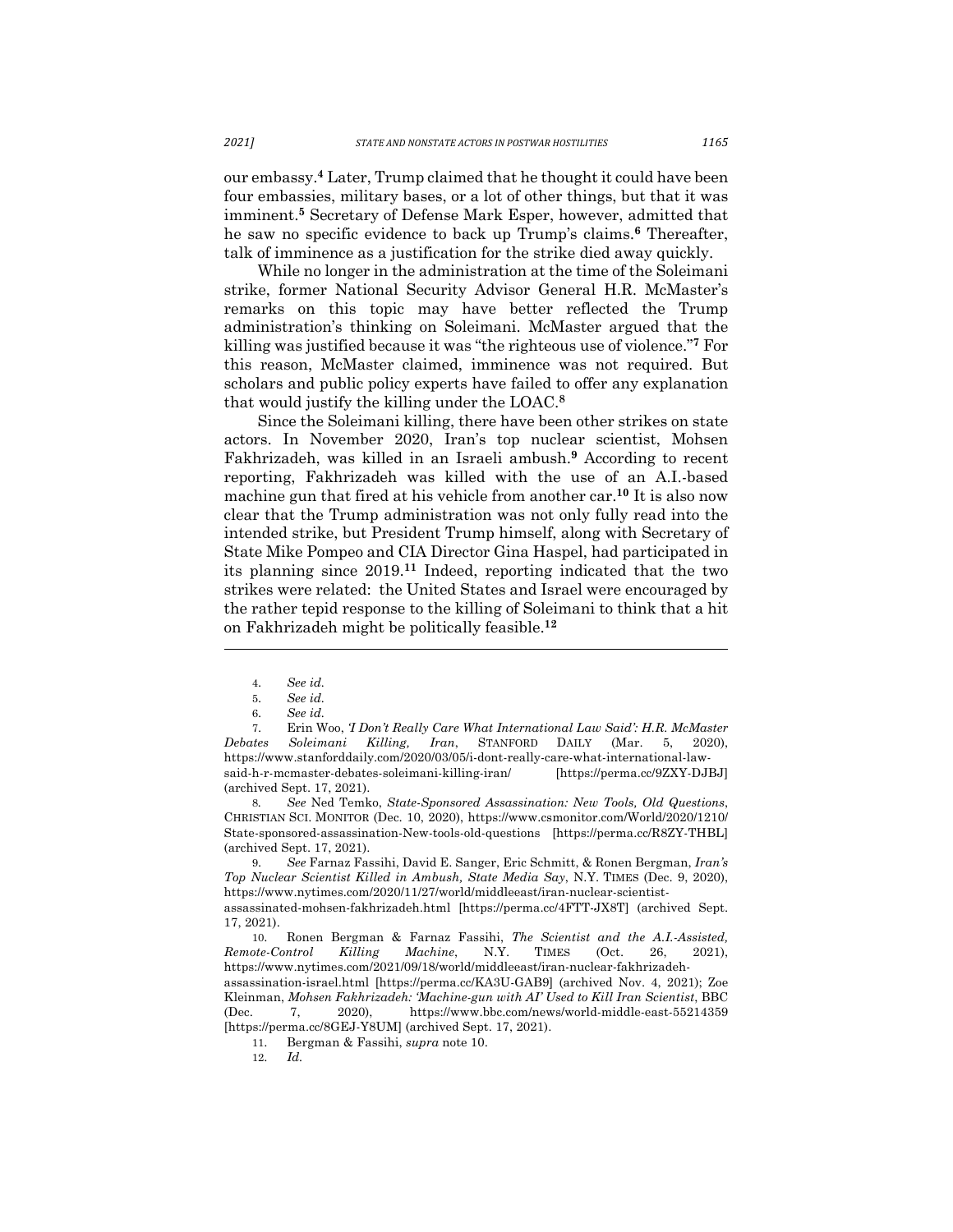Unless the United States is at war or has a basis for waging war on Iran, attacking a high-ranking military official is a clear *jus ad bellum* violation. How did US military and national security officials come to justify such actions? The seeds of acts of war such as these were sown almost two decades earlier in the approach taken by Bushadministration lawyers as well as military and intelligence officials to a different problem: the status of violent nonstate actors in Iraq and Afghanistan who took part in highly militarized terrorist organizations. Instead of classifying them as either combatants or civilians, as the principle of distinction requires, the Bush administration created a *sui generis* category variously called "unlawful combatants," "enemy combatants," or "unprivileged enemy belligerents."**<sup>13</sup>** Obama- and then Trump-administration lawyers largely maintained this same legal structure, presumably in order to facilitate the legal justification of targeted killing without a prior need to attempt capture. Under the US approach to this category, so-called unlawful combatants lack the rights that attach to combatants under the laws of war. **<sup>14</sup>** Operating in this "no man's land" between two legal regimes––the laws of war and the criminal law––has spawned confusion and damaged the rule of law.

This Article will focus on the transition from the Bush-era concept of unlawful combatancy, **<sup>15</sup>** which served to justify the torture of detainees captured in Iraq and Afghanistan, to the use of that concept in justifying targeted killing of nonstate and, ultimately, state actors under Presidents Obama and Trump. Although the United States has formally ended its engagement in Afghanistan, it will continue to fight terror through direct action and intelligence operations, an approach now rendered particularly complex given Taliban rule. In this new phase of the war on terror, the focus will inevitably shift from nonstate actors to state actors who commit acts of terror or sponsor terrorism. The United States has grappled with the threat posed by state sponsors of terror in the past with respect to Iran, Syria, Saudi Arabia, North Korea and other nations, but America confronts this threat with fresh urgency: How will the United States and its allies address acts of terror that are either directly committed by or sponsored by the reigning state power?**<sup>16</sup>** Here is where the lasting impact of the post-9/11 notion of unlawful combatancy lies: the same techniques that were justified by the unlawful combatancy framework have now proven

<sup>13.</sup> HUMAN RIGHTS WATCH, THE ROAD TO ABU GHRAIB 4 (June 2004) https://www.hrw.org/reports/2004/usa0604/usa0604.pdf (last visited Sept. 17, 2021) [https://perma.cc/595P-794B] (archived Sept. 17, 2021).

<sup>14</sup>*. See id.*

<sup>15.</sup> *See, e.g.*, Military Commissions Act of 2006, Pub. L. No. 109–366, 120 Stat. 2600; Military Commissions Act of 2009, Pub. L. No. 111–84, 123 Stat. 2574.

<sup>16.</sup> *See generally* DIANNE E. RENNACK, CONG. RSCH. SERV., R43835, STATE SPONSORS OF ACTS OF INTERNATIONAL TERRORISM—LEGISLATIVE PARAMETERS: IN BRIEF (2021).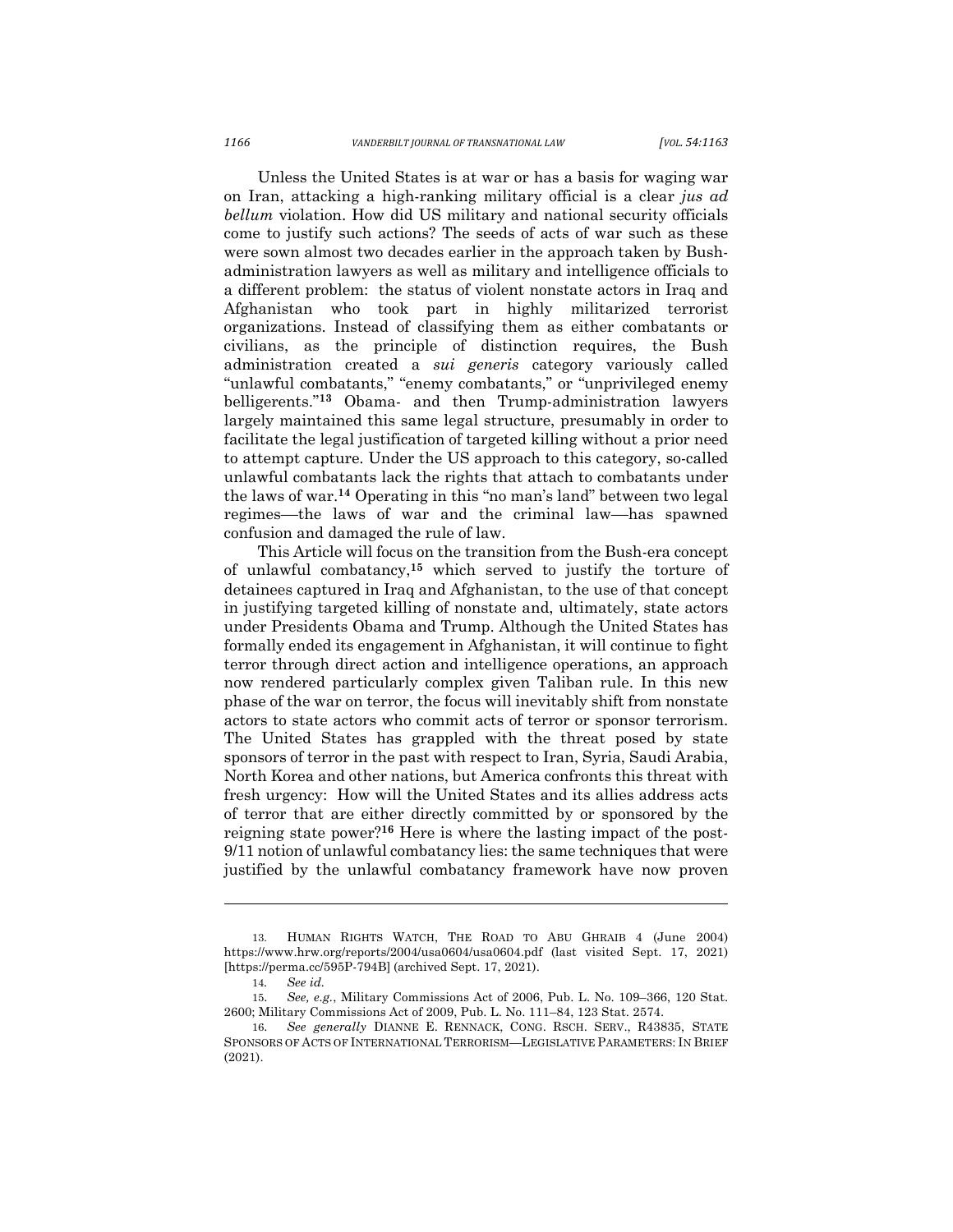useful in operations against state actors, such as in the case of Qassim Soleimani. If the international community comes to recognize the Taliban in Afghanistan as the representative of the Afghan government, the problem of state-sponsored terrorism will be particularly stark.**<sup>17</sup>** The absence of a clear legal framework for the use of targeted killing, particularly remote killing by unmanned aerial vehicles (UAVs), has left the United States and its allies largely at sea with regard to the legality of targeted killing operations more generally.

The legal ambiguity of US targeted killing operations against nonstate actors has thus spawned a comparable ambiguity with regard to state actors, a development that in retrospect seems inevitable given the dramatic increase in the number of targeted killings over the past three administrations. Overall, since 2010, the United States has killed upwards of 16,900 people by drone strike, of which at least 2,200 people were civilians.**<sup>18</sup>** Despite the fact that lethal drone technology has been in use almost since 9/11, the United States still has not established a clear and unequivocal legal framework for assessing the conformity of drone strikes to the confines of International Humanitarian Law (IHL). A practice that is premised on a vague or uncertain legal foundation will naturally tend to spread, taking its legal uncertainty with it.**<sup>19</sup>** For this reason, legal ambiguity in one area of legal practice seeps over into adjacent areas of practice. Where war is concerned, this legal ambiguity poses a threat to national security and to the rule of law. Nor will the current difficulties stop at the boundaries of war. US policy has not only effaced the distinction between state and nonstate actors, but it has weakened the distinction between war and crime as well. If the United States continues down this path, it will weaken not only the law of war, but the constitutional guarantees protecting domestic criminal suspects as well.

Where targeted killing is concerned, the latter point is amply demonstrated by the case of Anwar al-Awlaki, an American citizen who

<sup>17.</sup> Note that in the case of the Taliban in Afghanistan, this question will be particularly tricky, given that their accension to power was the result of a military takeover. Whether the US and its allies will consider the Taliban the legitimate sovereign of Afghanistan, and whether it will recognize the newly-former Islamic Emirate of Afghanistan, remains to be seen. *See* Joshua Keating, *No One Wants to Be the First Country to Recognize the Taliban*, SLATE (Aug. 18, 2021, 11:42 AM) https://slate.com/news-and-politics/2021/08/afghanistan-taliban-international-

recognition-united-nations.html [https://perma.cc/BT6B-WEJ3] (archived Sept. 17, 2021).

<sup>18.</sup> SARA TOTH STUB, CQ PRESS, TARGETED KILLINGS 3 http://library.cqpress.com /cqresearcher/document.php?action=print&id=cqresrre2021040900 (last visited Sept. 17, 2021) [https://perma.cc/E42Q-3F3V] (archived Sept. 17, 2021).

<sup>19.</sup> *See generally* Christof Heyns, Dapo Akande, Lawrence Hill-Cawthorne, & Thompson Chengeta, *The International Law Framework Regulating the Use of Armed Drones*, 65 ICLQ 791 (2016).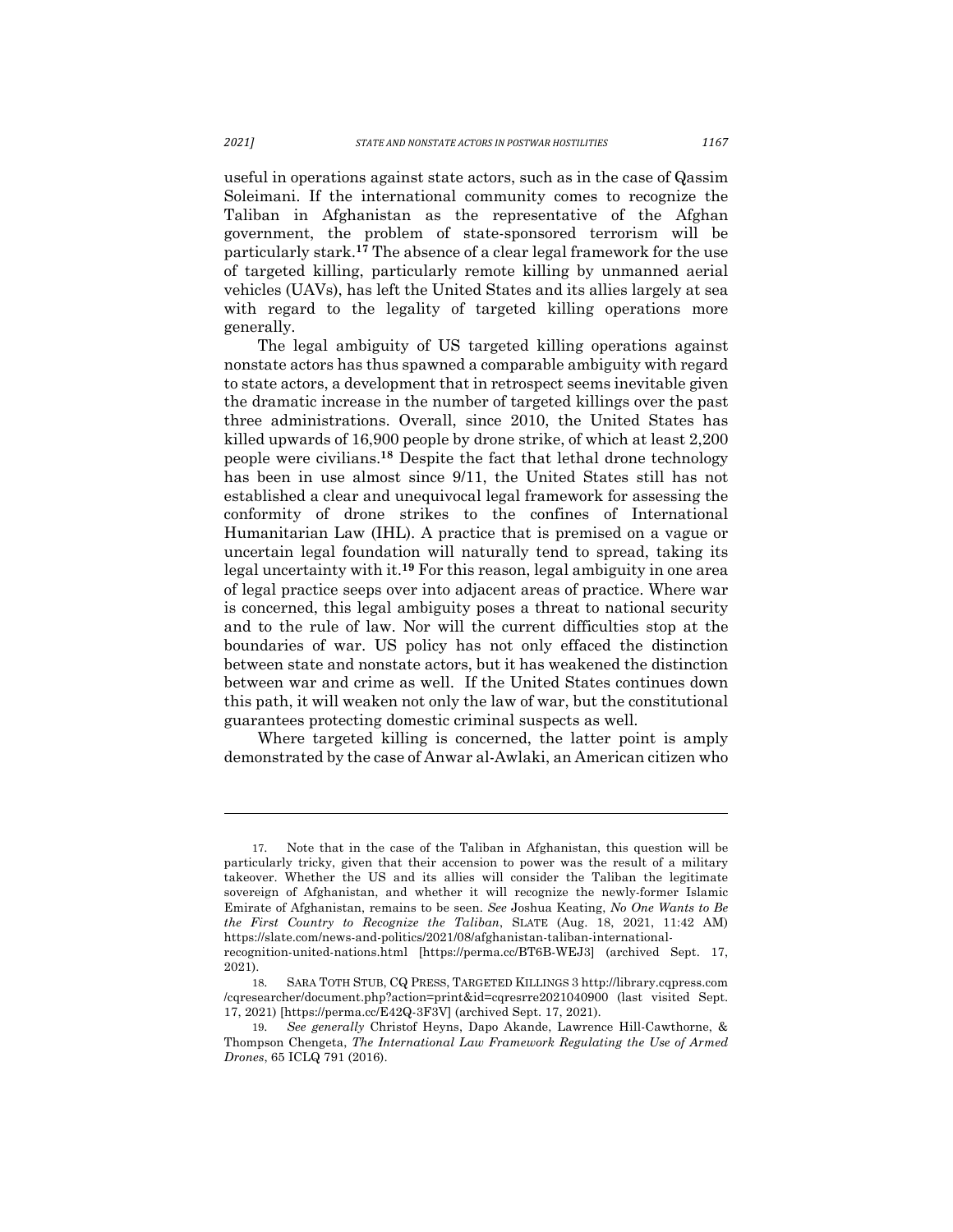was killed by a US drone strike in Yemen in 2011.**<sup>20</sup>** In seeking to justify al-Awlaki's killing, the Office of Legal Counsel (OLC) provided a problematic legal analysis across several classified memos, arguing that geography was not a constraint and that the requirement of "imminence" could be satisfied even when the timeframe was highly attenuated.**<sup>21</sup>** The point of these memos was to establish a basis for national self-defense under Article 51 of the UN Charter, despite the fact that al-Awlaki was an American citizen and that imminence in any traditional sense was almost surely lacking. **<sup>22</sup>** The OLC memo also insisted that the decision regarding al-Awlaki's fate was not reviewable in an Article III court, a proposition shockingly embraced by the federal district court itself when presented with a petition from al-Awlaki's father. **23**

It is now time to rethink the Bush-era legal framework from the post–9/11 period and seek to harmonize US policy and domestic law with basic principles of International Humanitarian Law (IHL). The United States must also, however, harmonize national security law and practice with constitutional principles of domestic criminal law, most importantly the concept of due process. It is critical for the United States to undertake this work now, before the next significant foreign or domestic threat emerges. Grappling with normative questions relating to military engagement or law enforcement becomes impossible in the heat of battle. At a moment when our military presence overseas, specifically in the Middle East, has been nearly eliminated and the United States is entering a period of reduced kinetic engagement, the United States can afford to reconsider the legal framework needed to justify military engagement with violent foreign extremists.

Surveying the available options, there is an array of possible legal frameworks available for this purpose, distributed along what could be thought of as a "combatancy scale." On one end of the scale, the United States could accord full combatancy status, such as would normally attach to members of a government-controlled state military. On the other end are domestic criminal suspects, who are normally protected from wrongful deprivations of liberty and other punishment through constitutional guarantees that protect their right to due process in US courts. In between is a series of hybrid options, which includes Bush

<sup>20.</sup> *See generally* SCOTT SHANE, OBJECTIVE TROY: A TERRORIST, A PRESIDENT, AND THE RISE OF THE DRONE (2016).

<sup>21.</sup> *See generally* U.S. DEP'T OF JUST., OFFICE OF THE ASSISTANT ATT'Y GEN., MEMORANDUM REGARDING APPLICABILITY OF FEDERAL CRIMINAL LAWS AND THE CONSTITUTION TO CONTEMPLATED LETHAL OPERATION AGAINST SHAYKH ANWAR AL-AWLAGI (July 16, 2010) https://www.justice.gov/sites/default/files/olc/pages/attachments /2015/04/02/2010-07-16\_-\_olc\_aaga\_barron\_-\_al-aulaqi.pdf [https://perma.cc/EL5J-LQ2P] (archived Sept. 17, 2021).

<sup>22.</sup> *See id.*

<sup>23.</sup> Al-Aulaqi v. Panetta, 35 F. Supp. 3d 56, 81–82 (D.D.C. 2014).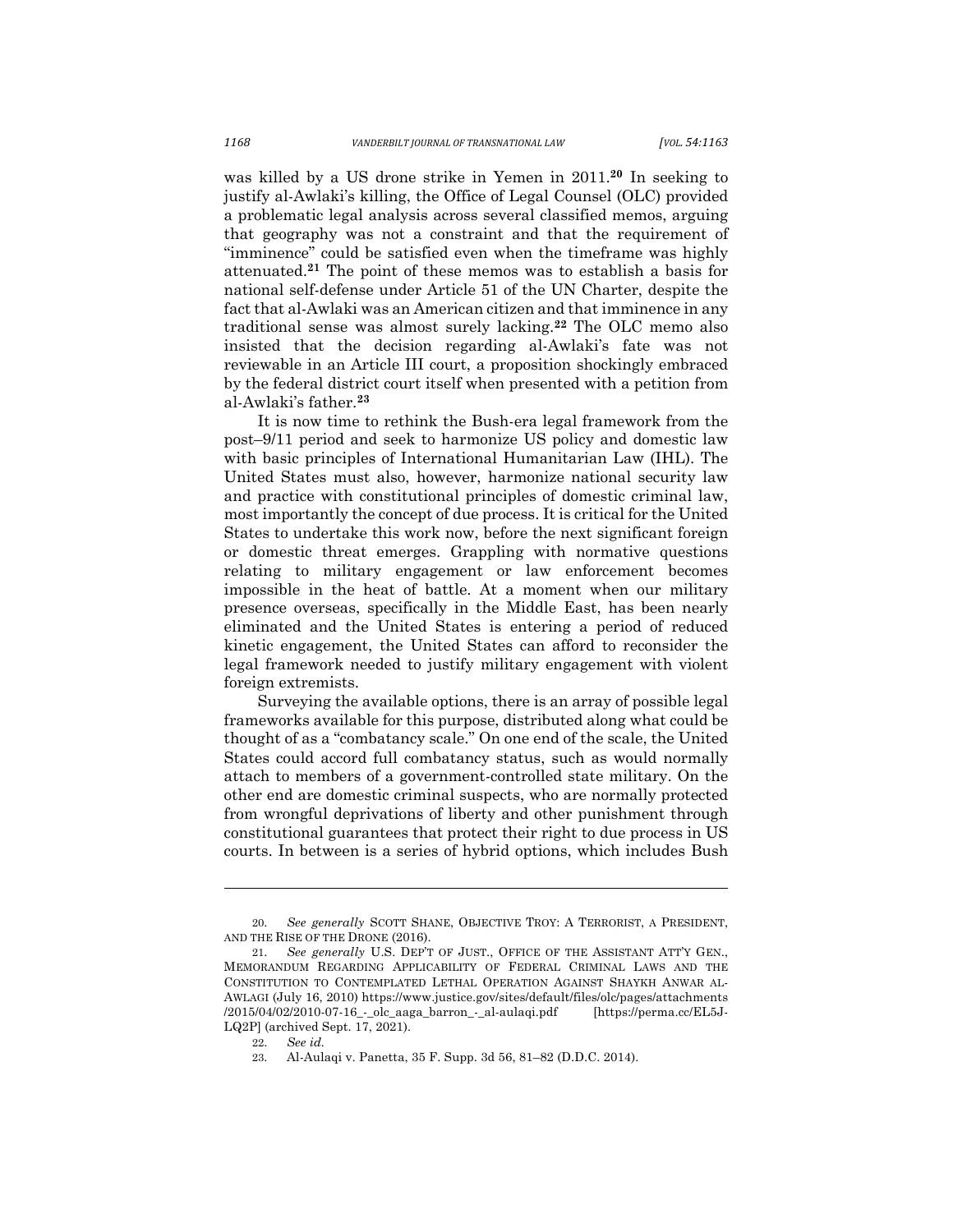"unlawful combatancy" doctrine. Other hybrid options can be located somewhere in the middle of the continuum.

This Article will argue in favor of a hybrid approach that is different from the problematic doctrine of unlawful combatancy and that resides closer to the civilian criminal law model. The position defended here will differentiate more clearly between state and nonstate actors and thus would do more to preserve the distinction between war and crime. On the model for which this Article will argue, nonstate military operations, whether in or out of armed conflict, can be considered international criminal conspiracies, bringing the status of violent nonstate actors more into line with the way the United States has approached drug lords and other illegal international traffickers. On the proposed approach, the United States would be better able to distinguish a nonstate actor like Anwar al-Awlaki from a state actor like Qassim Soleimani since nonstate actors would be assessed according to a civilian legal framework by which state actors, like Soleimani, would be immune outside of combatancy. Under the approach proposed here, the full combatancy model would be reserved for state actors in times of war, leaving nonstate actors like Anwar al-Awlaki on the side of agents of domestic terror rather than on the side of state military organizations, such as Iran's Quds Force, despite the fact that al-Qaeda and ISIS have amassed sufficient force to require a military-level response.

The discussion will begin by exploring the traditional concept of combatancy and explaining why violent state actors are, but nonstate actors are not, "combatants" in any meaningful sense of that term. The Article will then turn to the Bush administration's use of the concept of "unlawful combatancy" and consider both the conceptual and practical difficulties with that notion. The Article will then attempt to sketch an alternative conceptual framework to the problem of state sponsors of terrorism, drawing a sharp contrast with the hybrid approach proposed to nonstate actors.

### II. THE TRADITIONAL NOTION OF COMBATANCY

Traditionally, armed conflict took place solely between the militaries of different international states, with soldiers wearing identifiable uniforms, on a clearly demarcated battlefield, carrying their arms openly. In recent years, the traditional parameters of armed conflict have changed dramatically. Most of the wars of the twenty-first century have not been fought between one state and another but between states and violent nonstate actors, usually fighting without uniforms and basing their operations on subterfuge rather than open combat. **<sup>24</sup>** From the standpoint of the traditional law of war, it is

<sup>24</sup>*. See* Wendy Pearlman & Kathleen Gallagher Cunningham, *Nonstate Actors, Fragmentation, and Conflict Processes*, 56(i) J. CONFLICT RES. 3, 3 (2012).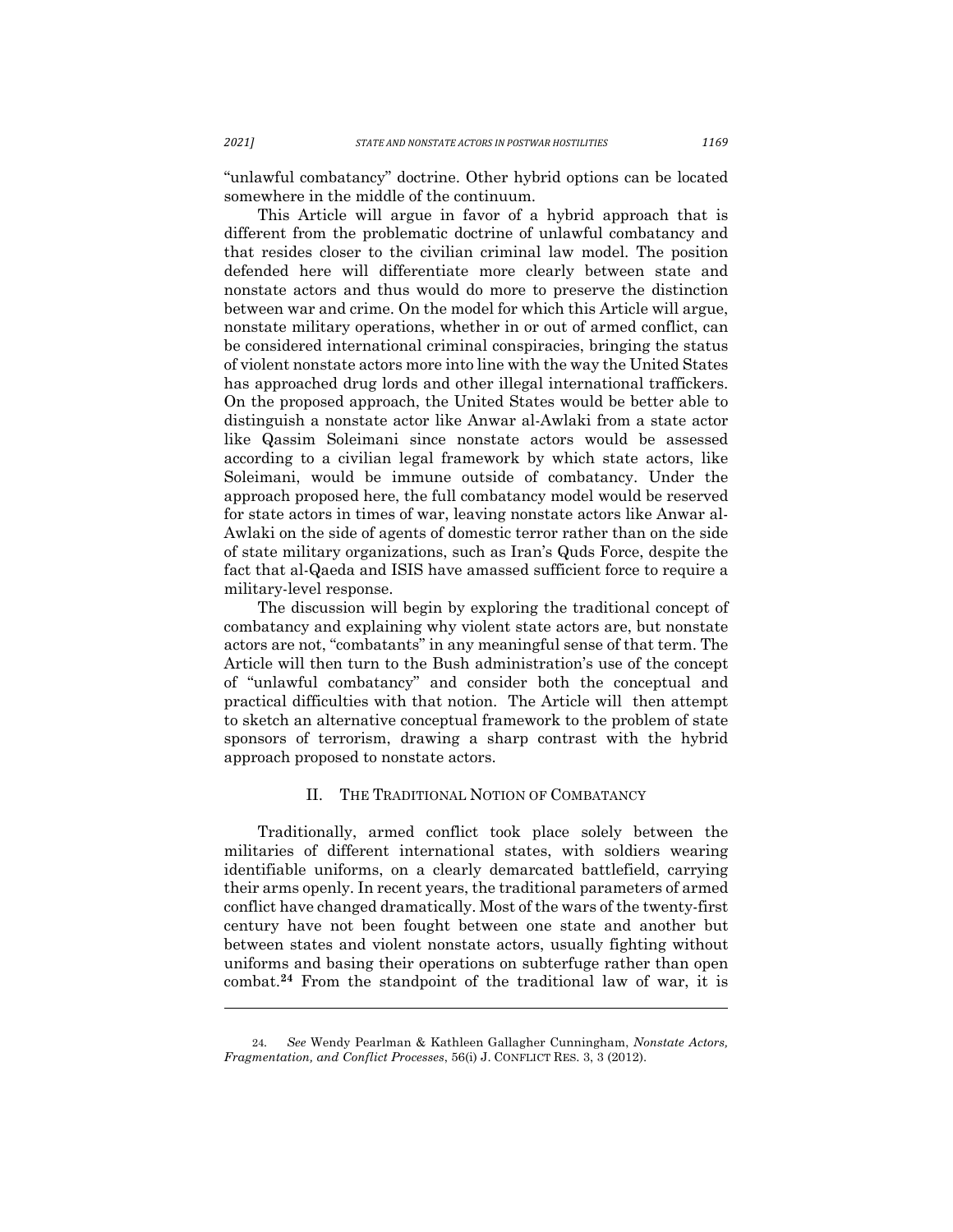difficult to characterize their operations. What is the status of individuals connected in a variety of ways with large, nonstate militaristic organizations who are bent on the destruction of life and property? How should state governments approach such nonstate militias, and what legal frameworks should govern our operations against them? Critically, for present purposes, how should the United States draw the line between state and nonstate actors, and what implications does this distinction have for the LOAC and US policy? The answer adopted by the Bush administration in the immediate aftermath of 9/11 has had a profound impact on the law of armed conflict, including with regard to state actors and the perceived permissibility of extrajudicial killing. It has threatened to erode the distinction between state and nonstate actors and in time may ultimately do damage to domestic criminal law rights as well.

Prior to 9/11, the assumption had always been that anyone connected in certain ways with a state military operation would fall under the LOAC and therefore under the Geneva Conventions as well. If they were members of a foreign governmental military organization, they were "combatants," and their treatment was governed by the LOAC. This body of international law determined the treatment of foreign combatants with respect to detention and interrogation, as well as with respect to targeted killing operations. Under the LOAC, combatants' status provides rights, privileges, and protections.**<sup>25</sup>** Their status, however, also puts them at risk: combatants are targetable 24/7 because of the special role they occupy relative to the state.**<sup>26</sup>** They are not targetable because of their activity or the danger they present in a given moment. A combatant can be targeted when he is sleeping, watching a movie, taking a shower, etc., as long as he retains his status as a combatant. If he loses that combatant status because he is *hors de combat,* he will no longer be targetable.**<sup>27</sup>** If he is taken prisoner, he acquires prisoner-of-war (POW) status, which protects him under the Geneva Conventions against abusive treatment.**<sup>28</sup>** Once the war ends, he must be repatriated to his country of origin.**<sup>29</sup>**

Much of the law of war was based originally on the concept of reciprocity, a notion that is often referred to in the just war literature under the heading of "the moral equality of soldiers," or "the moral equality thesis."**<sup>30</sup>** This thesis maintains that all individuals having the

<sup>25.</sup> *See* Claire Finkelstein, *Killing in War and the Moral Equality Thesis*, 32 (2) SOC. PHIL. & POL'Y 184, 198 (2016).

<sup>26.</sup> *See* JEAN-MARIE HENCKAERTS & LOUISE DOSWALD-BECK, INT'L COMM. OF THE RED CROSS, CUSTOMARY INTERNATIONAL HUMANITARIAN LAW VOLUME 1: RULES 164 (Cambridge Univ. Press 2005).

<sup>27.</sup> *See* Finkelstein, *supra* note 25, at 196; *id.* 

<sup>28.</sup> *See* Geneva Convention Relative to the Treatment of Prisoners of War art. 17, Aug. 12, 1949.

<sup>29.</sup> *See id.* at art. 118.

<sup>30.</sup> *See* Finkelstein, *supra* note 25, at 185; MICHAEL WALZER, JUST AND UNJUST WARS: A MORAL ARGUMENT WITH HISTORICAL ILLUSTRATIONS 34, 37, 41 (4th ed. 2006).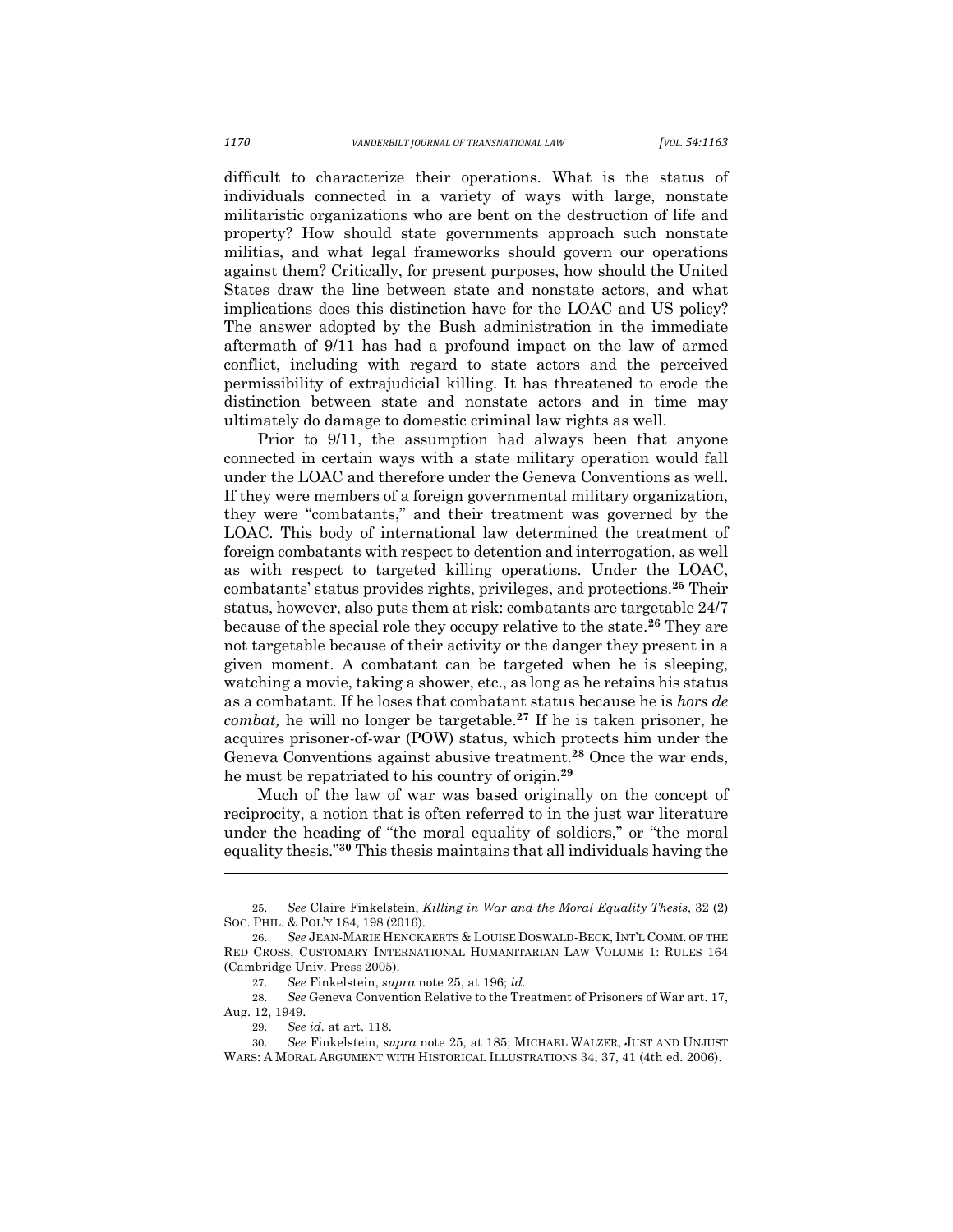status of combatants in an armed conflict possess an equal right to kill.**<sup>31</sup>** This is so regardless of the justice of the cause for which they are fighting. A German soldier fighting for Hitler's army during the Second World War has the same right to kill a French soldier that the latter has to kill him, even though the Frenchman, whose country is under unlawful occupation, is fighting a just war, and the German, whose country is unlawfully occupying other sovereign nations, is not. The fact that Germany is in violation of international law does not mean that the German soldier is himself violating the law of war. In invading France, the German soldier participates in an action that is illegal under international law, yet despite that fact, he is within his rights as a combatant when he kills. What gives the soldier "combatant immunity" is the fact that he acts on behalf of a state from which he derives his authority and his orders.**<sup>32</sup>** By contrast with orders from a criminal organization, the orders from military superiors immunize him in most cases from liability.

The question of who is a combatant is one of the most critical in the LOAC. It is one that defines the application of the most important of the principles of the law of war, namely the principle of distinction.**<sup>33</sup>** Because the principle of distinction maintains that combatants may be targeted at any time but that civilians may never be targeted, barring active assistance to enemy forces, the permissibility of the use of force in armed conflict will depend on the ability to identify clearly the parameters of combatancy and to articulate its implications.

The traditional elements of combatancy are usually identified as follows: (1) combatants must be commanded by a responsible person who wields authority over his subordinates, (2) they must have a fixed distinctive emblem recognizable at a distance, (3) they must carry their arms openly, and (4) they must conduct their operations in accordance with the laws and customs of war.<sup>34</sup> These principles are best understood as indications of combatancy, rather than conditions by which combatancy can be established.**<sup>35</sup>** Thus, the command structure mentioned in the first of the four elements above can only be established by the relevant state authority. The significance of the

<sup>31.</sup> *See* Finkelstein, *supra* note 25, at 185.

<sup>32.</sup> *See* Geoffrey S. Corn, *Thinking the Unthinkable: Has the Time Come to Offer Combatant Immunity to Non-State Actors?*, 22 STAN. L. & POL'Y REV. 253, 256 (2011).

<sup>33.</sup> *See generally* Claire Finkelstein, *Responsibility for Acts of War and the Moral Equality Thesis,* 32 SOC. PHIL. & POL'Y 184 (2016).

<sup>34.</sup> *See Convention (ii) with Respect to the Laws and Customs of War on Land and its Annex: Regulations Concerning the Laws and Customs of War on Land*, INT'L COMM. RED CROSS (July 29, 1899), https://ihldatabases.icrc.org/applic/ihl/ihl.nsf/Article.xsp?action=openDocument&documentId=9F E084CDAC63D10FC12563CD00515C4D [https://perma.cc/7TGC-NTYD] (archived Sept. 19, 2021) (hereinafter Hague Covention 1899); *s*ee *also* Christopher Kutz, *The Difference that Uniforms Make,* 33(2) PHIL. & PUB. AFFS. 148, 148–80 (2005).

<sup>35.</sup> *See generally* Kutz, *supra* note 34.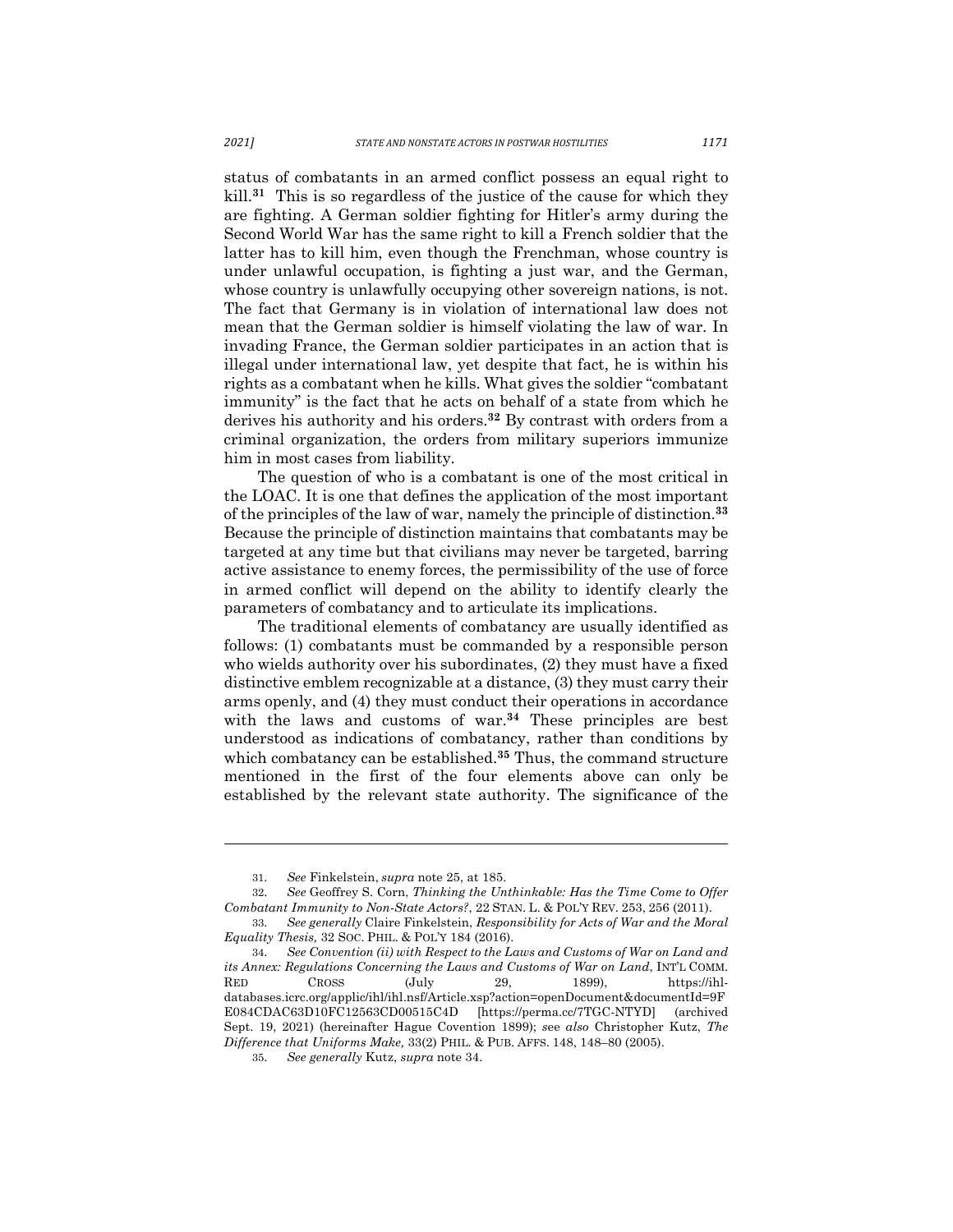uniform, then, is that it indicates membership in the state's command structure.

Arguably, combatancy status has depended traditionally on rather clear lines of demarcation between war and not-war: the ability to distinguish combatants from civilians depends on a prior ability to identify a battlefield as well as to know temporally when wars begin and when they end. In contemporary armed conflict, where the geographical location of war is ill-defined and the temporal identity of war seems to be attenuated, it is difficult to identify temporal and geographic boundaries on war. Unsurprisingly, then, the identification of combatancy remains hazy.

The problem of definition has arisen acutely since 9/11 with respect to nonstate actors, particularly those outside the formal arena of hostilities. While the Bush and Obama administrations struggled with the question of the extent of presidential war-making authority with respect to such actors, the legal frameworks they adopted came up short in various ways. The Bush administration's efforts during the war on terror to establish the status of nonstate actors in a way that the US government saw to its advantage, whatever its merits, have now permanently impacted official thinking about the legal status of state actors who engage in terroristic activities, thus weakening the sovereignty norms that have traditionally kept war within "civilized" bounds.

Most state actors, even those who resort to violence outside the context of war, satisfy at least the first three of the above indices of combatancy. Violent nonstate actors, however, do not usually fit these criteria since they do not operate in a state-based command structure. They usually do not wear a uniform or other distinctive insignia or carry arms openly, and they do not typically conduct their operations in accordance with the laws and customs of war. The Taliban likely did not count as combatants in the traditional sense at the time of the 9/11 attacks, though the point can be debated, given that they were the reigning power in Afghanistan at the time and operated in a hierarchical structure of authority. In the wake of their takeover of Afghanistan in 2021, however, it will be particularly challenging to deny state-actor status to the Taliban and, hence, to acknowledge combatancy status for any future military conflicts. But, as with al-Qaeda, the Taliban often fail to carry arms openly or wear uniforms or other distinctive insignia, and they most certainly refuse to abide by the laws and customs of war. In the absence of greater legal clarity surrounding the identity of both state and nonstate actors, US operations and those of allied nations will continue to operate in a noman's-land of legal and moral uncertainty—a situation that creates confusion about the legitimacy of US operations abroad and, risk for US troops and national security.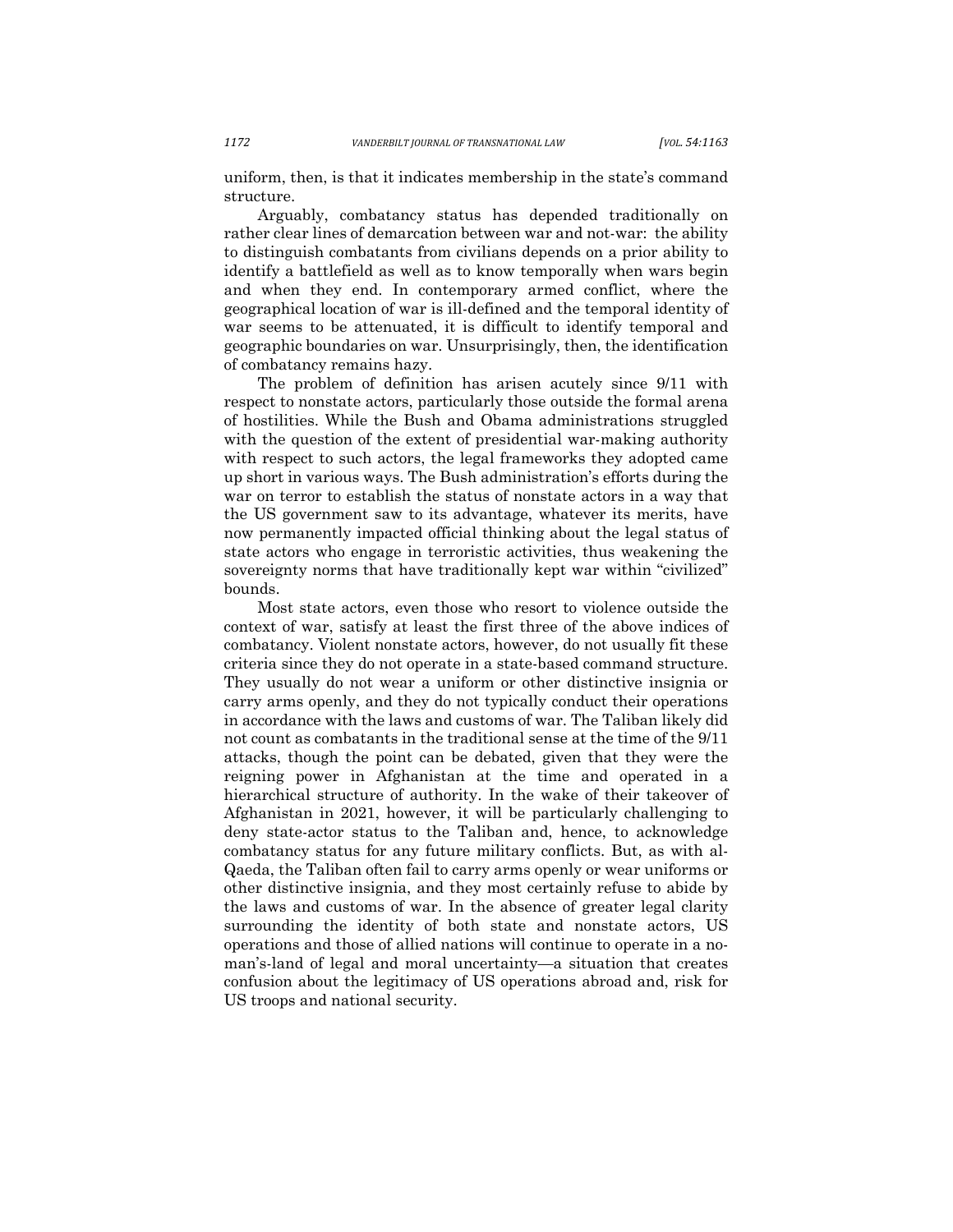#### III. UNLAWFUL COMBATANCY AND THE BUSH DOCTRINE

The question of the relationship of nonstate actors to the notion of combatancy is strictly speaking not a new one. During Vietnam, the United States confronted this very question. Though trained and funded by the North Vietnamese government, the Vietcong were nonstate actors who engaged in terroristic activity outside the normal framework of war.**<sup>36</sup>** Unlike al-Qaeda, however, the Vietcong fought alongside and on behalf of a clearly identified state entity. Was the category of "unlawful combatancy" necessary to meet the demands of the new asymmetric warfare, or would the traditional concepts of "combatant" and "civilian" have been adequate to accommodate the range of roles required to articulate the rights and responsibilities of those involved in armed conflict? It would be difficult to exaggerate the impact of the decision to create the hybrid designation on the law of armed conflict in the United States over the course of the past twenty years. The concept has been passed down from the early days immediately following the attacks on 9/11 to four presidents, without any serious dissention or doubt on the part of the national security professionals who advise the Oval Office. The notion of unlawful combatancy has now come to impact not only the legal status of nonstate actors in the law of armed conflict but also the status of state actors who sponsor terrorism. Clarifying this hybrid category is now urgent.

In 2002, then-Defense Secretary Donald Rumsfeld announced that captured members of the Taliban and al-Qaeda would henceforth be considered "unlawful combatants" and that, as such, they were not entitled to POW status or other specific protections under Common Article III of the Geneva Conventions.**<sup>37</sup>** POW status would have meant that the detainees had the right to refuse to answer questions, the right to counsel of their choosing, and the right to repatriation following the cessation of hostilities, all entitlements the United States saw as threatening to its efforts to win the war on terror.

Domestically, the Bush administration felt it had the full faith of the American people, given the broad grant of authority it had received from Congress under the 2001 and 2002 Authorizations for the Use of Military Force (AUMFs). These grants of authority, particularly the former, were the ultimate blank checks from Congress. They specified no sunset date and no geographical limitations on the use of force. Thus, the designation of the category of unlawful combatancy seemed a minor assertion of presidential power in the face of an apparently

<sup>36.</sup> *See* STEPHEN BIDDLE, NONSTATE WARFARE: THE MILITARY METHODS OF GUERILLAS, WARLORDS, AND MILITIAS Ch. 9 (Princeton University Press, 2021).

<sup>37.</sup> Donald Rumsfeld & Peter Pace, *Defense Department Briefing*, C-SPAN (Jan. 22, 2002), https://www.c-span.org/video/?168309-1/defense-department-briefing [https://perma.cc/3TRC-XPEZ] (archived Nov. 5, 2021).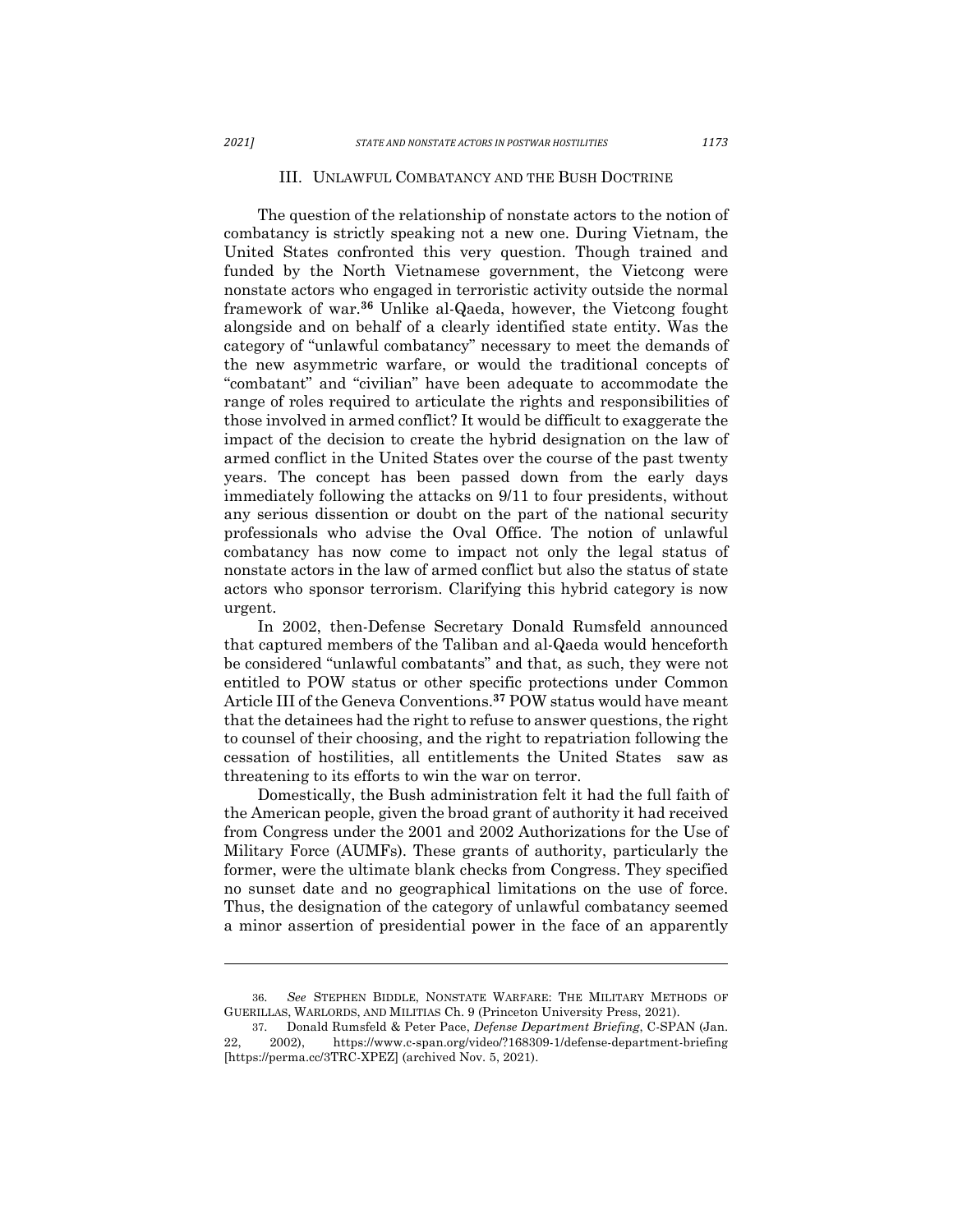limitless authorization to take all necessary and proper steps to combat terrorism.**<sup>38</sup>**

It later emerged, however, that these legal machinations were in all likelihood part of an effort to justify the use of torture and the application of other harsh techniques in interrogation in the application of what was known as the Rendition, Detention and Interrogation (RDI) program.**<sup>39</sup>** Justifying such techniques from a legal standpoint posed a profound challenge, especially given the numerous sources of law, both domestic and international, that condemned the RDI program as illegal. According members of al-Qaeda and the Taliban full combatant status would have made the application of harsh interrogation techniques illegal under international law, under both the Geneva Conventions and the Convention on Torture.**<sup>40</sup>** Even more worrisome for the Bush administration was the existence of domestic federal law that would potentially provide a basis for subjecting all those involved in the RDI program to criminal liability.**<sup>41</sup>** The concept of "unlawful combatancy" was intended to situate the RDI program firmly on the war powers side of the war/crime distinction, which would give the administration both greater latitude and greater secrecy with regard to the treatment of detainees. But this strategy ran a risk on the other side, namely that there would be pressure to apply the traditional concept of combatancy and that the RDI program would be seen as a war crime. Thus, the Bush administration had the complex task of fending off civil law-enforcement protections and protocol on the one hand, at the same time that it needed to keep law of war concepts at bay.

In declaring members of al-Qaeda and the Taliban unlawful combatants, the Bush administration made it more difficult to reconcile the status of violent nonstate actors with both domestic and international law. The identification of this category was result driven: it was intended to combine legal features––such as targetability

<sup>38.</sup> The broadest grant of authority took place under the "associated forces" doctrine in the 2001 AUMF, a phrase that has been used to extend Congressional authorization from Al-Qaeda and the Taliban to ISIS, many years after it was written and to broaden the administration's military mandate from the original domain of Afghanistan to Syria, Yemen and other surrounding areas. Some scholars have argued, however, that Congress never intended this phrase to import such a broad grant of authority, and that the authorization was always intended to be limited to the original terror groups the United States undertook to fight in the immediate aftermath of 9/11.

<sup>39.</sup> *See* S. SELECT COMM. ON INTEL., S. REP. NO. 113-288, Committee Study of the Central Intelligence Agency's Detention and Interrogation Program, 20 (2014) https://www.intelligence.senate.gov/sites/default/files/documents/CRPT-113srpt288.pdf (last visited Sept. 17, 2021) [https://perma.cc/H2U7-D4NS] (archived Sept. 15, 2021).

<sup>40.</sup> Geneva Convention III, Art. 17, ¶ 4.

<sup>41.</sup> For a more detailed discussion of accountability for torture, see Claire Finkelstein & Stephen Xenakis, *Repairing the Damage from Illegal Acts of State: The Costs of Failed Accountability for Torture in* INTERROGATION AND TORTURE: INTEGRATING EFFICACY WITH LAW AND MORALITY 499–502 (Steven Barela, Mark Fallon, Gloria Gaggioli, & Jens David Ohlin, Oxford Univ. Press 2020).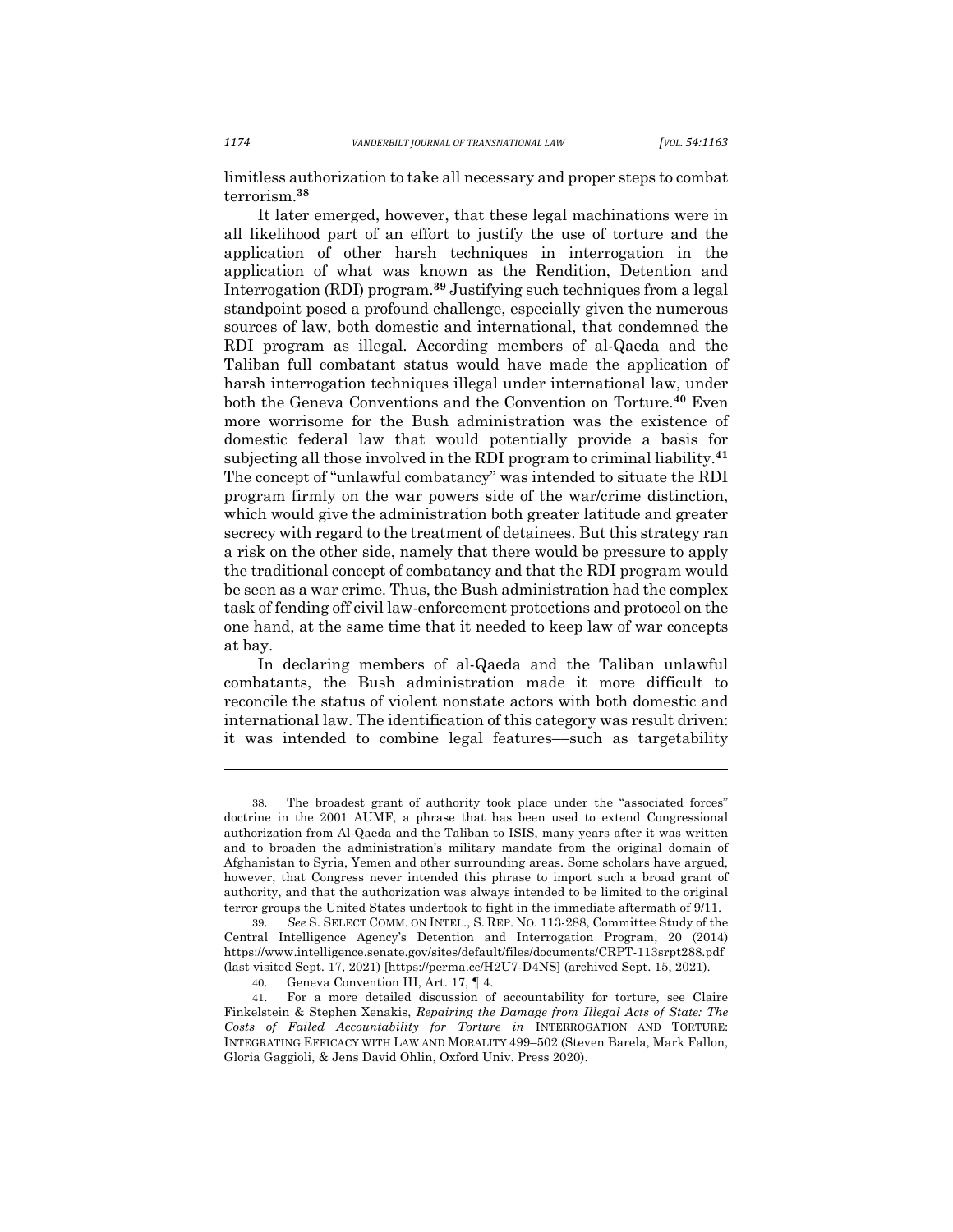without combatant immunity and POW status––that the Bush administration believed it needed to wage the war on terror. This designation, or one of its synonyms, such as "unprivileged enemy belligerents," has remained ever since and has been endorsed by Congress as well as by subsequent administrations, in dealing with nonstate actors. **42**

While a general consensus existed that members of terrorist organizations like al-Qaeda, arguably the Taliban, and later ISIS were not combatants in the traditional sense, there has been no general agreement among experts about the use of the designation "unlawful combatants" or "unprivileged belligerent," or what precisely those labels should be taken to mean.**<sup>43</sup>** There was little precedent for the Bush administration's particular use of that expression, but they nevertheless drew support from *Ex Parte Quirin,* a World War II-era case involving non-uniformed German U-boat operators who turned up off the coast of Long Island.**<sup>44</sup>** Following their capture and arrest, the United States had to decide how to handle the German officers, a task rendered particularly complex given that two of the defendants were United States citizens.**<sup>45</sup>** Nevertheless, the Supreme Court not only denied the defendants the right to criminal trials but also denied them the right to POW status on the ground that as spies they were illicit saboteurs, rather than combatants, and were therefore violating the rules of war. All eight defendants were convicted of treason and espionage, and six out of the eight were executed.**<sup>46</sup>** The *Quirin* case was controversial at the time, given its use of the "unlawful combatancy" label, but its impact was limited to the fairly specialized circumstances under which the arrests took place.**<sup>47</sup>** The concept did not reappear after that until Donald Rumsfeld's 2002 announcement that the same label was being adopted for al-Qaeda and Taliban fighters.**<sup>48</sup>**

Unlike in 1942, the Bush administration's use of the unlawful combatancy designation took root in common parlance and official legal

<sup>42.</sup> The expression "unprivileged enemy belligerent" was used in the 2006 Military Commissions Act, H.R. 2647-385, §948(a)(7), and retained even when that Act was revised in 2009.

<sup>43.</sup> John Bellinger, *Unlawful Enemy Combatants,* OPINION JURIS (Jan. 17, 2007), http://opiniojuris.org/2007/01/17/unlawful-enemy-combatants/ [https://perma.cc/NYN3- EGWC] (archived Sept. 15, 2021).

<sup>44.</sup> See LIBR. OF CONG.: MIL. LEGAL RES, NAZI SABOTEURS TRIAL (Aug, 15, 2014) https://www.loc.gov/rr/frd/Military\_Law/nazi-saboteurs-trial.html

<sup>[</sup>https://perma.cc/M7RF-QCXK] (archived Sept. 15, 2021).

<sup>45.</sup> *See* Ex Parte Quinn v. Cox, Provost Marshal 317 U.S. 1, 20 (1946).

<sup>46.</sup> *See* LIBR. OF CONG., *supra* note 44.

<sup>47.</sup> *See* Andrew Kent, *Judicial Review for Enemy Fighters: The Court's Fateful Turn in* Ex Parte Quirin*, the Nazi Saboteur Case*, 66 VAND. L. R. 153 (2013); Donald Rumsfeld & Richard B. Myers, *Defense Department Briefing*, C-SPAN (Jan. 11, 2002), https://www.c-span.org/video/?168158-1/defense-department-briefing [https://perma.cc/46UM-732F] (archived Nov. 29, 2021).

<sup>48.</sup> Rumsfield & Pace, *supra* note 37.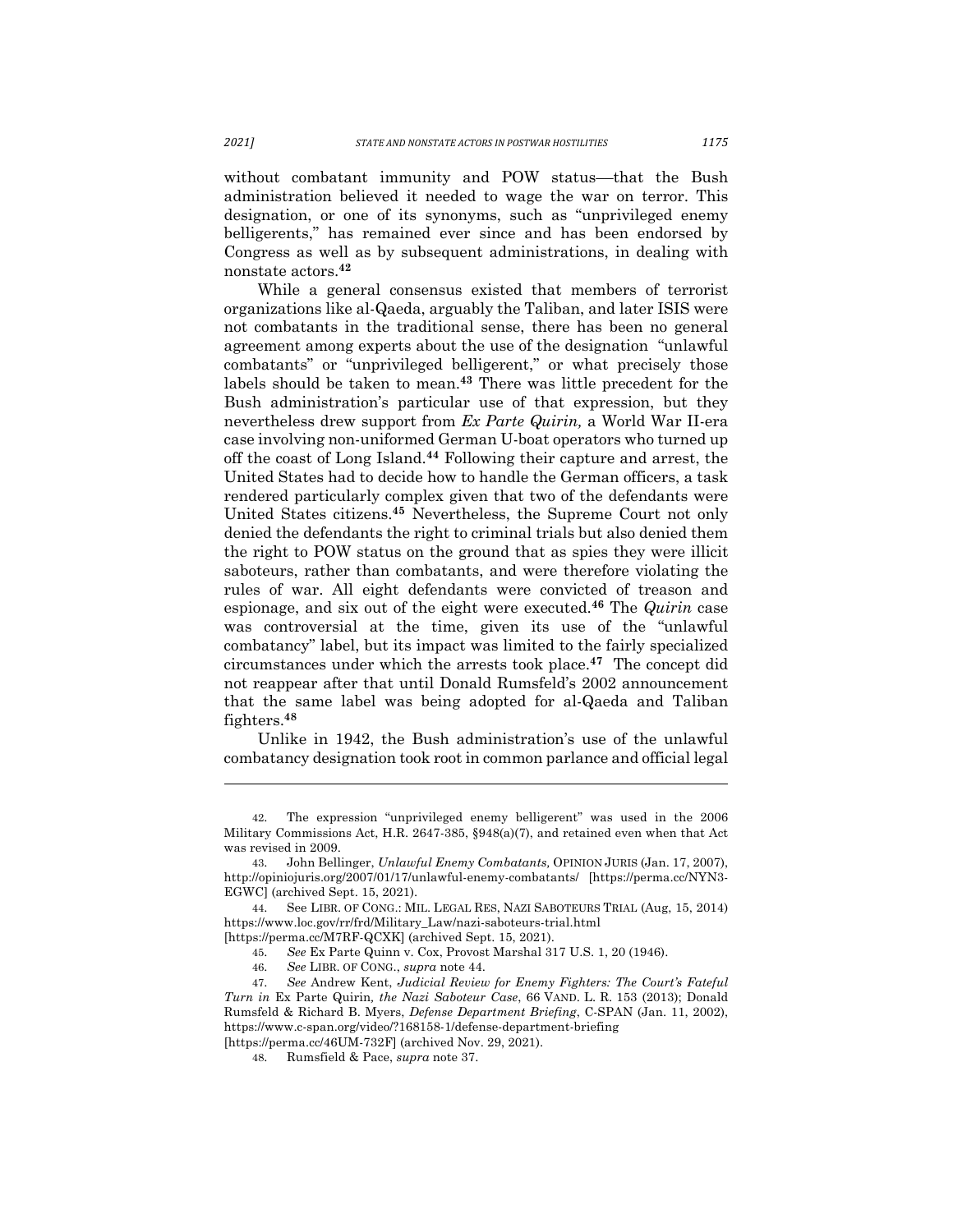reasoning about the legality of our practices, and despite criticism of many aspects of Bush-era counterterrorism policy, few commentators seriously questioned its usage. Echoing the infamous August 1, 2002, OLC memo's defense of post–9/11 detention and interrogation practices,**<sup>49</sup>** the public appears to have accepted the view that the laws of war are not binding when dealing with an enemy who himself refuses to be bound by those laws. The argument that Bushadministration lawyers pressed implicitly, although not formally, was that since the enemy is totally uncivilized, and knows no law of any sort, the United States is legally and morally permitted to ignore the law of war in defending against them. As then-Vice President Cheney said in a famous television interview in 2005:

We also have to work, though, sort of the dark side, if you will. We've got to spend time in the shadows in the intelligence world. A lot of what needs to be done here will have to be done quietly, without any discussion, using sources and methods that are available to our intelligence agencies, if we're going to be successful. That's the world these folks operate in, and so it's going to be vital for us to use any means at our disposal, basically, to achieve our objective. **<sup>50</sup>**

Cheney saw this as an opportunity to push the outer boundaries of presidential war power, and he viewed any restriction on that authority as an infringement on the executive branch. Specifically, the philosophy he pushed to justify exempting detainees in the war on terror from the reach of Common Article III of the Geneva Conventions was based on the idea that the enemy forfeits all protection under international law as soon as it is found to reject the laws of war themselves. This might be aptly dubbed the "Forfeiture Theory" of common international legal obligations.

The Forfeiture Theory reflects a combination of realism in international relations, legal realism about jurisprudential concepts, and an unrelentingly skeptical view of the provisions of international law. Law professors Jack Goldsmith and Eric Posner, for example, have offered a sustained defense of this position.**<sup>51</sup>** On the Goldsmith– Posner view, international law is a coordination game, which each state enters into for the sake of maximizing its own welfare.**<sup>52</sup>** As Goldsmith and Posner argue, the lack of robust enforcement in international law means that the only true obligations nations have

<sup>49.</sup> *See* OFF. LEGAL COUNSEL, MEMORANDUM FOR ALBERTO R. GONZALES COUNSEL OF THE PRESIDENT RE: STANDARDS OF CONDUCT OF INTERROGATION UNDER 18 U.S.C. §§ 2340–2340A (2002).

<sup>50.</sup> Dan Froomkin, *Cheney's 'Dark Side' is Showing*, WASH. POST (Nov. 7, 2005), https://www.washingtonpost.com/wp-dyn/content/blog/2005/11/07/BL20051107 00793.html [https://perma.cc/8N4W-8LN4] (archived Sept. 15, 2021).

<sup>51.</sup> *See generally* JACK L. GOLDSMITH & ERIC A. POSNER, THE LIMITS OF INTERNATIONAL LAW (1st ed. 2005).

<sup>52.</sup> Rumsfeld & Pace, *supra* note 37.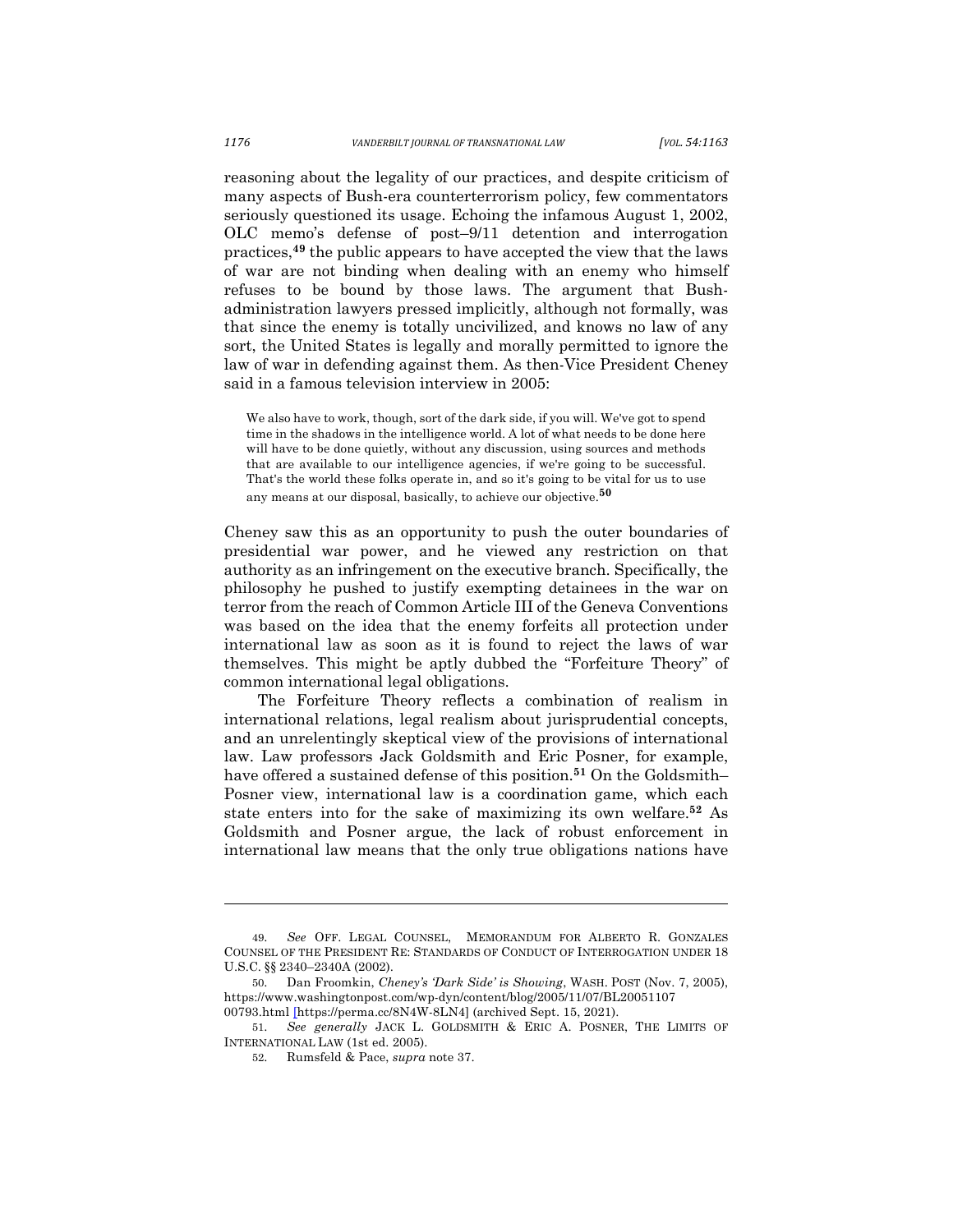towards one another are those that are self-imposed for mutual gain.**<sup>53</sup>** This skeptical view rejects the idea of *jus cogens* as a basis for duties under international law—namely duties that apply regardless of whether they are voluntarily accepted by treaty or another vehicle that is subject to agreement. The Forfeiture Theory depends on this skepticism. **54**

In fact, the duty to abide by the law of war is nonreciprocal, meaning that it is not dependent on the willingness of other states to abide by the laws of war themselves. While reciprocity may account for the origins of just war theory––namely that it is mutually beneficial for all parties if states abide by the law of war generally––it is a great leap from that to the conclusion that if a state fails to follow the laws of war, other states are thereby excused from doing so. The Forfeiture Theory thus depends on a confusion of level: from the fact that a practice emerged because participants in the practice saw themselves as better off if all parties commit to that practice, it does not follow that any state can exempt itself from its obligations under the practice in the future.

The Bush Doctrine eventually began to soften with respect to forfeiture and the need to adhere to international law. While the Bush administration was never willing to pronounce the applicability of the Geneva Conventions to detainees in the war on terror, the Obama administration did bring its policies somewhat more into line with international law. Even the latter administration, however, substantially retained the concept of unlawful combatancy as unchanged from the Bush era, despite eliminating the term and distancing itself from the Bush-era associations of it with the RDI program.**<sup>55</sup>** The failure on the part of the Obama administration to repudiate and dismantle the legal structure that had been used to justify torture, however, set the United States on a profoundly destructive path with regard to the rule of law. The lack of clarity in this area of the law, combined with a dangerous expansion of presidential war-making authority in the United States and quiescence on the part of Congress, has resulted in the near-complete disregard of legal constraints when it comes to fighting violent nonstate actors abroad.

<sup>53.</sup> *Id.* 

<sup>54.</sup> It is important to distinguish here between the Geneva Conventions and the traditional Law of Armed Conflict. The former is a treaty, and as such is not binding unless it is specifically accepted and ratified. The latter, however, contains provisions that rest on an even more secure foundation than the Geneva Conventions, which, in principle, is a set of universally binding doctrines that do not require agreement or ratification to impose obligations on all nations. It is these non-delegable aspects of the Law of Armed Conflict that render the Forfeiture Theory inapplicable.

<sup>55.</sup> The RDI program ended in 2009 per executive order. *See* Scott Shane, Mark Mazzetti, & Helene Cooper, *Obama Reverses Key Bush Security Policies*, N.Y. TIMES (Jan. 22, 2009), https://www.nytimes.com/2009/01/23/us/politics/23obama.html [https://perma.cc/2T2A-VDAR] (archived Sept. 15, 2021).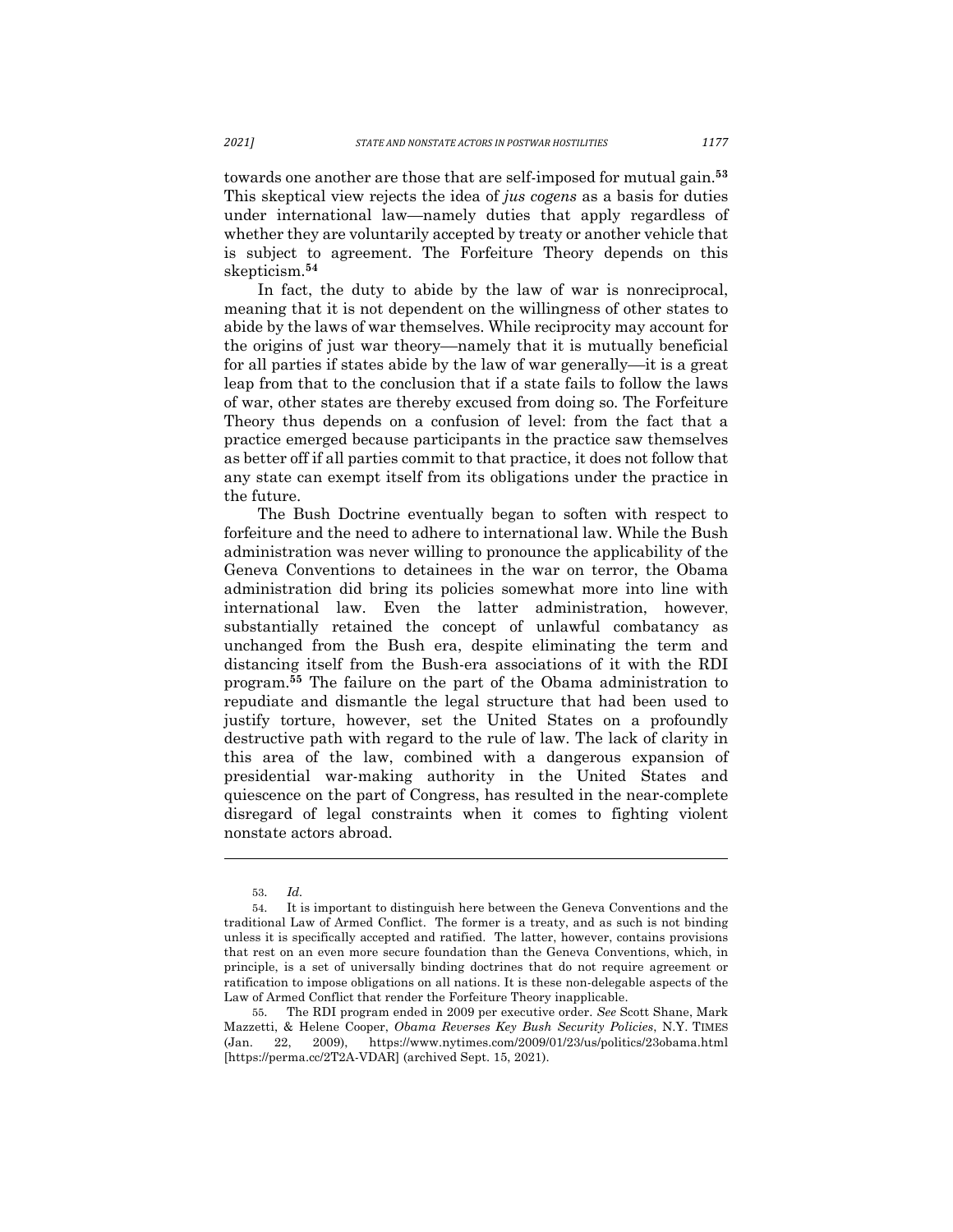#### IV. OBAMA AND THE TARGETING OF NONSTATE ACTORS

Under the Obama administration, the Forfeiture Theory morphed into a somewhat more moderate hybrid approach for dealing with violent nonstate actors, one that purported to conform more fully to international law. Surprisingly, the Obama administration did not alter the fundamental treatment of the notion of combatancy, which remained largely the same apart from some slight modifications. On the plus side, in a 2009 Department of Justice (DOJ) memo dealing with recent habeas petitions that had been filed by Guantanamo prisoners, the DOJ rejected the term "enemy combatant" and all preceding variants of that expression and, in addition, restricted detention of members of al-Qaeda and the Taliban to those who had given "substantial" support to the belligerency.**<sup>56</sup>** Additionally, there was a shift of rationale: the new account did not rely on the president's commander-in-chief authority, independent of congressional authorization. Instead, it relied entirely on the 2001 AUMF.**<sup>57</sup>** The government's reply brief stated:

The President has the authority to detain persons that the President determines planned, authorized, committed, or aided the terrorist attacks that occurred on September 11, 2001, and persons who harbored those responsible for those attacks. The President also has the authority to detain persons who were part of, or substantially supported, Taliban or al-Qaida forces or associated forces that are engaged in hostilities against the United States or its coalition partners, including any person who has committed a belligerent act, or has directly supported hostilities, in aid of such enemy armed forces.**<sup>58</sup>**

On the minus side, however, the DOJ maintained that "the particular facts and circumstances justifying detention will vary from case to case and may require the identification and analysis of various analogues from traditional international armed conflicts."**<sup>59</sup>** The Obama administration thus partially solved its conceptual challenge by resisting all efforts to systematize its legal approach in this area and insisting on approaching matters on a case-by-case basis. The

<sup>56.</sup> *See* DEP'T OF JUST., PRESS RELEASE NO. 09-232, DEPARTMENT OF JUSTICE WITHDRAWS ENEMY COMBATANT DEFINTION FOR GUANTANAMO DETAINEES (2009) https://www.justice.gov/opa/pr/department-justice-withdraws-enemy-combatantdefinition-guantanamo-detainees (last visited Sept. 17, 2021) [https://perma.cc/FN8S-6HSK] (archived Sept. 16, 2021); Respondents' Memorandum Regarding the Government's Detention Authority Relative to Detainees Held at Guantanamo Bay at 1, In Re Guantanamo Bay Litig., Misc. No. 08-442 (TFH) (D.D.C. Mar. 13, 2009).

<sup>57.</sup> *See* Politico Staff, *DOJ Withdraws 'Enemy Combatant' Definition*, POLITICO (Mar. 13, 2008), https://www.politico.com/story/2009/03/doj-withdraws-enemycombatant-definition-019985 [https://perma.cc/Q5J7-KU75] (archived Sept. 16, 2021).

<sup>58.</sup> Respondents' Memorandum Regarding the Government's Detention Authority Relative to Detainees Held at Guantanamo Bay at 2*, In Re* Guantanamo Bay Litig., Misc. No. 08-442 (TFH).

<sup>59.</sup> *Id.*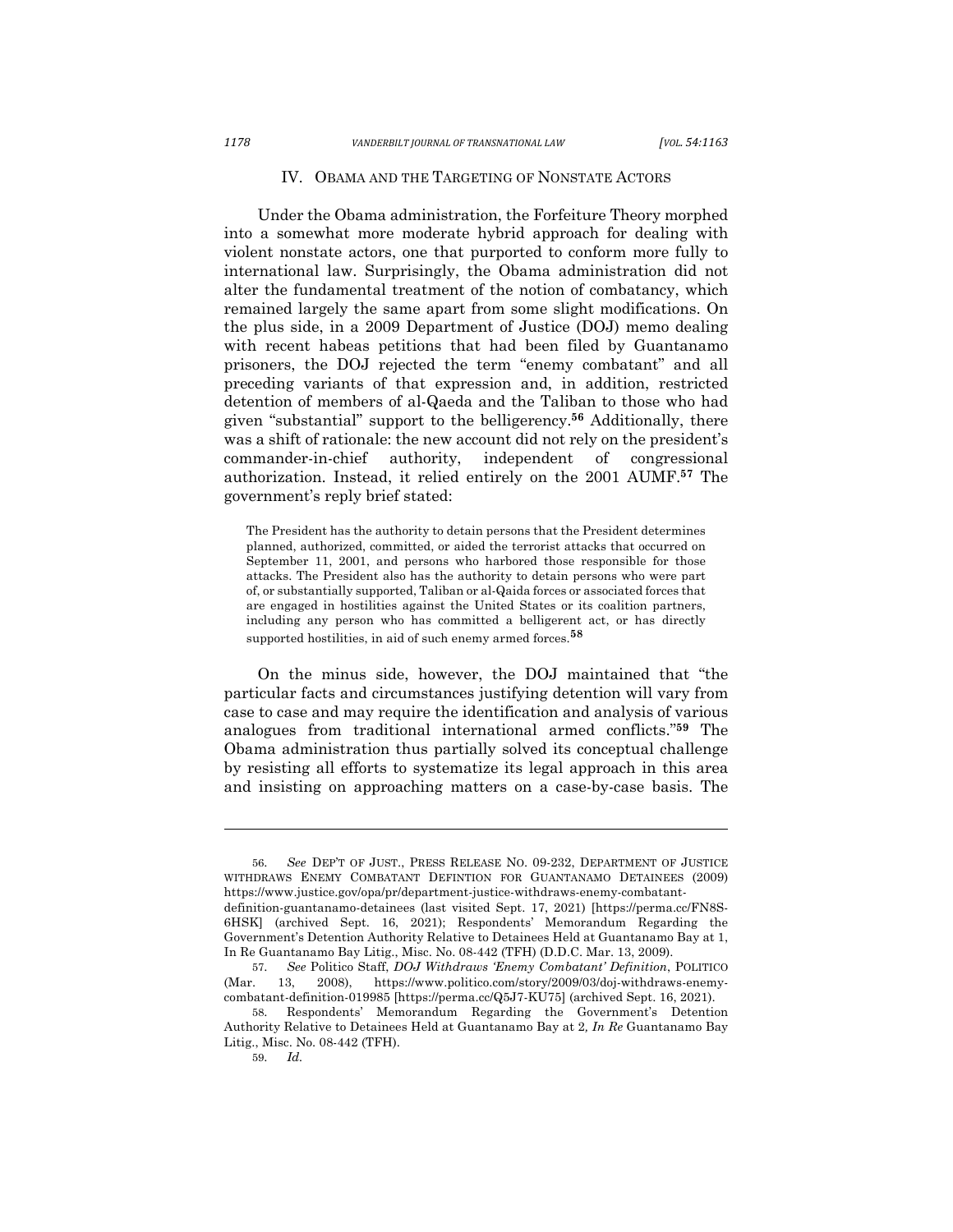purpose of this approach was presumably to leave the administration maximum latitude in its dealings with nonstate actors.

Of particular relevance is the Obama DOJ's rejection of the position that Guantanamo detainees should be treated as "civilians directly participating in hostilities" and that the United States may only detain individuals who belong to that category.**<sup>60</sup>** The government argued that under the law of war, the United States was not limited to that category of persons and that "a contrary conclusion would improperly reward an enemy that violates the laws of war by operating as a loose network and camouflaging its forces as civilians."**<sup>61</sup>** As explained below, it is not clear that relying on the "direct participation" standard would have reduced the Obama administration's authority to pursue al-Qaeda and the Taliban significantly, and meanwhile it would have helped to protect the integrity of the law of war, as well as guard against detainee mistreatment.

Under both the Bush and the Obama administrations' approaches to violent nonstate actors, the United States saw itself as involved in an armed conflict with highly organized, non-governmental forces who controlled significant territory which they used to carry out sustained military operations. They distinguished military campaigns in these areas from operations in places like Yemen, Syria, and Somalia, where many of the more controversial targeted killing strikes were carried out.**<sup>62</sup>** Recognizing this distinction, the Obama administration regarded the latter areas as governed not by the LOAC, but rather by Presidential Policy Guidance (PPG), which assesses the permissibility of using lethal force according to a legal framework that more resembles a civilian law-enforcement model than a LOAC model. **<sup>63</sup>** In so doing, the Obama administration was able to avoid having to characterize individuals within the zone of armed conflict as "civilians," which was presumably something it urgently wanted to avoid.

In combat in which violent nonstate actors are sufficiently organized and the level of violence sufficiently intense, nonstate actors can still be understood as "civilians directly participating" in hostilities, but they are civilians participating in a form of war that is difficult to characterize. It cannot be characterized as a non-

<sup>60.</sup> *Id.* at 8.

<sup>61.</sup> *Id.* at 1.

<sup>62.</sup> *See* ACLU, *Procedures for Approving Direct Action Agianst Terrorist Targets Located Outside the United States and Areas of Active Hositilies*, ACLU (May 22, 2013) https://www.aclu.org/sites/default/files/field\_document/presidential\_policy\_guidance\_0. pdf [https://perma.cc/MX2G-CSJ3] (archived Sept. 16, 2021); *see generally* Rita Siemion, *Presidential Policy Guidance: Procedures for Approving Direct Action Against Terrorist Targets Located Outside The United States and Areas of Active Hostilities*, 56 INTERNATIONAL LEGAL MATERIALS 1209 (2017).

<sup>63.</sup> *Id.*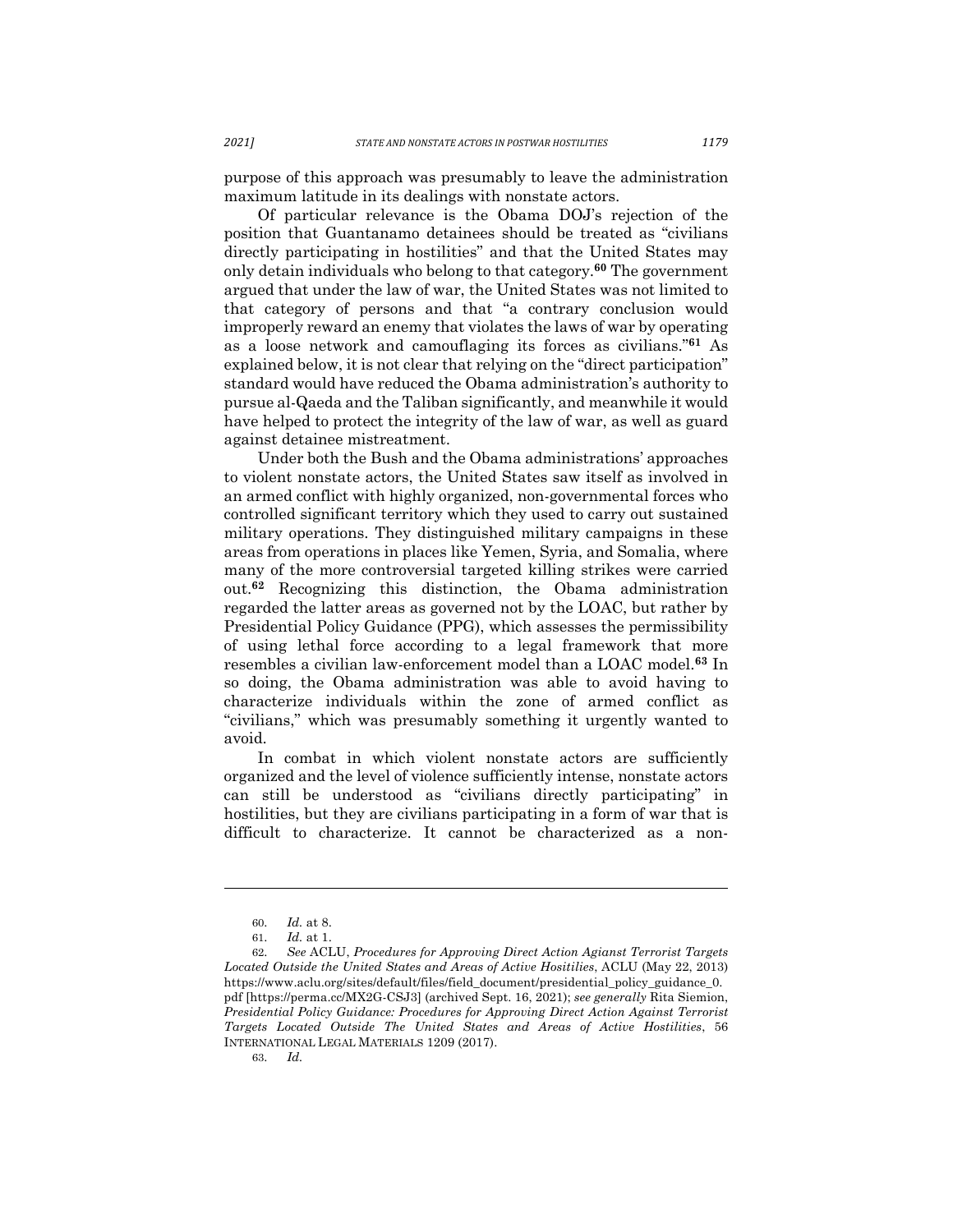international armed conflict (NIAC)**<sup>64</sup>** because it does not remain within the boundaries of a single state. And it is not an international armed conflict (IAC), since it does not involve one state fighting another. The detainability and targetability of individuals in such a conflict would seem to follow, which still leaves them protected under international law against inhumane treatment. There would be no requirement of capture prior to targeting since their conduct would suggest that they are what the International Committee of the Red Cross has called individuals serving a "continuous combat function." That would make them continuously targetable as well, though they had full combatant status. **65**

Outside the zone of armed conflict, however, matters would be different, and it is here that the PPG becomes relevant. Despite having conducted hundreds of direct action strikes in the previous four years, Obama did not introduce a legal framework for targeted killing until May of 2013, toward the end of his first term in office. **<sup>66</sup>** Even then, the resulting legal framework left much to be desired. Under the PPG, targeted killing is only permissible when capture is infeasible and there is "near certainty" that no civilians will be harmed.**<sup>67</sup>** Unlike a law of war framework, which makes it permissible to target combatants 24/7 based on their status and imposes no duty to attempt capture, nonstate actors under the PPG are considered civilians who are assisting in the violent operations of their military counterparts. Outside of zones of armed conflict, the test for targetability approaches a civilian law-enforcement model, which permits targeting only if the individual poses an imminent risk of harm based on his or her current or anticipated activity. When this standard was actually operationalized, however, the treatment of nonstate actors in the domain of the PPG did not match the theory terribly well, and the resulting military operations ended up looking a great deal more like the former Bush unlawful combatancy standard.

<sup>64.</sup> *See* Protocol Additional to the Geneva Convetions of 12 August 1949, and Relating to the Protection of Victims of International Armed Conflicts (Protocol I), June 8, 1977, 1125 U.N.T.S. 3. [hereinafter Additional Protocol I]; *see also Direct Participation in Hostilities*, HOW DOES LAW PROTECT IN WAR?, https://casebook.icrc.org/glossary/direct-participation-hostilities#:~:text=In% 20international%20humanitarian%20law%20the,dangers%20arising%20from%20milit ary%20operations (last visited Sept. 17, 2021) [https://perma.cc/8NYE-KQAK] (archived Sept. 17, 2021).

<sup>65.</sup> See Sabrina Henry, *Exploring the "Continuous Combat Function" Concept in Armed Conflicts: Time for an Extended Application?*, INT'L R. RED CROSS 267, 270–72 (2018), https://international-review.icrc.org/articles/exploring-continuous-combatfunction-concept-armed-conflicts-time-extended-application (last visited Sept. 22, 2021) [https://perma.cc/QD9W-BL7R] (archived on Sept. 22, 2021).

<sup>66.</sup> *See* ACLU, *supra* note 62.

<sup>67.</sup> *See* Heather Brandon, *Will Obama's Targeted Killing Policy Say What "Areas of Active Hostilities" Means?*, LAWFARE (May 5, 2016, 6:31 AM), https://www.lawfareblog.com/will-obamas-targeted-killing-policy-say-what-areasactive-hostilities-means [https://perma.cc/429U-SNUD] (archived Sept. 16, 2021).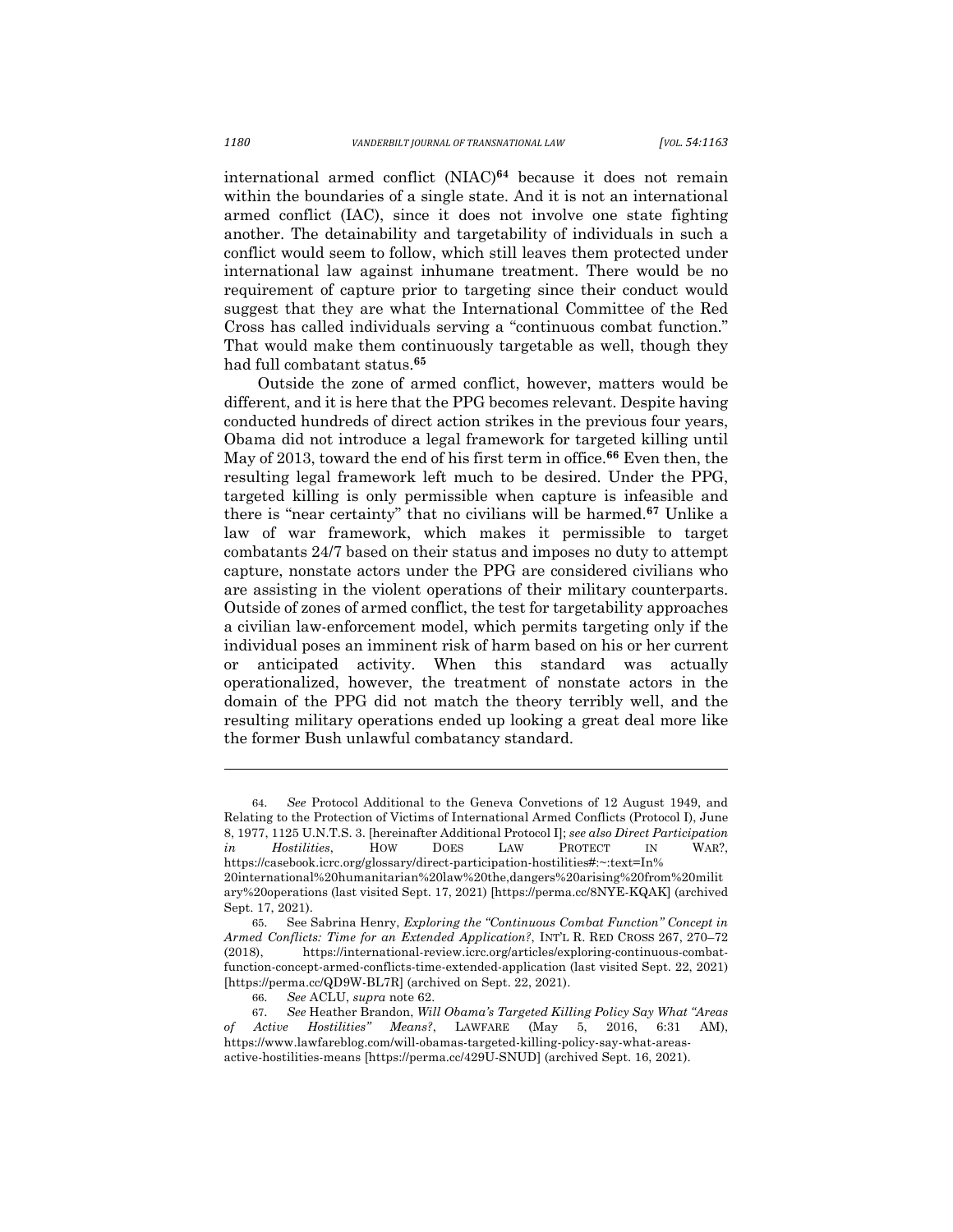Anwar al-Awlaki, for example, was in theory entitled to treatment under the PPG according to the civilian framework appropriate for law enforcement.**<sup>68</sup>** Yet the formal parameters of the PPG were left to interpretation by the Office of Legal Counsel,**<sup>69</sup>** which found that the operation against al-Awlaki in Yemen was "part of the noninternational armed conflict with al-Qaida."**<sup>70</sup>** Nevertheless, the OLC memo concluded that the targeted killing of al-Awlaki would fall within the reach of the law of armed conflict as recognized by the Supreme Court in *Hamdi v. Rumsfeld*, **<sup>71</sup>** which held that US citizenship was not a bar to detention in war.**<sup>72</sup>** As in *Hamdi,* the intentional targeting of an American citizen would be covered by the "public authority" justification, based on the fact that there was a national security imperative for engaging in direct action abroad. In other words, under the OLC memo interpreting the PPG, and despite his American citizenship, al-Awlaki's activities were treated as an extension of the conflict in Iraq and Afghanistan, which made al-Awlaki targetable without prior attempt to capture.**<sup>73</sup>**

In a gesture to the PPG, the OLC memo briefly dealt with the duty to capture by saying that both the Department of Defense and the Central Intelligence Agency (CIA), who were to conduct the operation jointly, "represented that they intend to capture rather than target al-Awlaki if feasible; yet we also understand that an operation by either agency to capture al-Awlaki in Yemen would be infeasible at this time."**<sup>74</sup>** In this way, the Obama administration essentially continued the "unlawful combatancy" framework established by the Bush administration under another name: Instead of treating nonstate actors as "unlawful combatants," they paid lip service to the distinction between combatants and civilians. But they ended up mirroring the Bush solution both by treating nonstate actors as part of a NIAC, even if these actors were outside the formal areas of hostilities, and by casually declaring capture "infeasible," without offering a detailed analysis of that concept.**<sup>75</sup>**

<sup>68.</sup> *See* Al-Aulaqi v. Obama, 727 F.Supp. 2d 1, 10 (D.D.C. 2010).

<sup>69.</sup> *See* OFF. OF LEGAL COUNSEL, U.S. DEP'T OF JUST., MEMORANDUM FOR THE ATTORNEY GENERAL RE: APPLICABILITY OF FEDERAL CRIMINAL LAWS AND THE CONSTITUTION TO CONTEMPLATED LETHAL OPERATIONS AGAINST SHAYKH ANWAR AL-AULAQI 12–14 (2010).

<sup>70.</sup> *Id.* at 24.

<sup>71.</sup> Hamdi v. Rumsfeld, 542 U.S. 507, 519–24 (2004) (authorizing military to treat American citizen as 'enemy belligerent' under the law of war despite citizenship status).

<sup>72.</sup> *Id.* at 519*.* 

<sup>73.</sup> *See* OFF. OF LEGAL COUNSEL, *supra* note 69, at 23–24.

<sup>74.</sup> *Id.* at 40.

<sup>75.</sup> The OLC memo also used an expanded conception of "imminence" in order to reach the conclusion that Anwar Al-Awlaki posed an "imminent" threat of harm, and that therefore the U.S. could not safely wait for an opportune moment to effectuate capture. *See id.* at 39–40.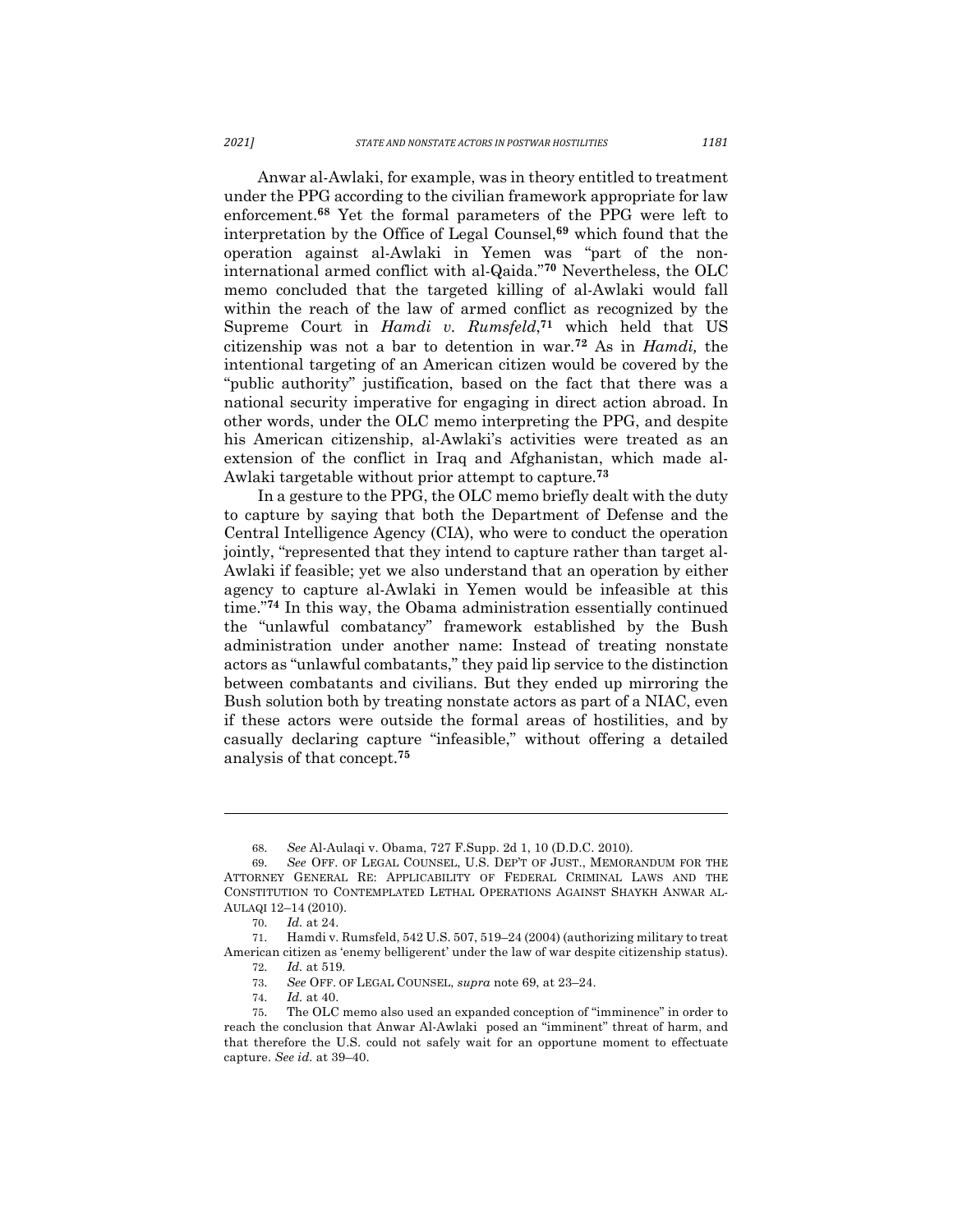Despite the fact that the PPG was intended to provide an alternate legal framework to the LOAC, one appropriate for dealing with civilians outside the context of war, the interpretation of the Obama Justice Department and the Department of Defense of doctrines like imminence and feasibility of capture, effectively stripped the PPG of its civilian characteristics. The basic distinction between war and notwar is not sustainable if individuals are treated outside of zones of armed conflict as targetable without prior attempts to capture and without affording them an opportunity to surrender.

The only justification for targeted killing outside of war can be self-defense, whether national self-defense, under Article 51 of the UN Charter, or individual self-defense, based on a threat to an individual in the territory from which the threat emanates. If it is viewed as legal to kill summarily, as part of what is essentially a law-enforcement operation within a sovereign nation that is unwilling or unable to exercise control over the source of the threat themselves, the United States will not only have ignored the *in bello* rules for conducting war, but it will also have given short shrift to the concept of state sovereignty, a bedrock *ad bellum* principle in international law. Whenever legal distinctions are effaced, there will be a resulting lack of clarity on both sides of the line. In the case of the interpretation of the PPG, the rules for civilian capture and the use of legal force outside of war were distorted on Obama's watch. Ultimately that damages both the law of war and the rules for civilian engagement.

By contrast, under this Article's approach, violent, nonstate actors are best regarded as civilians outside of identifiable zones of armed conflict engaged in criminal activity. When there is a war to which their efforts are attached, they should be considered civilians participating in hostilities who thereby acquire an activity-based targetability outside zones of armed conflict—but only when capture is truly infeasible and the threat they pose is imminent. Within domains of active hostilities, they are also targetable based on their activities, but these activities make them continuously targetable without prior need for capture. Part VI will explore this taxonomy in greater detail. This Article will first turn, however, to the next chapter in the war on terror, namely the use of targeted killing by the Trump administration and the expansion of the Bush doctrine to the case of state actors who engage in, or otherwise support, acts of terror.

#### V. TRUMP AND THE EXTRAJUDICIAL KILLING OF STATE ACTORS

The use of targeted killing reached a fever pitch under the Trump administration. Reporting puts the number of drone strikes in Yemen, Pakistan and Somalia in Trump's first two years in office at 238, as compared with 186 by the Obama administration in 2009 to 2010, the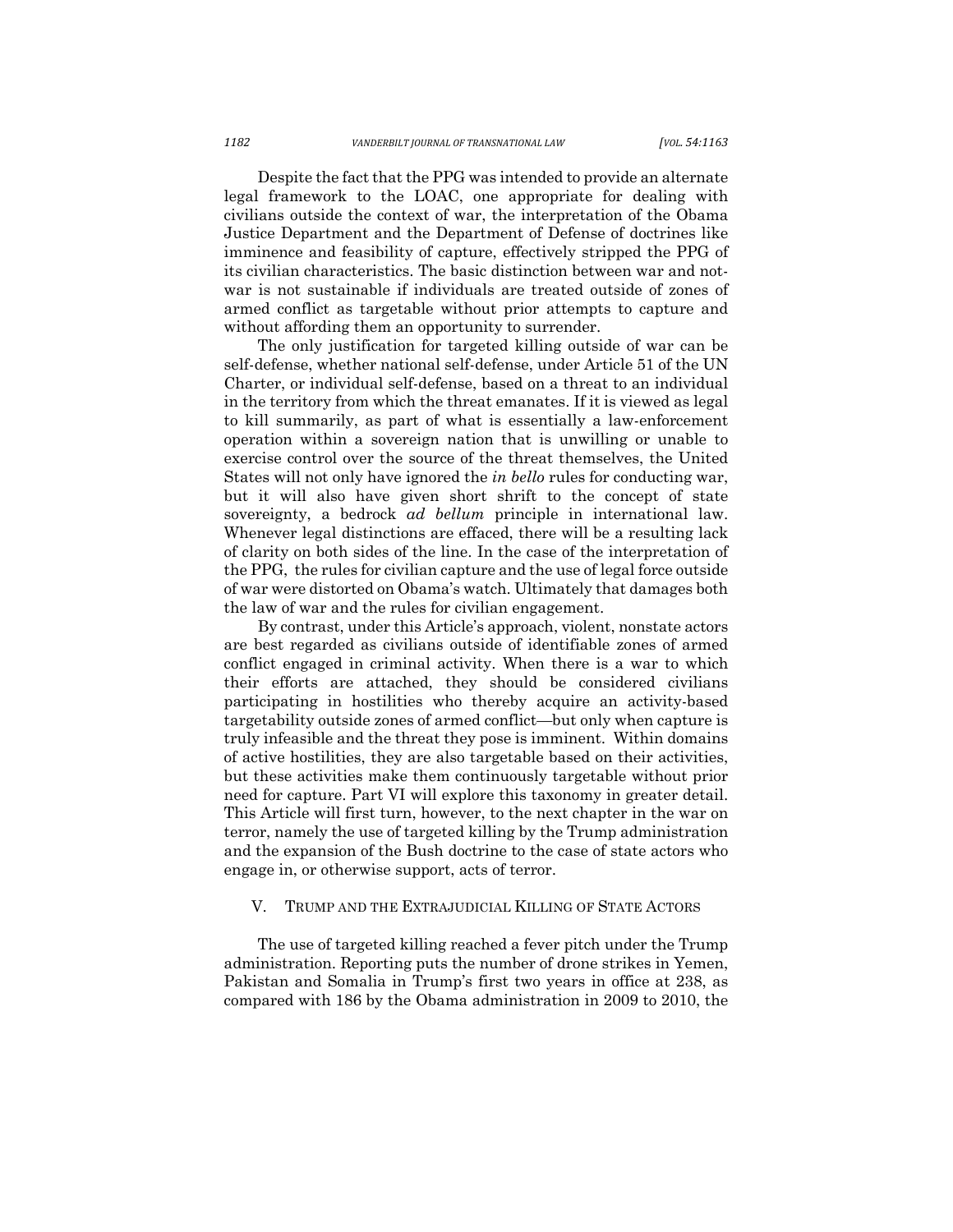first two years of the Obama administration.**<sup>76</sup>** In Somalia alone, the Trump administration engaged in 192 drone strikes across the four years of that administration, a significant increase from the Obama administration's forty-three in the same region.**<sup>77</sup>** And indeed, the numbers of drone strikes during the Trump administration may be substantially higher, given the increasing lack of transparency of the US government on its use of remote aerial vehicles. President Trump, for example, revoked an order put in place by President Obama requiring reporting of civilian deaths from US drone strikes.**<sup>78</sup>** Until the killing of Qassim Soleimani, the Trump administration appeared to be simply continuing the pattern Obama had inherited from the Bush administration, but with greater intensity. The Soleimani killing, however, took the US targeted killing program to a new level.

Long considered dangerous to US forces abroad and part of the Iranian mechanism for state-sponsored terrorism, Soleimani had been in the sights of both the Obama and Bush administrations, but foreign policy and military experts from those administrations had uniformly agreed that a strike on Soleimani would create a dangerous escalation and was unacceptably risky.**<sup>79</sup>** What both administrations understood was that taking out a high-ranking military leader could be regarded as an act of war and might entitle Iran to retaliate in self-defense. Needless to say, neither administration had asked Congress for authorization to engage in targeted killing operations, even when these occurred outside of zones of armed conflict, which no doubt would have focused merely on the question of congressional authorization under the 2001 and 2002 AUMFs. **80**

History bears witness to the fact that a single assassination of a state actor can precipitate an international armed conflict. The killing of Archduke Franz Ferdinand and his wife in 1914 was the spark that ignited the First World War, given that the Austro-Hungarian Empire blamed the killing on the Serbian government, and the complex network of alliances quickly produced a descent into international

<sup>76.</sup> Spencer Ackerman, *Trump Ramped Up Drone Strikes in America's Shadow Wars*, DAILY BEAST (Nov. 26, 2018, 10:38AM), https://www.thedailybeast.com/trumpramped-up-drone-strikes-in-americas-shadow-wars [https://perma.cc/55V8-ZK4N] (archived Nov. 29, 2021).

<sup>77.</sup> *See* Sara Toth Stub, *Targeted Killings*, 31 CQ RESEARCHER 1, 5 (2021), http://library.cqpress.com/cqresearcher/document.php?action=print&id=cqresrre202104 0900 (last visited Sept. 13, 2021) [https://perma.cc/2YLD-Z4AV] (archived Sept. 13, 2021).

<sup>78.</sup> Charlie Savage, *Trump Revokes Obama-Era Rule on Disclosing Civilian Casualties From U.S. Airstrikes Outside War Zones*, N.Y. TIMES (March 6, 2019), https://www.nytimes.com/2019/03/06/us/politics/trump-civilian-casualties-rulerevoked.html [https://perma.cc/QKZ7-CA9J] (archived Nov. 29, 2021).

<sup>79.</sup> *See* Gordon Adams, *The Iran Long Game: Bush v. Obama*, FOREIGN POL'Y (April 14, 2015, 3:04 PM), https://foreignpolicy.com/2015/04/14/the-iran-long-game-bushvs-obama-nukes/ [https://perma.cc/D64X-6XK9] (archived Sept. 13, 2021).

<sup>80</sup>*. See* Authorization for the Use of Military Force, Pub. L. No. 107–40, 115 Stat. 224 (2001).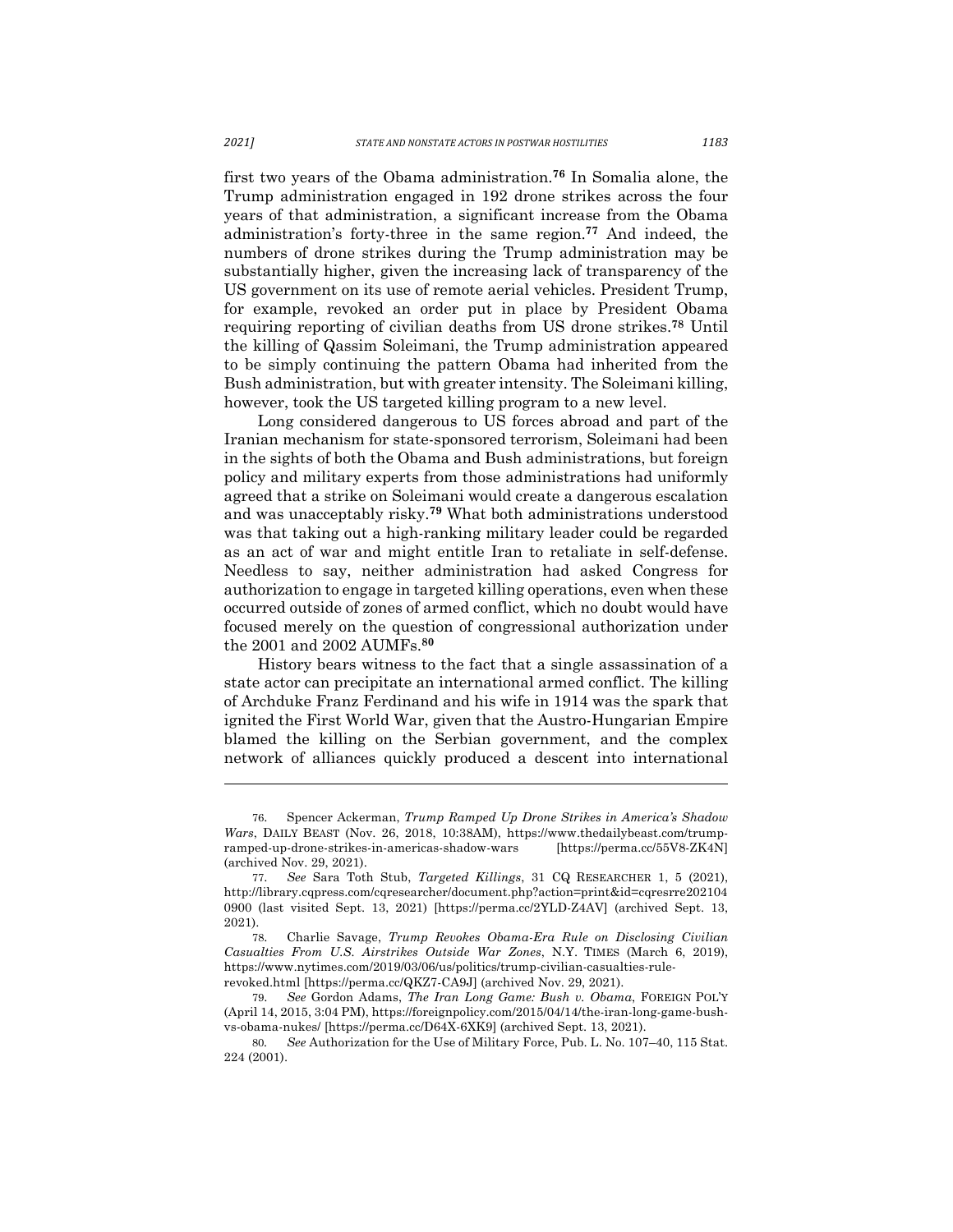military conflict. Yet, while the ingredients were present for Soleimani's killing to produce a comparable conflagration, the only immediate consequence was an Iranian attack on two US air bases in Iraq, resulting in traumatic brain injuries for over one hundred servicemen but no fatalities.**<sup>81</sup>** Although Iran labeled the killing of Soleimani "an act of war,"**<sup>82</sup>** and other world leaders appeared to have sympathy with that characterization, **<sup>83</sup>** the United States did not thereby catapult itself, Iran, and their respective allies into an international conflagration. Unlike the response of the Austro-Hungarian Empire in 1914, Iran's response was ultimately tepid and the price the United States paid mostly diplomatic.

The critical question Trump introduced, and one that was not clearly answered after the Soleimani strike, is whether targeted killing of state actors is ever permissible outside a theater of war, and if so, under what theory it can be justified. From the above discussion, it should be clear that where state agency exists, targeting is normally permissible only when in a state of armed conflict with the target nation. If no such state of war exists, there must be a legitimate *casus belli* to start a war, such as that the other country has engaged in a significant violation of the sovereignty rights of the country seeking to use force, or that there is a violation of the rights of a third party nation. In short, the legality of the action must be judged by considerations drawn from the domain of the *jus ad bellum*. **<sup>84</sup>** With the exception of the rare instances in which the use of preemptive force may be used in anticipation of the need for immediate defensive action, a first strike on a sovereign nation is not permissible under international law. This is clearly articulated in Article 51 of the UN Charter, the basic provision that governs the use of force among nations.

<sup>81.</sup> David Martin, *Inside the Attack That Almost Sent the U.S. to War with Iran*, CBS NEWS (August 8, 2021), https://www.cbsnews.com/news/iran-missle-strike-al-asadairbase-60-minutes-2021-08-08/ [https://perma.cc/NY5Q-6Q49] (archived Sept. 13, 2021); Diana Stancy Correll, *109 US Troops Diagnosed with TBI After Iran Missle Barrage Says Pentagon in Latest Update*, MIL. TIMES (Feb. 10, 2020), https://www.militarytimes.com/news/your-military/2020/02/10/more-than-100-ustroops-diagnosed-with-tbi-after-irans-attack-at-al-asad-report/ [https://perma.cc/GHU3- 7TEG] (archived Sept. 13, 2021).

<sup>82.</sup> *World Reacts to Killing of Iran's Qassem Soleimani*, EURONEWS (Mar. 1, 2020), https://www.euronews.com/2020/01/03/a-declaration-of-war-and-an-escalationthe-world-reacts-to-soleimani-killing [https://perma.cc/M29V-E2J3] (archived Sept. 13, 2021).

<sup>83.</sup> *See* Loveday Morris & Michael Birnbaum, *U.S. Killing of Iran's top Commander Unnerves Allies, Dims Hopes Iran Nuclear Deal Can Be Saved*, WASH. POST (Jan. 3, 2020), https://www.washingtonpost.com/world/us-killing-of-irans-topcommander-rattles-european-allies/2020/01/03/0012822e-2e19-11ea-bffe-020c88b3f120\_story.html [https://perma.cc/DKS4-T5XF] (archived Sept. 22, 2021).

<sup>84.</sup> MICHAEL WALZER, JUST AND UNJUST WARS: A MORAL ARGUMENT WITH HISTORICAL ILLUSTRATIONS 21 (4th ed. 2006); *see* Claire Finkelstein, *Targeted Killing as Preemptive Action, in* TARGETED KILLINGS: LAW AND MORALITY IN AN ASYMMETRICAL WORLD 156, 160 (Claire Finkelstein, Jens David Ohlin, & Andrew Altman, eds., 2012).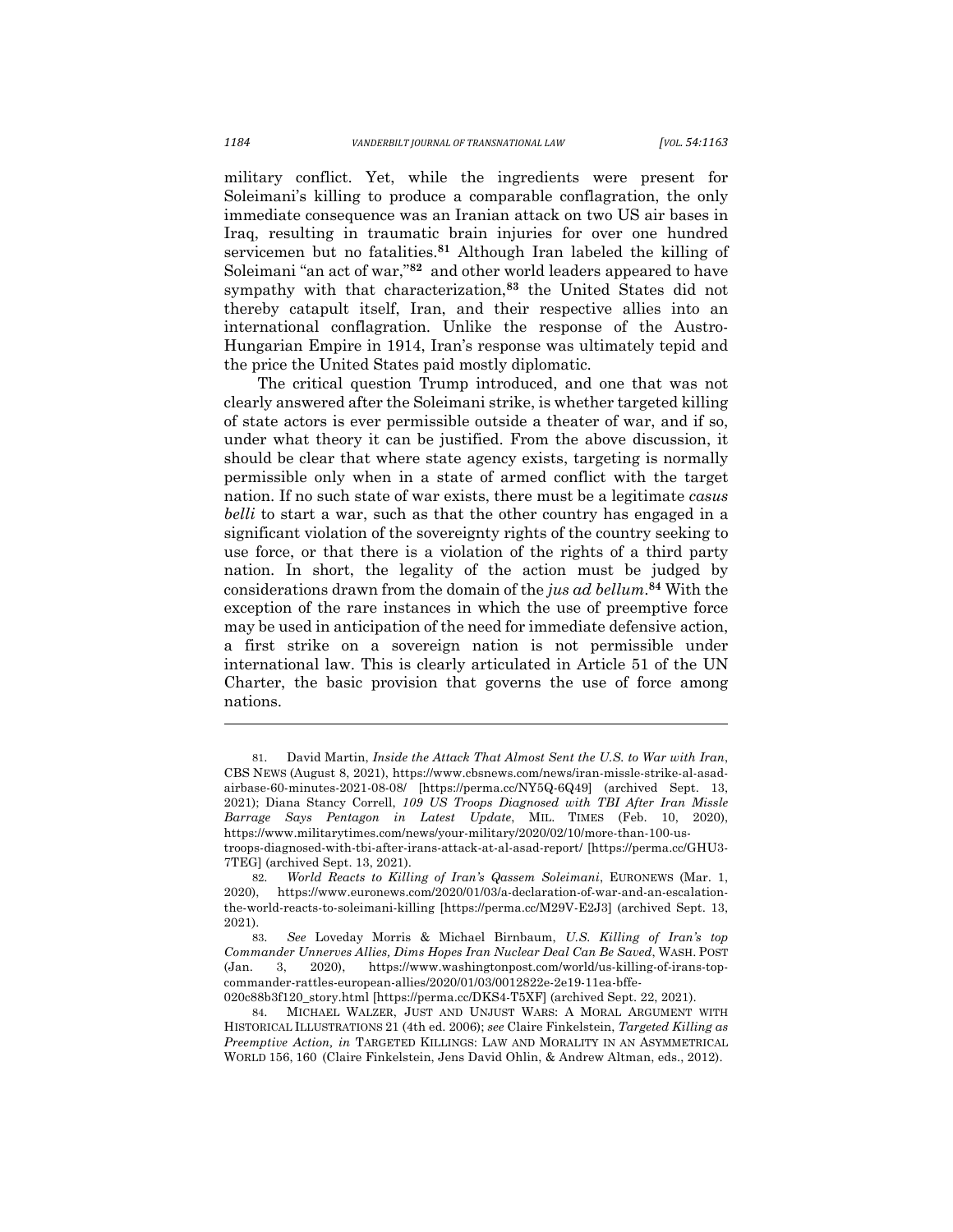A critical question, then, is whether it is legitimate to adopt the doctrine of national self-defense to justify the strike on Soleimani. This in turn raises the thorny question of the permissible scope of preemptive or anticipatory self-defense under Article 51.**<sup>85</sup>** On the face of that provision, it does not seem necessary for an actual kinetic strike to have occurred in order for the United States to invoke its inherent right of self-defense. The concept of "anticipatory self-defense" goes back at least to 1837 and the Caroline Affair, which arguably established the doctrine of pre-emptive war in international law.**<sup>86</sup>** The crisis arose when an expedition of Canadian rebels crossed over into US territory to escape British forces. They boarded the ship *Caroline,*  where they were attacked by British forces on the American side of the Niagara River. **<sup>87</sup>** The British party lit the *Caroline* ablaze and untied it from its moorings, whereupon it was promptly lost when it went over Niagara Falls.**<sup>88</sup>** The question arose whether the destruction of the ship fell within the legitimate purview of the Canadian right of self-defense. In an exchange of letters on the case, Daniel Webster and Alexander Baring appeared to agree that anticipatory self-defense is part of the law of self-defense. However, as Webster expressed it, self-defense could only be established if the state could show "a necessity of selfdefense, instant, overwhelming, leaving no choice of means, and no moment for deliberation."**<sup>89</sup>** This was the first case to clearly state the need for states to satisfy the imminence requirement in the context of international relations and the law of armed conflict. But the case also had the effect of affirming the permissibility of preemptive self-defense in an international armed conflict.

The concept of preemptive self-defense was confirmed as a part of IHL in the landmark case of *Nicaragua v. United States*, **<sup>90</sup>** which came before the International Court of Justice in 1984, regarding military and paramilitary activities on the part of the United States in El Salvador to foment violence against Nicaragua. Without admitting to the alleged conduct, the United States claimed to be acting in defense of its right of "collective self-defense" on behalf of El Salvador and,

<sup>85.</sup> *See* Alex Potcovaru, *The International Law of Anticipatory Self-Defense and U.S. Options in North Korea*, LAWFARE (Aug. 8, 2017, 1:56 PM), https://www.lawfareblog.com/international-law-anticipatory-self-defense-and-usoptions-north-korea [https://perma.cc/PMA5-9S2Q] (archived Sept. 13, 2021) (analyzing the validity of self-defense under international law).

<sup>86.</sup> *See* Matthew C. Waxman, *Self-Defensive Force against Cyber Attacks: Legal, Strategic and Political Dimensions,* 89 INT'L L. STUD. 109, 111 (2013) ("A strict reading 'armed attack' would confine its meaning to kinetic violence . . . but it is difficult to square with the treatment of chemical or biological weapons attacks . . . ").

<sup>87.</sup> *See* Matthew Waxman, *The 'Caroline' Affair in the Evolving International Law of Self-Defense*, LAWFARE (Aug. 28, 2018, 2:26 PM), https://www.lawfareblog.com/ caroline-affair [https://perma.cc/ME3P-UN5M] (archived Sept. 13, 2021).

<sup>88.</sup> *See id.* 

<sup>89.</sup> *See id.* 

<sup>90.</sup> Military and Paramilitary Activities in and Against Nicaragua (Nicar. v. U.S.), Judgment, 1984 I.C.J. 392, ¶ 91 (November 26).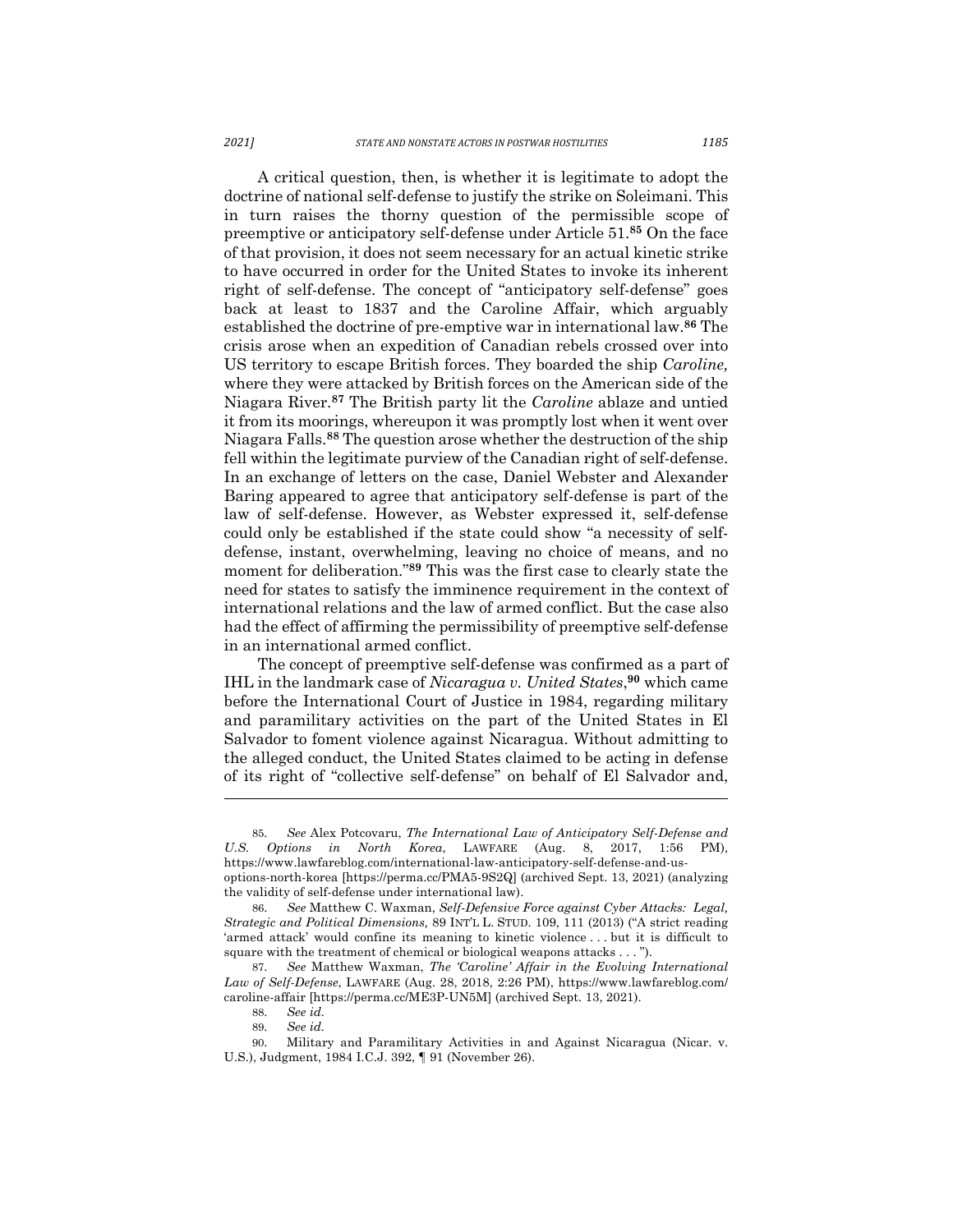thus, to be asserting as third-party defense the right of El Salvador to act in anticipatory self-defense.**<sup>91</sup>** The alleged activities involved in acting on this claim of self-defense were based on CIA covert operations in assistance of El Salvador, such as the mining of Nicaraguan harbors, attacks on Nicaraguan airports and shipping ports, and attacks on oil storage facilities as well as on helicopters and boats.**<sup>92</sup>** The ICJ affirmed the principle of anticipatory self-defense but placed limits on the scope of that doctrine.**<sup>93</sup>** It held in this case that the United States had exceeded the bounds of any reasonable right to self-defense, given the lack of any assertion of imminence in El Salvador's self-defense claim. **94**

In Soleimani's case, the American public does not have access to the intelligence that would be required to make a full assessment of the danger Soleimani posed and whether his killing would indeed forestall the risk of harm to US persons. While it cannot be doubted that Soleimani had hostile intentions towards the United States and had fomented violence over the years against the United States and other Western powers, retribution for past wrongs is not a valid basis for exercising the *jus ad bellum* right to engage in a military strike against a sovereign nation. The question, therefore, must hinge entirely on the danger Soleimani posed prospectively, the imminence of that danger, and the effectiveness of the proposed military means of forestalling it. From the evidence that was presented before Congress and in news reports to the American people, as well as the decision of the two previous administrations—one Democratic, one Republican not to strike Soleimani, it seems most likely that the evidence would not support a claim of imminence, and thus the argument from preemption would likely fail.

A second argument, however, might seem to show greater promise. The argument is that insofar as Soleimani was planning terroristic activities against the United States by making use of his Quds Force and a network of terrorists with whom they are connected, he should be thought of as wearing two hats, meaning that he functioned both as a state and nonstate actor. As such, the analysis used with respect to nonstate actors generally can be applied here. The question then arises: How should international states treat individuals who occupy multiple categories in international law? That question has no established answer as of yet. But this Article asserts that the

<sup>91.</sup> *Id.* 

<sup>92.</sup> James P. Rowles, *U.S. Covert Operations Against Nicaragua and Their Legality Under Conventional and Customary International Law*, 17, U. MIA. INTER-AMERICAN L. REV. 407, 439–50 (1986).

<sup>93.</sup> *See* Military and Paramilitary Activities in and Against Nicaragua (Nicar. v. U.S.), Judgment 1986 I.C.J. 119, ¶ 229 (June 27) (discussing the inherent right of self defense).

<sup>94.</sup> *Id.* at 120–21, ¶ 233.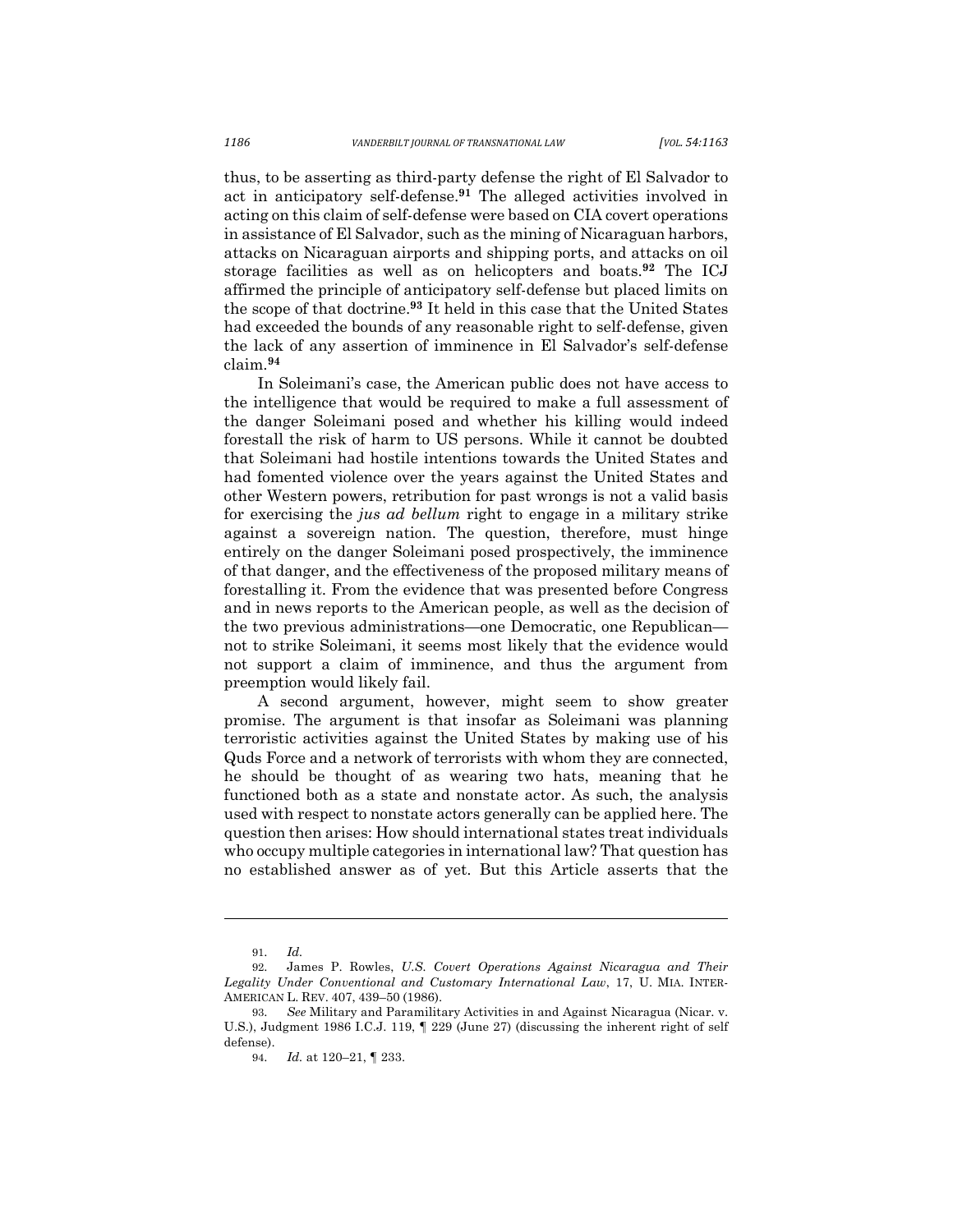identification of an individual as a state actor should take precedence over any other identification he may have.

One of the arguments for "dual hattedness" goes back to the criteria for combatancy discussed in Part II, namely the condition that valid state combatants must respect the laws of war. If respecting the laws of war is a criterion for combatancy, then failure to respect those laws would automatically result in a forfeiture of immunity. It would follow that dealing with "dual hatted" state actors would absolve other countries of adherence to the laws of war, and thus eliminate the concept of war crimes for both sides, thus exempting any state that conducts terroristic activities from the strictures of the law of war. It would follow that no state could violate the laws of war in such a case

Rather than exempting Soleimani from the domain of state agency given his willingness to violate the terms of international law, the attribution should instead run the other way: insofar as Iran allowed Soleimani to retain his official position as leader of the Quds Force, as well as other official state functions, any actions in which he engaged that violated international law can be attributed to the state. This is consistent, for example, with the *Tadic* case, in which the International Criminal Tribunal for the Former Yugoslavia held that it is permissible to ascribe the conduct of organized armed groups to states if that state exercises "overall control" over those groups.**<sup>95</sup>** This suggests that even in an unconventional, asymmetric conflict there is no reason to exempt the analysis of the threat posed by a state actor from the general laws of war. Thus, if Soleimani were to plan an unprovoked attack against American citizens and did so repeatedly, his actions could be attributed to the sovereign nation of Iran, and Iran must in turn bear responsibility for his conduct.

While the logic of dual hattedness is clear, it cannot be used to justify a kinetic strike against a state actor since state-actor status must override nonstate-actor designation under IHL. Moreover, the dual-hatted argument is a dangerous one to make. The argument would contribute most significantly to the erosion of the rule of law in armed conflict as it would permit a host country like Iran to avoid responsibility for the acts of its officials and to intentionally disclaim its duty to discipline Soleimani on the grounds that he was not acting in his official capacity when he fomented or planed violence against other nations.

This approach clearly poses a significant obstacle to the use of force against a state actor, insofar as it requires any attack on such an individual to be justified under *jus ad bellum* analysis. But the imposition of this hurdle is fully appropriate. It should not be easy to justify the use of force against a leader of a foreign sovereign nation, but if a state actor does engage or is about to engage in a kinetic strike

<sup>95.</sup> *See* Prosecutor v. Tadić, Case No. IT-94-1-A, Appeals Chamber Judgment, ¶ 120 (Int'l Crim. Trib. for the Former Yugoslavia July 15, 1999).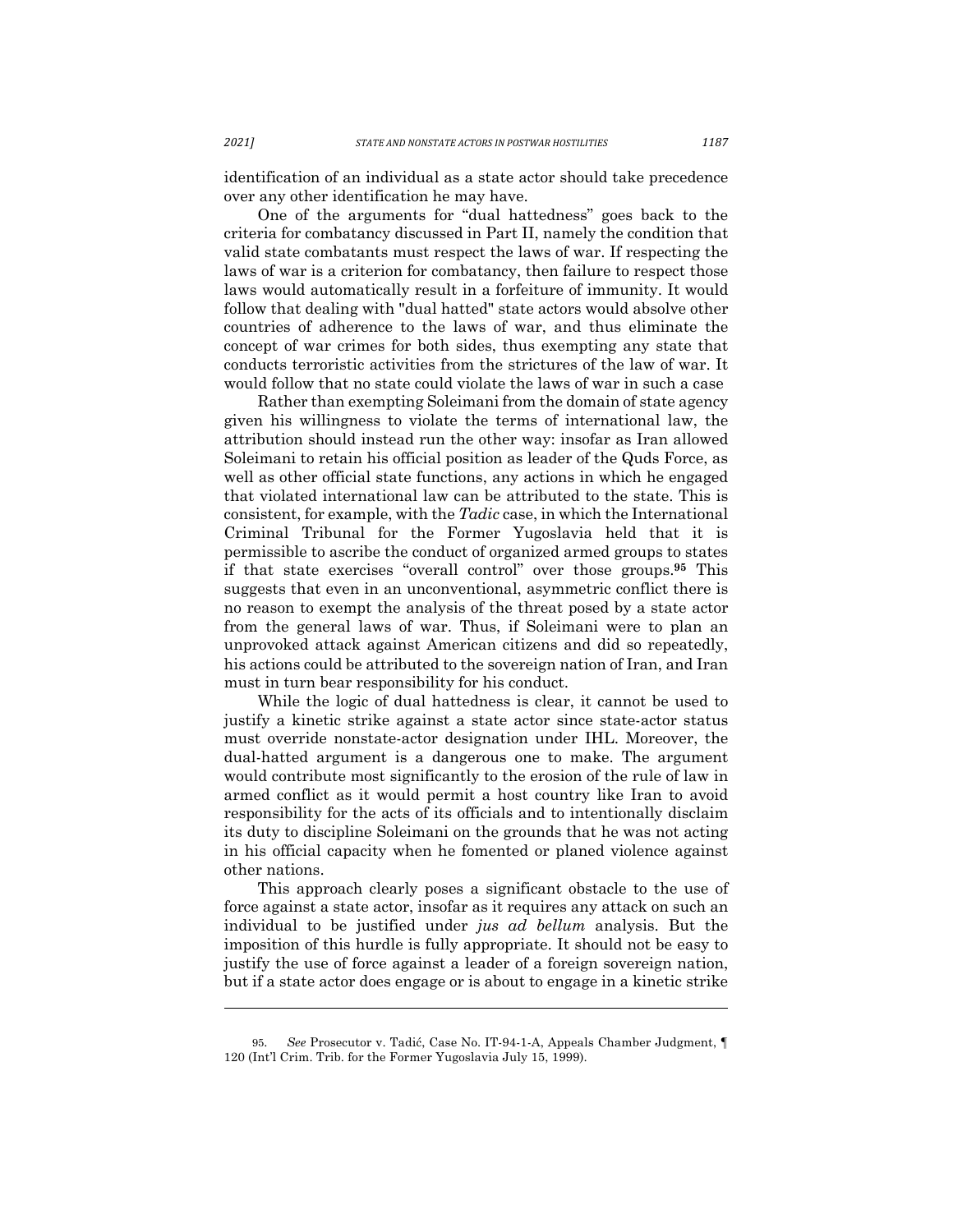on US persons, the state must bear the responsibility for his actions in most instances. And indeed, in view of the official Section 1264 report to Congress regarding the Soleimani strike, where he is described as the "leader of Iran's Islamic Revolutionary Guard Corps-Quds Force," and the purpose of the strike is identified as "to deter Iran," "degrade Iran's and Quds Force-based militias' ability to conduct attacks," and "end Iran's strategic escalation of attacks,"**<sup>96</sup>** there is a clear implication that the target was, from the start, conceived as the independent sovereign nation of Iran.

#### VI. PRESERVING THE DISTINCTION BETWEEN WAR AND CRIME

What should be clear from the above discussion is that the nature of warfare has changed dramatically over the course of the past fifty years, starting at least with Vietnam and continuing with the war on terror. The evolving nature of warfare, however, does not require a wholesale revision of the legal concepts used to understand war and to establish rules for the treatment of both combatants and civilians within it. The biggest legal challenge post–9/11 in the domain of war has been determining the status of violent nonstate actors organized into large militia-like hierarchies. Distinguishing state from nonstate actors in conflict without effacing the line between armed conflict and civilian law enforcement has been a central challenge. There are, in effect, four categories that emerge from these two critical distinctions:

<sup>96.</sup> NOTICE ON THE LEGAL AND POLICY FRAMEWORKS GUIDING THE UNITED STATES' USE OF MILITARY FORCE AND RELATED NATIONAL SECURITY OPERATIONS 1 (2020), https://s3.documentcloud.org/documents/6776446/Section-1264-NDAA-Notice.pdf (last visited Sept. 16, 2021) [https://perma.cc/6XCH-VBWA] (archived Sept. 16, 2021).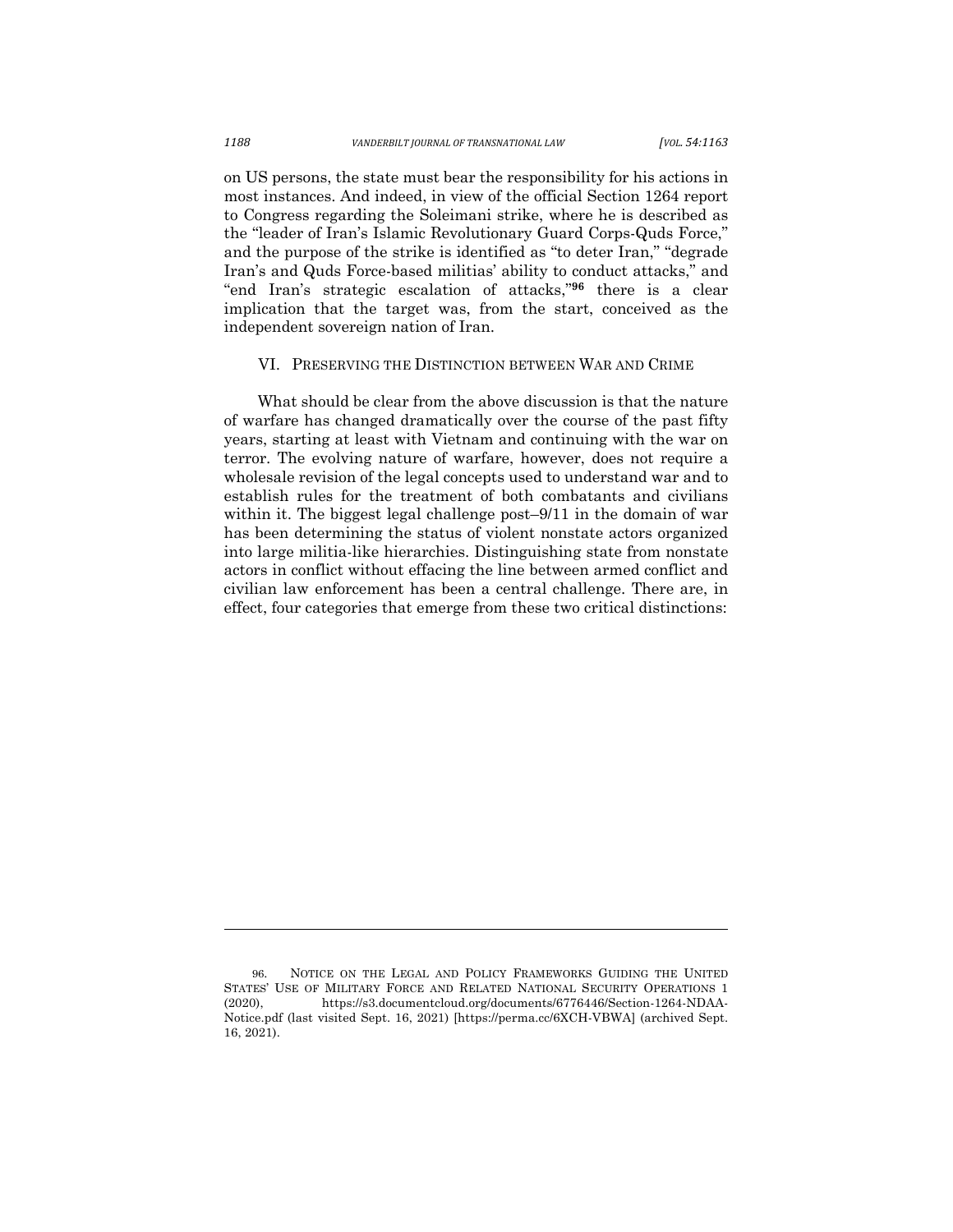|                                                      | Military Hostilities                                                                                                        | Law Enforcement                                                                                                              |
|------------------------------------------------------|-----------------------------------------------------------------------------------------------------------------------------|------------------------------------------------------------------------------------------------------------------------------|
| <b>United States</b><br><b>Fights State</b><br>Actor | International Armed<br>Conflict/Status-based<br>combatancy.<br>POW status if captured<br>under the LOAC                     | Immunity for state actors or<br>possible criminal liability—<br>governed by <i>jus ad bellum</i> and<br>criminal law         |
| <b>United States</b><br>Fights<br>Nonstate Actor     | Civilian immunity or<br>civilians engaged in<br>hostilities.<br>Activity-based or<br>continuous combat<br>functional status | Criminal law/extradition/capture<br>mission/targeting in self-defense if<br>capture infeasible.<br>Activity-based assessment |

#### **Table 1**

Since 9/11, the most important and yet the most difficult domain to categorize is the bottom-left corner of Table 1, namely the category of violent nonstate actors who are engaged in a military-style conflict of high intensity with a hierarchically organized group possessing a command and control structure. This is the group the Bush administration dubbed "unlawful combatants," thus using a hybrid categorization to justify indefinite detention and interrogation without extending POW status. As the foregoing discussion indicates, this solution is highly problematic from the standpoint of the law of war.

A number of commentators have suggested that this category should be treated as "functionally" equivalent to traditional combatants, as a way of resurrecting the idea of a status-based assessment of the targeting decision. Jens Ohlin, for example, has argued that if an individual functions within an organization in the way that traditional combatants do in the state military hierarchy, that person should count as a full-blown combatant from the standpoint of the LOAC.**<sup>97</sup>** He writes: "The functional equivalent in cases of targeted killings would link the individual to the collective terrorist group if the individual is a card-carrying member of a terrorist organization or a self-declared enemy of the United States."**<sup>98</sup>** He goes on to explain that an individual terrorist bears the right relationship to the terrorist organization for purposes of combatancy if the organization is hierarchically organized, the individual in question is

<sup>97.</sup> For a more detailed discussion of accountability for torture, see Claire Finkelstein and Stephen Xenakis, *Repairing the Damage from Illegal Acts of State: The Costs of Failed Accountability for Torture, in* INTERROGATION AND TORTURE: INTEGRATING EFFICACY WITH LAW AND MORALITY 493, 493–517 (Steven Barela, Mark Fallon, Gloria Gaggioli, & Jens David Ohlin eds., Oxford Univ. Press 2020).

<sup>98.</sup> Jens David Ohlin, *Targeting Co-Belligerents, in* TARGETED KILLINGS IN ASYMMETRICAL WAR 60, 80 (Claire Finkelstein, Jens David Ohlin, & Andrew Altman, eds., Oxford Univ. Press 2012).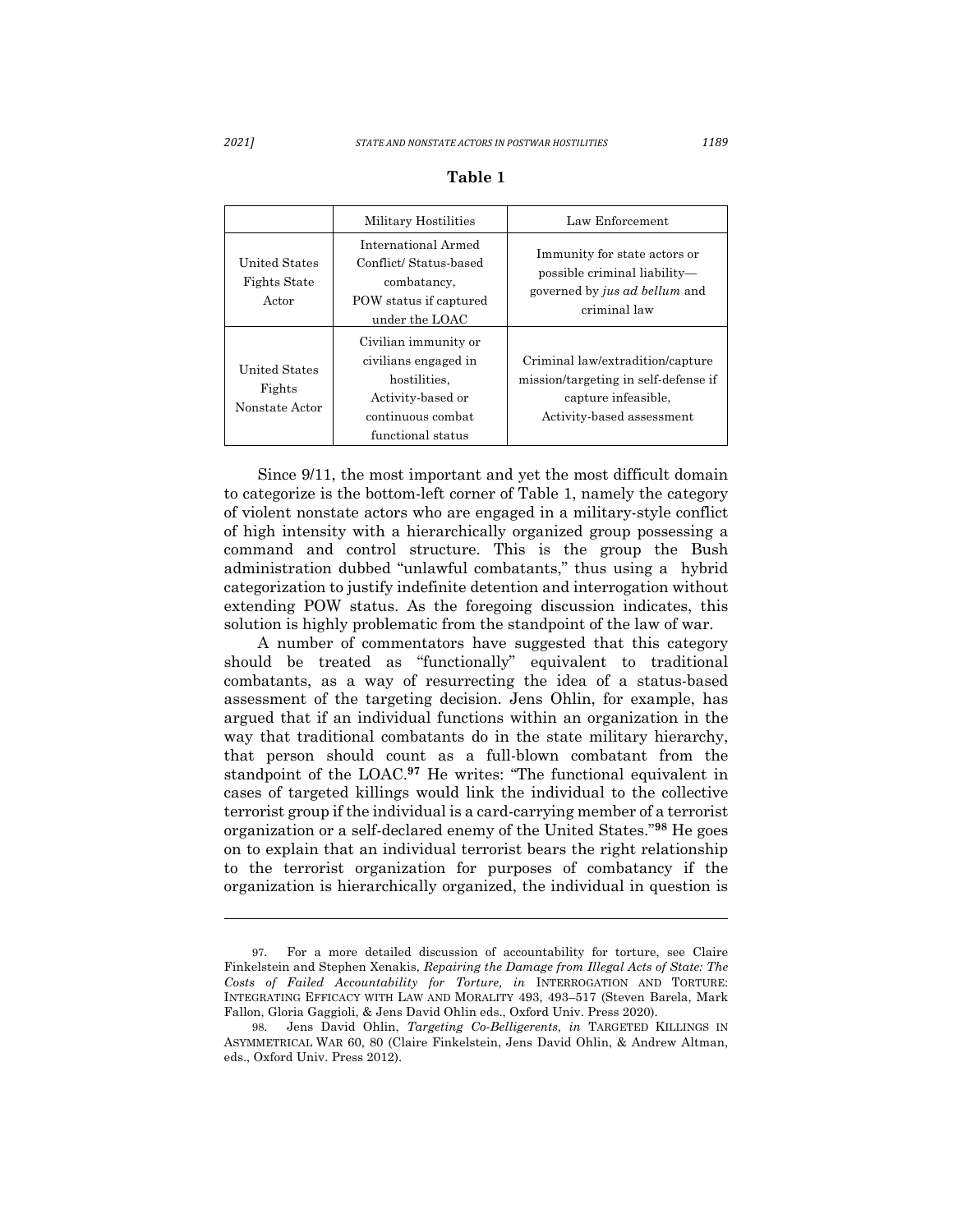given orders or instructions to act on behalf of that organization, and there is a common ideology or group that unites the members of that organization and makes them into a single entity.**<sup>99</sup>**

The Obama administration appears to have taken just such a functional approach, as it made clear in its response to a habeas petition it filed in 2009:

Under a functional analysis, individuals who provide substantial support to al-Qaida forces in other parts of the world may properly be deemed part of al-Qaida itself. Such activities may also constitute the type of substantial support that, in analogous circumstances in a traditional international armed conflict, is sufficient to justify detention.**<sup>100</sup>**

But the government's brief does not explain why the fact that serving the same function in an international armed conflict (IAC) would justify the parallel conclusion with regard to al-Qaeda in this very different context (which the Obama administration characterized as a NIAC), the conclusion being that an individual who renders material support is a member of al-Qaeda and thus counts as a combatant. The missing analysis seems particularly important given that the status of al-Qaeda is itself unclear under the LOAC. Thus, establishing membership in al-Qaeda on the basis of material support may not justify the conclusion that such individuals are "combatants," though it seems one can draw that same conclusion from the fact of material support alone under some circumstances.

Convenient as this middle ground would be for the ability of the law of war to absorb the nonstate terrorist into its jurisprudence, the functionalist approach arguably misses the point of the traditional concept of combatancy, which has to do with the relationship of the combatant to the identity of the state. The point is not that the concept of combatancy identifies individuals who act as part of a group, any group, as long as that group is sufficiently large, hierarchically organized, and the actions of its members reflect the ideology of the group. If this were the criteria for combatancy, it would be difficult to distinguish drug lords from foreign militaries, with the result that the meaning of the combatant status would be significantly altered.

Instead, there is a way to bring the view of the Obama administration within the fold of the traditional law of war: one can say that violent nonstate actors are targetable within traditional zones of hostility, because they are combatants, but that they must be captured rather than killed outside of such zones, assuming that capture is feasible. The functionalist category of "unlawful combatancy" or its equivalent is not necessary to justify lethal

<sup>99.</sup> *Id.* at 86. Respondents' Memorandum Regarding the Government's Detention Authority Relative to Detainees Held at Guantanamo Bay at 7*,* In Re Guantanamo Bay Detainee Litigation, Misc. No. 08-442, (D.D.C. Mar. 13, 2009).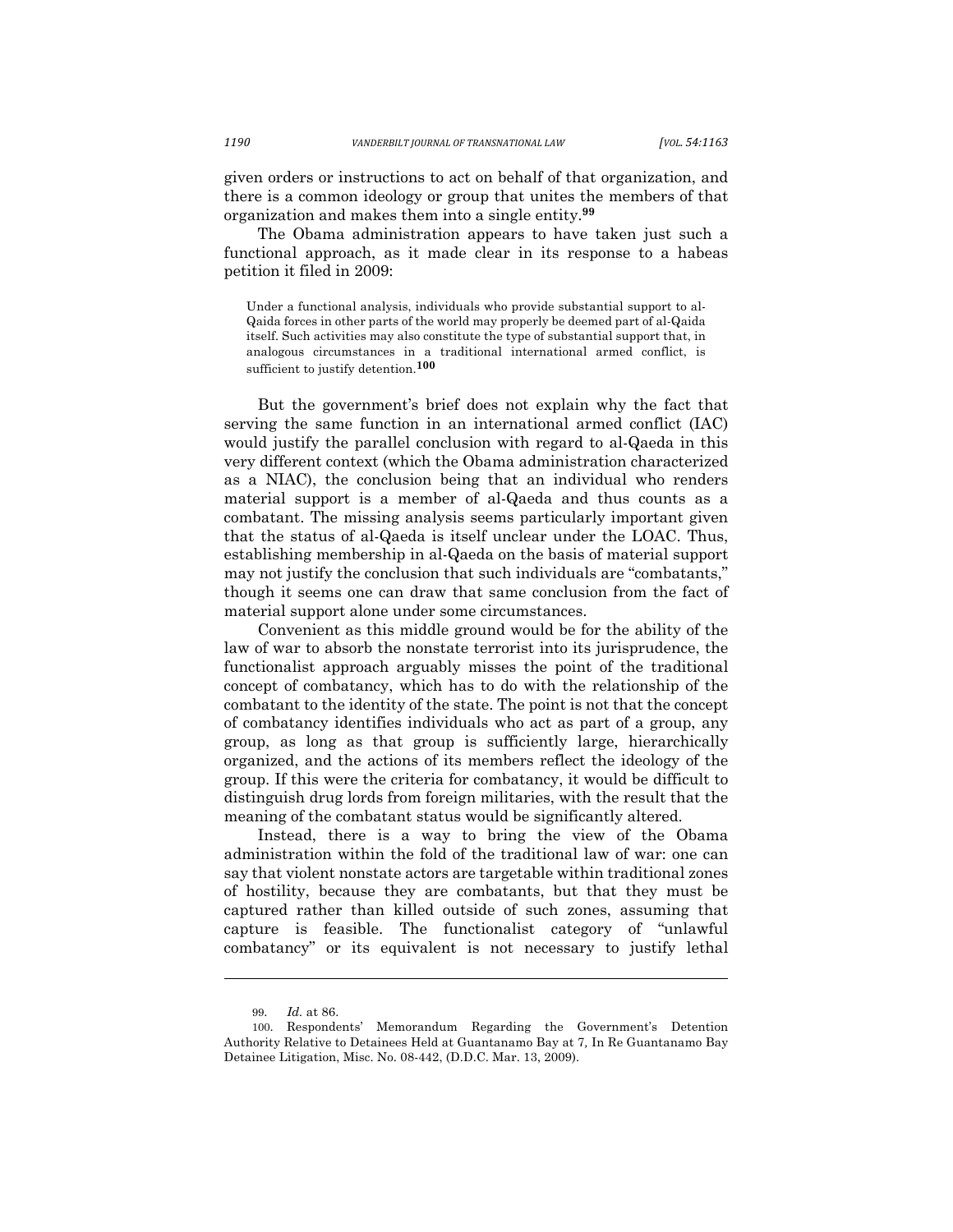operations in such cases. This is to say that members of al-Qaeda and the Taliban, and later ISIS, were "civilians directly participating in hostilities," a category that is well accepted under the LOAC.**<sup>101</sup>** It might then be argued that in Northern Iraq and Afghanistan, the level of intensity of the fighting was so great that such civilians "directly participating" can be considered civilian-combatants under international law, given that they serve "a continuous combat function."**<sup>102</sup>** In other words, within zones of armed combat, such as in Northern Iraq and Afghanistan, civilians directly participating in hostilities might be thought of as participants in a NIAC, yet these same individuals revert to their civilian status outside this context.

There is no contradiction in saying both that nonstate actors are "civilians" and that they are "directly participating in hostilities." Indeed, the Obama administration's designation of the war on terror as a NIAC contemplates precisely this, despite the fact that it was not limited to a single state, as would normally be part of the concept of a NIAC. In theory, to say someone is a participant in an IAC means he is a state actor, and that automatically makes him a combatant in the full, status-based sense of the term.**<sup>103</sup>** It also means he has combatant immunity, and if captured, he has full POW status under the Geneva Conventions, provided that he properly distinguishes himself from the civilian population. **<sup>104</sup>** Participants in an irregular conflict, by contrast, do not have the same status, and if captured, they do not have full POW protection.**<sup>105</sup>** They are targetable, however, but not as a function of status, in contrast to the approach of the Bush and Obama administrations,**<sup>106</sup>** but rather because of the dangerousness of their activities. For nonstate actors to be continuously targetable, however, is another matter. Hostilities must reach a certain level of intensity and the non-governmental armed forces involved must be hierarchically organized according to a formal command structure.**<sup>107</sup>**

In addition to receiving some protections under the Geneva Conventions, **<sup>108</sup>** participants in an irregular conflict receive protection

<sup>101.</sup> *Direct Participation in Hostilities*, *supra* note 64.

<sup>102.</sup> *See* Ohlin, *supra* note 98, at 82–85.

<sup>103.</sup> *See* INT'L COMM. RED CROSS, HOW IS THE TERM "ARMED CONFLICT DEFINED IN INTERNATIONAL HUMANITARIAN LAW? 2 (March 2008), https://www.icrc.org/en/doc/ assets/files/other/opinion-paper-armed-conflict.pdf [https://perma.cc/AG2A-HHEK] (archived Sept. 17, 2021).

<sup>104.</sup> *See* JEAN-MARIE HENCKAERTS & LOUISE DOSWALD-BECK *,* INT'L COMM. RED CROSS, STUDY ON CUSTOMARY INT'L HUMANITARIAN L. RULE 106 (Cambridge Univ. Press 2005), https://ihl-databases.icrc.org/customary-ihl/eng/docs/v1\_rul\_rule106 (last visited Sept. 17, 2021) [https://perma.cc/GZA8-89AM] (archived Sept. 17, 2021).

<sup>105.</sup> *See* Non-International Armed Conflict, *How Does Law Protect in War?,* https://casebook.icrc.org/glossary/non-international-armed-conflict (last visited Sept. 17, 2021) [https://perma.cc/4MGX-ANSA] (archived Sept. 17, 2021).

<sup>106.</sup> *See* Hamdan v. Rumsfeld, 548 U.S. 557, 628–31 (2006).

<sup>107.</sup> *See* Non-International Armed Conflict, *supra* note 105.

<sup>108.</sup> *See* Geneva Convention Relative to the Treatment of Prisoners of War art. 3, Aug. 12, 1949, 75 U.N.T.S. 135.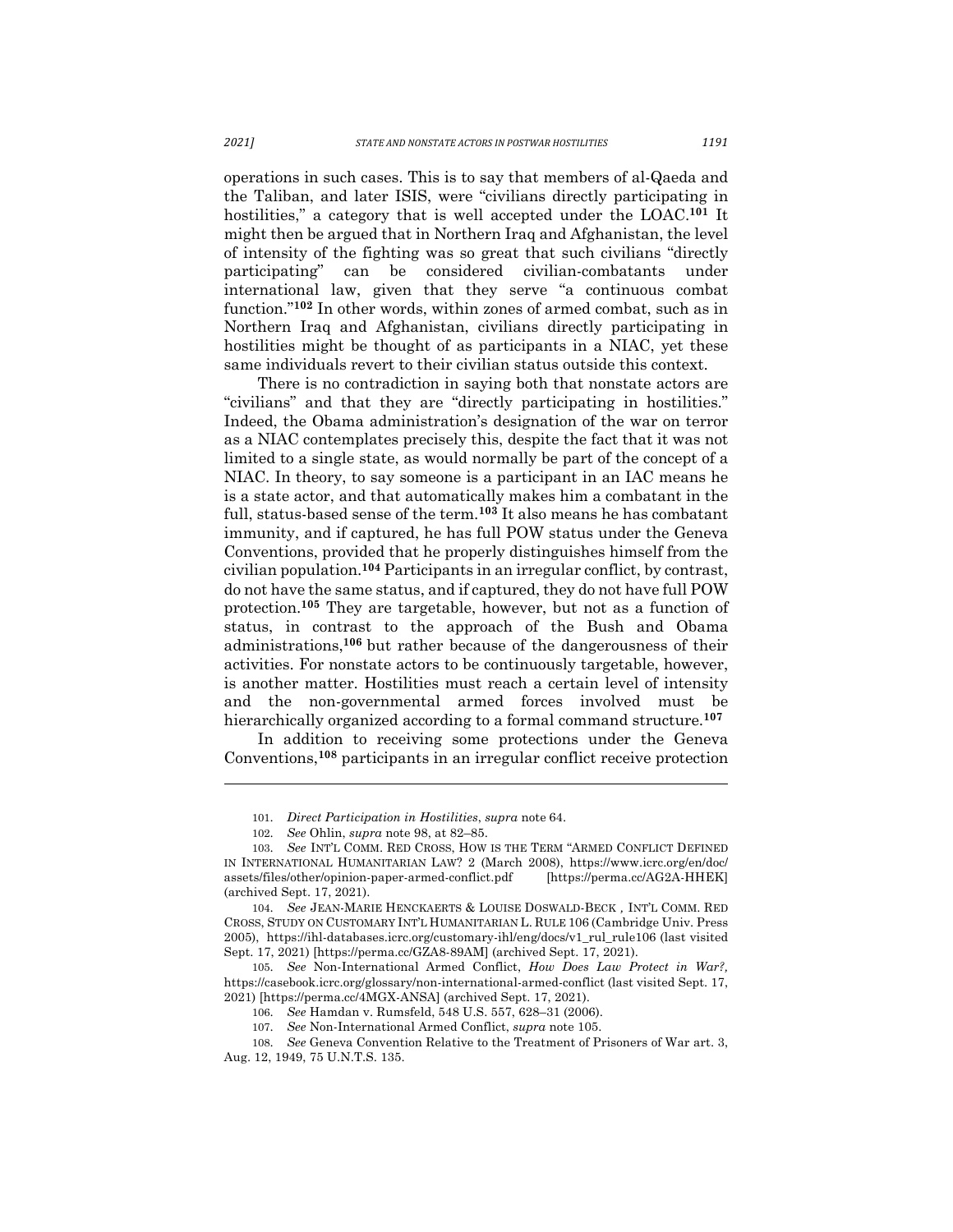from Additional Protocol I.**<sup>109</sup>** For example, combatant protection for POWs is clearly articulated under Article 44 of Additional Protocol I, which extends protection even to those who have violated some of the rules of international law in armed conflict under most conditions.**<sup>110</sup>** Additional Protocol I provides that those who fall captive while failing to observe the obligation to wear arms openly "shall, nevertheless, be given protections equivalent in all respects to those accorded to prisoners of war by the Third Convention and by this Protocol."**<sup>111</sup>** In other words, even those who, like members of al-Qaeda and the Taliban, violate the most basic laws of war must be treated as humanely as official POWs.

The approach offered above appears to be comparable to that of the Israeli Supreme Court, which articulated a framework based on a traditional model of civilian engagement in hostilities.**<sup>112</sup>** The court vigorously rejected the Bush administration's device of calling violent nonstate actors "unlawful combatants," maintaining that this category had not been recognized in customary international law.**<sup>113</sup>** Chief Justice Barak found that the Palestinian militants targeted by Israel were not combatants of any sort, but rather civilians who had in some cases forfeited their protected status by choosing to take part in hostilities.**<sup>114</sup>** The court found support for its approach in IHL under Article 51(3) of Additional Protocol I, which provides that "[c]ivilians shall enjoy the protection afforded by this Section, unless and for such time as they take a direct part in hostilities,"**<sup>115</sup>** a position that the court recognized as consistent with customary international law.**<sup>116</sup>** The question, then, becomes under what conditions a civilian can be considered to have "directly participated in hostilities"? How far back is the engagement of those who organize and support an attack behind the scenes traced? The court took a reasonably broad view of this question, against the position of the plaintiffs who argued for a narrow approach. The court thought that civilians who finance and support

<sup>109.</sup> Additional Protocol I, art. 44.

<sup>110.</sup> *See id.* (identifying as an exception an individual who fails to carry his arms openly during military engagements).

<sup>111.</sup> *Id.*

<sup>112.</sup> *See generally* HCJ 769/02 Public Committee against Torture in Israel v. Government of Israel, (2) IsrLR 459, 499 (2006), (Isr.) https://versa.cardozo.yu. edu/sites/default/files/upload/opinions/Public%20Committee%20Against%20Torture%2 0in%20Israel%20v.%20Government%20of%20Israel.pdf (last visited Sept. 17, 2021) [https://perma.cc/2SF8-C2JL] (archived Sept. 17, 2021) (disallowing Israeli interrogators from using physical means against suspects because suspects must be free from torture and cruel and inhuman treatment).

<sup>113.</sup> *Id.* ¶ 28.

<sup>114.</sup> *Id.* ¶ 29.

<sup>115.</sup> *Id.* ¶ 30 (citing Protocol Additional to the Geneva Conventions of 12 August 1949 and Relating to the Protection of Victims of International Armed Conflicts (Protocol I) art. 44, June 8, 1977, 1125 U.N.T.S. 3.).

<sup>116.</sup> *Id.*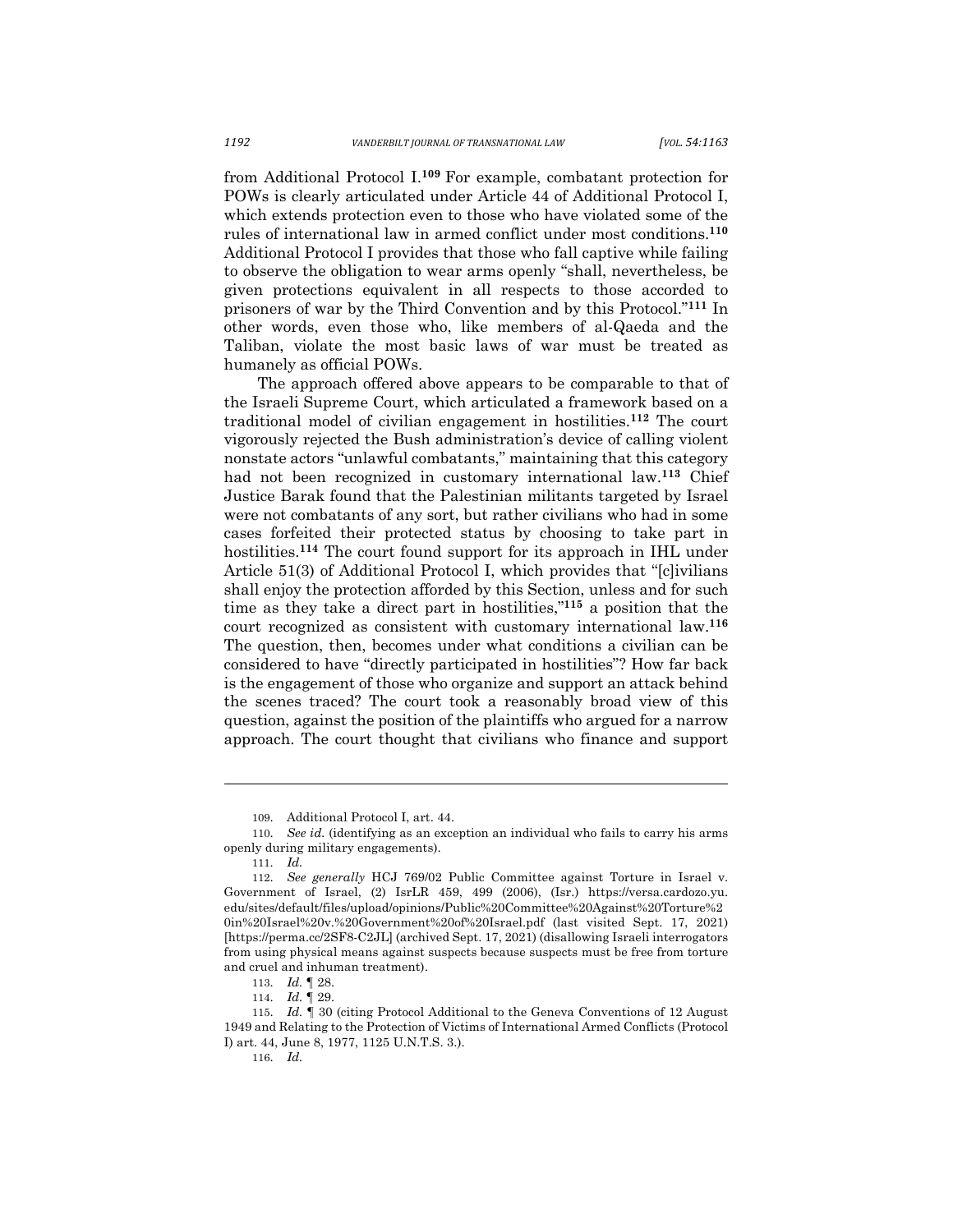those in active hostilities could be considered civilians directly participating.**<sup>117</sup>**

For present purposes, the exact line of demarcation between protected civilians and civilians engaging in hostilities is not what is most critical, though that is a question that must be solved in a fuller account of this type of approach. What is of greater importance is whether a hybrid approach can be integrated into the traditional law of war. Treating violent nonstate actors as civilians seems like the right approach, but it is also one that requires an account of how and when such civilians make themselves targetable. The general approach of the Israeli Supreme Court is to regard civilians as targetable when they engage in conduct that would trigger the right of self-defense under Article 51 of the UN Charter on the part of state actors. Once civilians conduct themselves in ways that threaten the lives of state actors, they forfeit their protected status.

Normally, civilians who become targetable would regain that protection as soon as they cease to pose a threat. The Israeli Supreme Court, however, said that a civilian who is a member of a terrorist organization and whose role is to regularly participate in a chain of hostilities, "with short periods of rest between them," effectively may be targeted at any time, since "the rest between hostilities is nothing other than preparation for the next hostility."**<sup>118</sup>** An individual who fits this description is not a combatant, but the requirement under Additional Protocol I that they may be targeted "for such time" as they are engaged in hostilities is applicable to them.**<sup>119</sup>** The ICRC reaches a comparable conclusion, but characterizes such a person as a nonstate combatant.**<sup>120</sup>** The ICRC says that once that conduct amounts to a sufficiently high level of intensity, it is reasonable to think the nonstate actors are serving a "continuous combat function," meaning that they are targetable continuously, thus mimicking the liability of state actors who are targetable on the basis of status.

In the case of civilians directly participating in hostilities, the permissibility of targeting will depend on the self-defense framework that applies in the context of law enforcement. Thus, in order for it to be permissible to target a civilian, even one engaged in hostilities, that person must pose a threat of imminent harm, or alternatively, it must be necessary to act preemptively to forestall the harm, even if the harm

<sup>117.</sup> *Id.* ¶¶ 34–37.

<sup>118.</sup> *Id.* ¶ 39.

<sup>119.</sup> *See id.* ¶¶ 39–40; Additional Protocol I, 51(3).

<sup>120.</sup> *See* Nils Melzer*, Interpretive Guidance on the Notion of Direct Participation in Hostilities Under International Humanitarian Law*, 2009 INT'L COMM. RED CROSS 51, 71–73, https://www.icrc.org/en/doc/assets/files/other/icrc-002-0990.pdf (last visited Sept. 17, 2021) [https://perma.cc/D7L7-VFUC] (archived Sept. 17, 2021).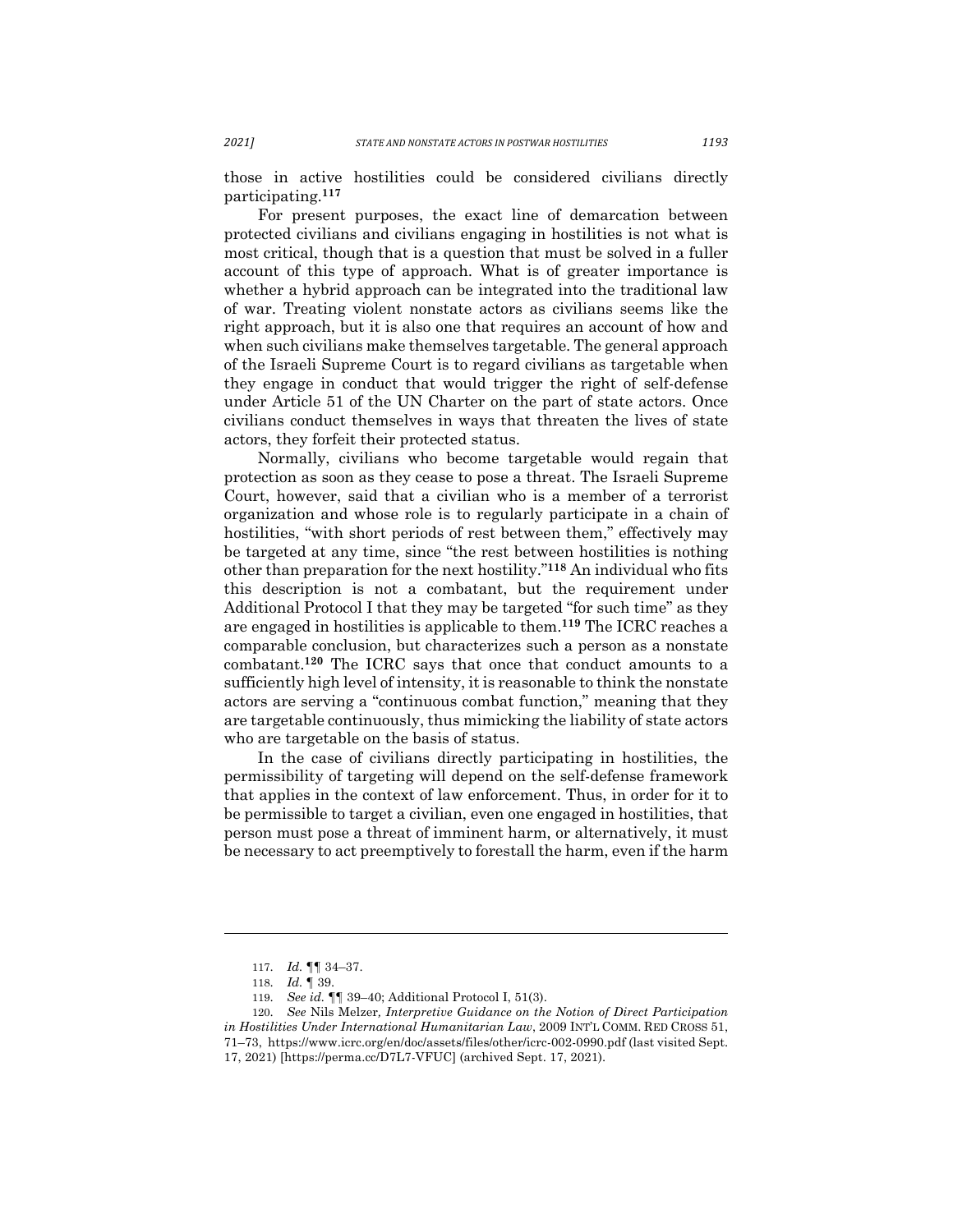itself is not imminent.**<sup>121</sup>** While there are different approaches to both personal and national self-defense on the question of imminence, the general pattern is consistent: the justification for engaging in lethal force depends on the immediacy of the threat that needs to be forestalled or the urgency of the need to forestall it.**<sup>122</sup>** It is therefore unnecessary to create a new legal framework that makes use of hybrid categories like "unlawful combatancy" in order to articulate a coherent framework for dealing with violent nonstate actors.

Once it is determined that the nonstate actor poses a serious risk of harm and that it is necessary to act immediately to forestall that harm, the question is whether it is feasible to capture and detain that individual. In a law of war framework, of course, it is not necessary to attempt capture prior to killing.**<sup>123</sup>** But in a civilian framework, even when the threat is imminent, capture must be attempted provided it is feasible and provided that the threat can be adequately prevented through capture. **124**

Of course, the meaning of "feasibility" in this context is complex. The question usually boils down to what degree of risk to combatants is required before capture is declared infeasible. Particularly where drones are concerned, capturing a suspect requires confronting much greater risk than is involved in killing him, given that capture operations must be conducted in proximity to the target. The killing of Osama bin Laden, for example, was presented as a capture operation, but it seems more likely that the option of capture was never seriously considered. **<sup>125</sup>** Immediately following the announcement of the bin Laden strike, President Obama said he had directed Leon Panetta, then director of the CIA, "to make the killing or capture of bin Laden the top priority of our war against al Qaeda," and that, at his direction, the United States "launched a targeted operation against [bin Laden's] compound in Abbottabad, Pakistan."**<sup>126</sup>** That statement did not clarify whether the operation was a targeted killing operation or whether it

<sup>121.</sup> *See* Ignaz Stegmiller, *The Right of Self-Defense Under Article 51 of the UN Charter Against the Islamic State in Iraq and the Levant*, 90 DIE FRIEDENS-WARTE 245, 265–70 (2015) (discussing the need for a broader conception of imminence).

<sup>122.</sup> *See generally* Finkelstein, *supra* note 84 (introducing the concept of preemptive killing to provide a rationale for targeted killing in which harm is nonimminent).

<sup>123.</sup> *See* Jens Ohlin, *The Duty to Capture*, CORNELL L. FAC. PUBL'N 1268, 1269–70 (2013), https://scholarship.law.cornell.edu/cgi/viewcontent.cgi?article=2001&context= facpub (last visited Sept. 17, 2021) [https://perma.cc/VA8X-S3N5] (archived Sept.17, 2021).

<sup>124.</sup> *Id.* 

<sup>125.</sup> Yochi Dreazen, Aamer Madhani, & Marc Ambinder, *The Goal Was Never to Capture bin Laden*, ATLANTIC (May 4, 2011), https://www.theatlantic.com/politics/ archive/2011/05/the-goal-was-never-to-capture-bin-laden/238330/ [https://perma.cc/ EG49-WVB9] (archived Sept. 17, 2021).

<sup>126.</sup> Macon Phillips, *Osama Bin Laden Dead*, WHITE HOUSE (May 2, 2011, 12:16 AM), https://obamawhitehouse.archives.gov/blog/2011/05/02/osama-bin-laden-dead [https://perma.cc/CFU7-5264] (archived Sept. 17, 2021).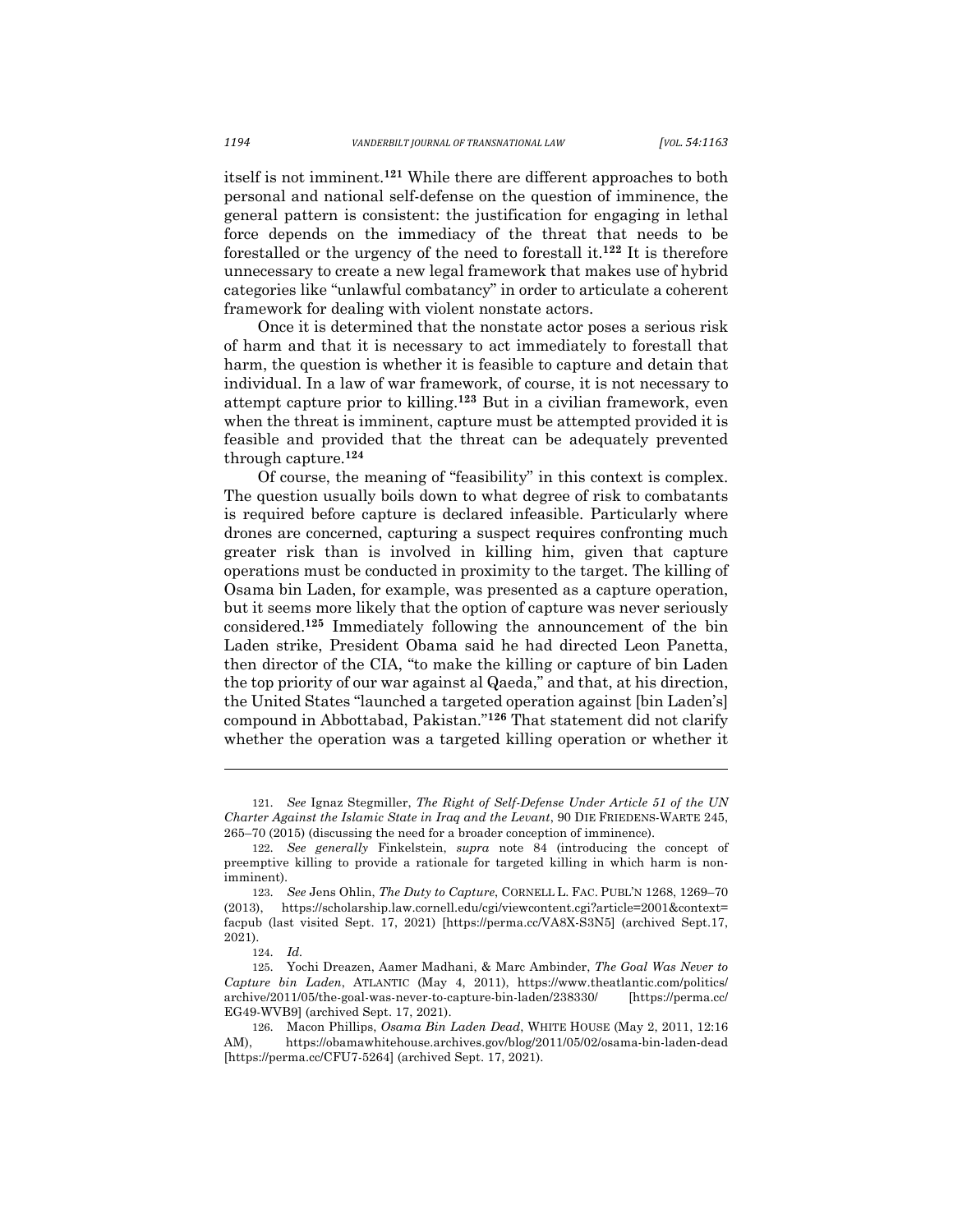was originally a capture mission, but there were no statements to the effect that the United States intended to capture bin Laden and bring him back to stand trial.

Finally, once the threat posed by the nonstate actor has been determined to be imminent or the need to use of force immediate, and capture has been determined to be infeasible, the question is whether it is permissible to breach the sovereignty of the host country where the suspected terrorist resides. The concept of sovereignty in international law would suggest that it is not. The autonomy of each nation normally overrules the need of an aggrieved country to demand access to a suspected terrorist who has performed acts of violence against it. In the case of Osama bin Laden, for example, Pakistan in theory had the right to refuse to turn bin Laden over to the Americans. However, if a country is harboring a criminal (or suspected terrorist) and that person poses a continuing danger, yet the host country is unwilling or unable to turn that person over to stand trial or to otherwise eliminate the danger, the aggrieved country may take matters into its own hands and act against him.**<sup>127</sup>** While it was widely suspected that Pakistan probably did covertly extend permission to the Americans to conduct its raid on the bin Laden compound, arguably if it had not granted that permission, the United States might have been entitled to act to defend itself in any event. If Pakistan harbors a terrorist and refuses to take steps to protect other nations from the harm he poses, then other countries can consider Pakistan either "unable" or "unwilling" to neutralize the danger, and they can then take matters into their own hands.

Needless to say, no comparable doctrine exists in the law of war. If an enemy belligerent escapes from the zone of armed conflict and crosses the border into a neighboring country, the United States as the pursuing country is not permitted to breach the sovereignty of the nonbelligerent nation. To proceed with a strike in such a case would be tantamount to an act of hostility against the harboring nation and could lead to drawing that country into war. Consider, for example, a fanciful case in which Hitler had fled Germany towards the end of the war and escaped to Switzerland. Imagine US forces had stopped pursuing him at the Swiss border and had then demanded permission to enter Switzerland to target Hitler. If Switzerland had refused such a request and American forces proceeded nevertheless, US military action inside Switzerland could well be considered an attack on Switzerland itself, despite the fact that US actions would be directed against a German citizen and a member of the German military. The

<sup>127.</sup> *See* Elena Chachko & Ashley Deeks, *Which States Support the 'Unwilling and Unable' Test?*, LAWFARE (Oct. 10, 2016), https://www.lawfareblog.com/which-statessupport-unwilling-and-unable-test [https://perma.cc/UH9T-LWQY] (archived Sept. 17, 2021).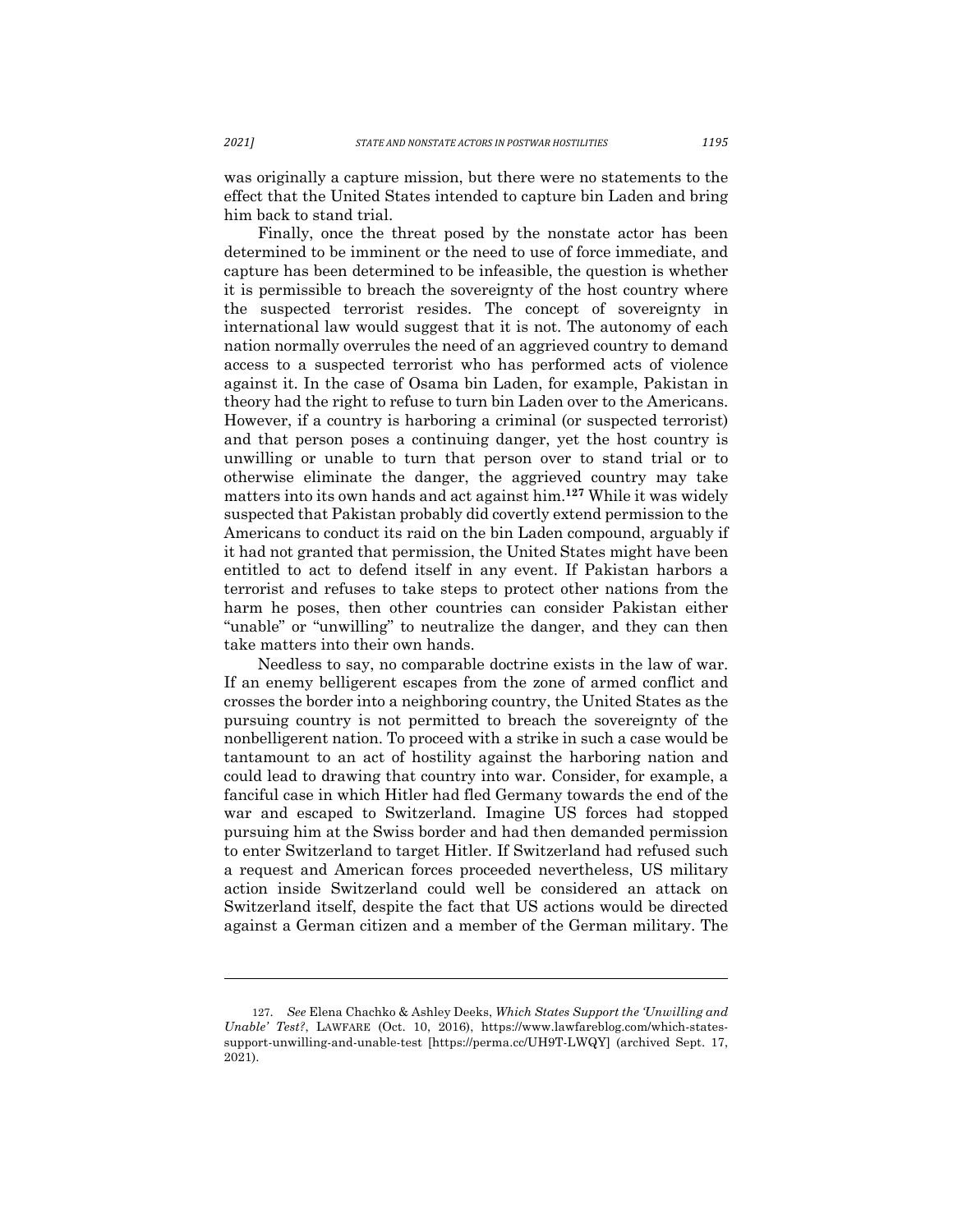"unable or unwilling" doctrine would not give the United States leave to ignore Swiss sovereignty.

The line between combatants and civilians, even civilians directly participating in hostilities, is thus of the utmost importance for establishing the legal framework in which kill or capture operations take place. Once again, a fuller treatment of this topic would be necessary to clarify the meaning of "direct participation in hostilities" and where to draw the line between that category and civilians who are not sufficiently involved to count as "direct participants." But for present purposes, the focus of this Article is only on establishing the correct framework for determining the status of violent nonstate actors. The framework this Article has set out makes clear that there is a viable way to understand violent nonstate actors based on traditional law of war categories and that it is therefore unnecessary to establish new categories such as "unlawful combatancy" in order to determine the treatment to which such individuals may be subjected.

#### VII. THE ROLE OF THE STATE IN ESTABLISHING COMBATANCY

Stepping back from the above details, the question arises what the basis is for distinguishing violent nonstate actors from violent state actors, where the latter's methods are as brutal and threatening as the former. What is significant about the fact that a combatant acts in the name of a state on the traditional account is that it is a politically recognized, autonomous, and sovereign entity, one that possesses the same rights and entitlements as other sovereign entities with whom it might have disagreements. In the traditional approach to the law of war, states are special and different from other organizations in multiple ways; one of particularly great importance is the concept of state sovereignty. Since states do not rule each other and there is little in the way of common law that governs relations among states, war is the last resort for autonomous entities that have no common judge or other sovereign to whom they can appeal to settle their differences. Within a given state, the matter is entirely different: where, as Hobbes would say, there is "a common power to keep them all in awe," there is no need, in theory, to resort to war.**<sup>128</sup>** The law, as implemented by the sovereign under whose power it falls, provides the answers, as any use of force in that context is usually not an act of war but a crime.

Accounts that attempt to find a middle ground between combatancy and criminal responsibility, or, more particularly, attempt to bring terrorism within the fold of combatancy by revising the definition of the latter, create the risk of weakening the limits on war and the prerogatives of civil authority within a given legal regime. The concept of combatancy is integrally linked to the concept of "armed conflict." When there is armed conflict there are combatants, and

128. THOMAS HOBBES, LEVIATHAN 83 (A.R. Waller ed., 1904).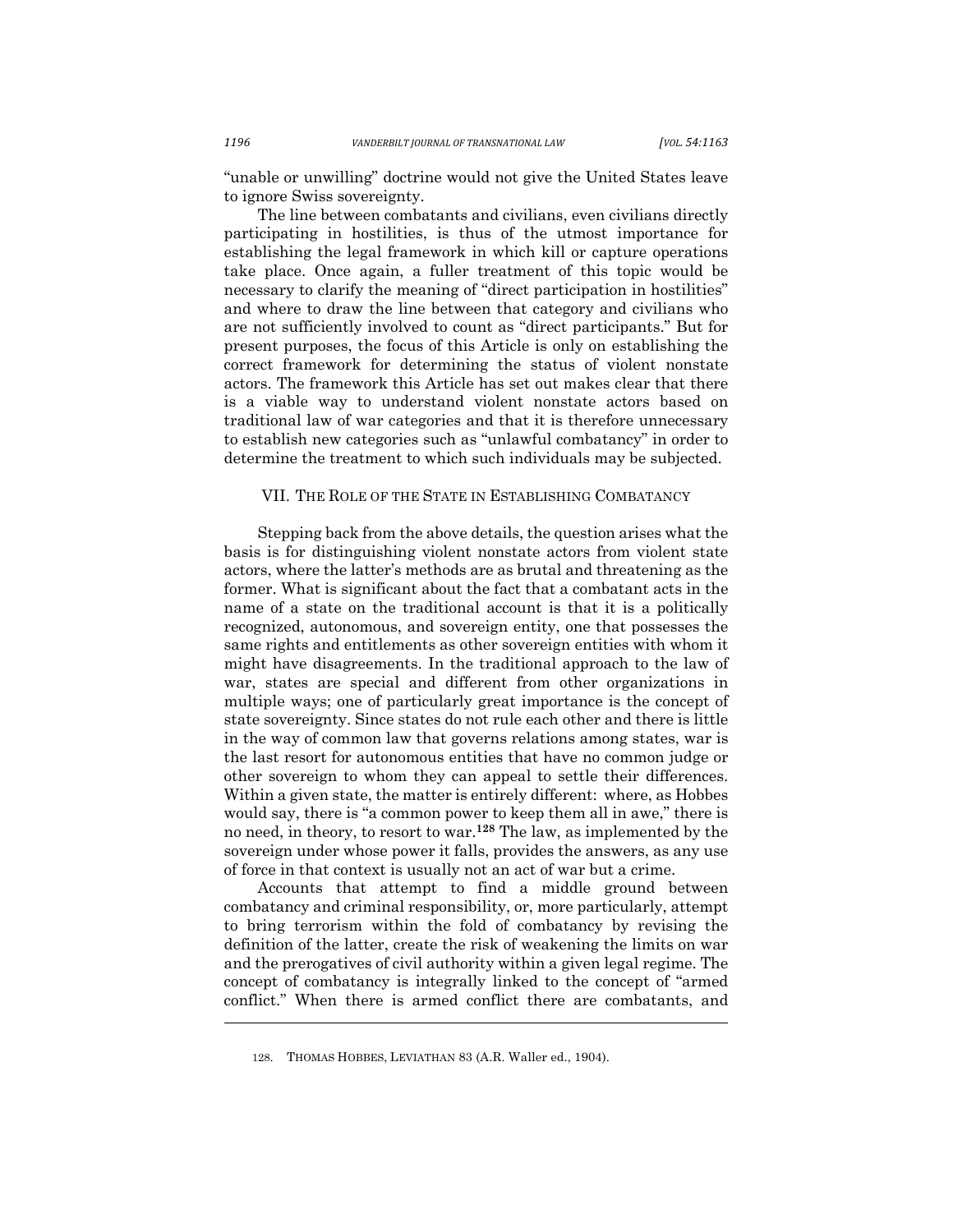without that designation of their activities, it cannot be said that those individuals are belligerents. Thus, the functionalist view of combatancy, insofar as it broadens that concept, also broadens the concept of armed conflict. There are grave risks, however, involved in expanding that notion. Partly, this has occurred because of the unbounded nature of war: military confrontations tend now to have no distinct beginning, middle, or end, as well as no clear location. A further loosening of the criteria for what counts as armed conflict risks it losing the distinctiveness of war, with its particular rules and norms, resulting in a state of affairs the famous theorist of war Von Clausewitz described as a hellish descent into "absolute war."**<sup>129</sup>**

On the alternative view, this Article suggests that violent nonstate actors are civilians, albeit civilians engaged in militaristic activity. Violent nonstate actors may be thought of as highly dangerous members of an illegal criminal conspiracy, precisely on par with violent members of drug cartels and comparable to the Revolutionary Armed Forces of Columbia (FARC), one of the largest organized crime syndicates in history.**<sup>130</sup>** Efforts to combat such groups lie within the ambit of law-enforcement practices and international efforts to fight political terrorism as coordinated law-enforcement operations among sovereign nations with a stake in the outcome. While such an approach may appear to tie the hands of the US military and its ability to defend the country from terrorism, this is not the case, as military tools and methods can be deployed to fight civilian threats. Indeed, the civil law enforcement model possesses great advantages, both for the rule of law and for national security efforts in fighting terrorism.

First, and most notably, there is a legal advantage in approaching terrorists as members of a criminal conspiracy, in which mere membership is *per se* illegal. Under the armed conflict approach that has dominated since 9/11, there is little basis for condemning members of al-Qaeda or ISIS because terrorists are combatants. The concept of "combatancy," after all, affords as much protection and entitlement as it does targetability. **<sup>131</sup>** There is no reason, however, to dignify membership in al-Qaeda or ISIS with the protection and status that state military organizations possess. The latter are legitimate because sovereign states are entitled to defend their existence, but al-Qaeda and ISIS deserve no such protection. If the organizations themselves are illegal, membership in them should also be illegal.

The question that must be considered carefully, however, is the extent to which the civilian law-enforcement model can apply within

<sup>129.</sup> *See generally* CARL VON CLAUSEWITZ, ON WAR (Michael Howard & Peter Paret eds., Michael Howard & Peter Paret trans., 1976).

<sup>130.</sup> *See generally* Jeremy McDermott, *The Changing Face of Colombian Organized Crime*, PERSPECTIVAS (Sept. 2014), https://library.fes.de/pdf-files/bueros/laseguridad/11153.pdf [https://perma.cc/9AFV-5UA4] (archived Sept. 17, 2021) (discussing the structure and the metamorphosis of Colombian drug cartels).

<sup>131.</sup> *See supra* Part II.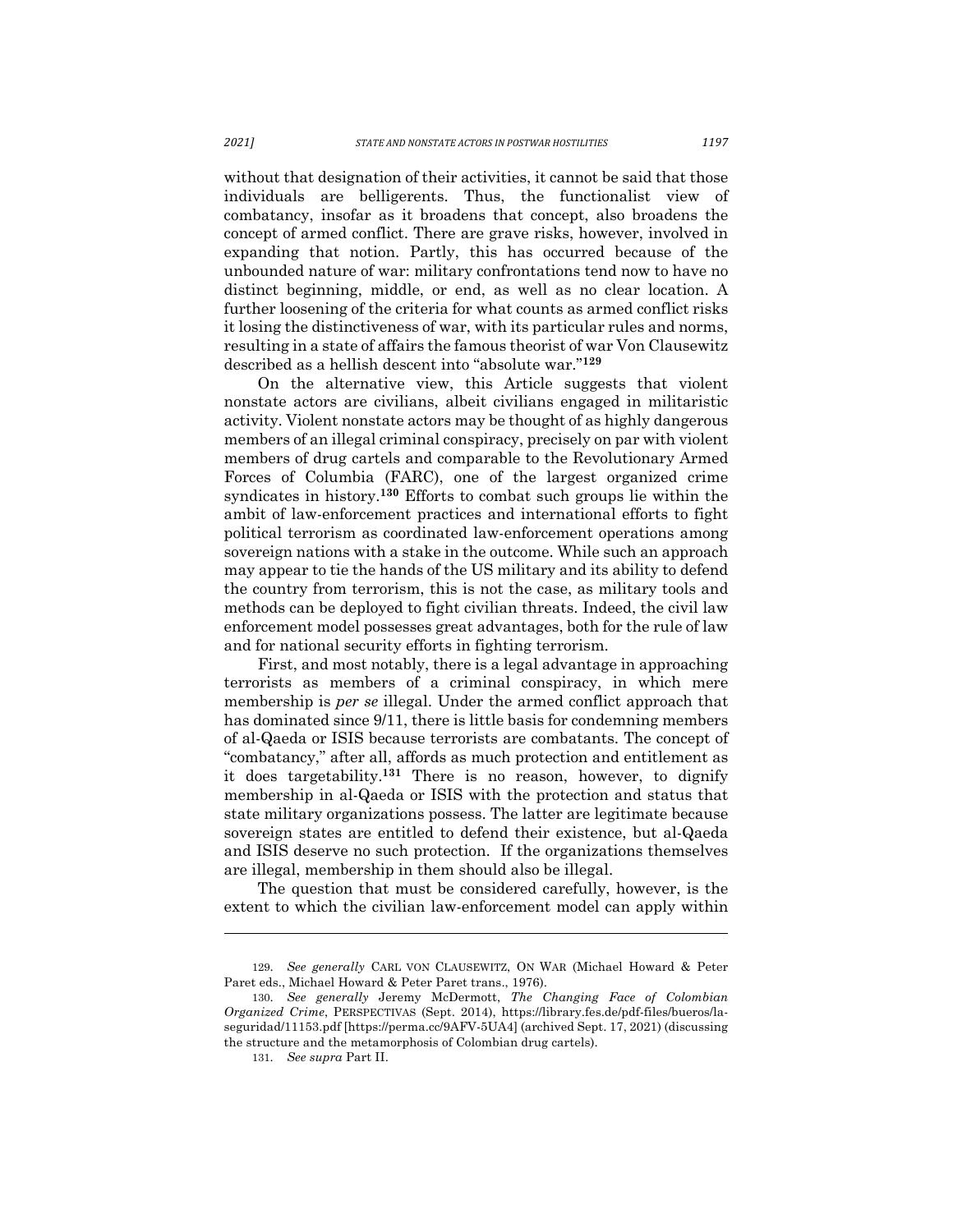armed conflict—that is, to a high-intensity battle with nonstate actors where the civilians in question can be classified as serving "a continuous combat function." And relatedly, should they still be treated according to the combatancy model suggested in Geneva for combatants in a NIAC? Or should they be treated instead according to the civilian law-enforcement model discussed above? Additional Protocol I supports the view that violent nonstate actors should be thought of as on a par with civilians taking part in hostilities. Although the Additional Protocol does not specifically articulate such a conception, nonstate combatants would be targetable on an activitybased theory, rather than a purely status-based account. In the case of high-intensity conflict, such as occurred in Afghanistan and Iraq, state actors can target nonstate combatants in a continuous fashion because the threat they pose is continuous and the activity in which they are engaged is hostile. As the level of threat diminishes, however, activitybased targeting would require a greater demonstration of threat. Such would be the case outside the zone of armed conflict.

What this means for all intents and purposes is that in the case of al-Qaeda or ISIS in areas covered by the PPG, such individuals are not serving a continuous combat function and thus are not targetable in the first instance unless they pose an imminent danger of harm. As argued in the case of Anwar al-Awlaki, they must be arrested, not summarily executed, unless the threat they pose warrants the immediate use of lethal force based on the need to forestall an imminent danger. On this view, it is problematic to target someone from a distance unless that person poses an imminent threat and there is no way to apprehend him. However, the use of drones against nonstate actors may be justified within the formal zone of armed conflict, given that the intensity of conflict and the high level of danger creates an activity-based justification for making the enemy continuously targetable.

In this regard, international law arrives at roughly the same conclusion as the Obama administration, but via a somewhat different route. Targeted killing in Iraq and Afghanistan, which were zones of conflict for most of the last twenty years, and targeting in other areas, such as Yemen, Pakistan, Syria, and Somalia, can be properly distinguished, not because in the zones of armed conflict there are combatants in a traditional sense and in areas covered by the PPG there are none. Since nonstate actors are best understood as civilians, albeit civilians participating in hostilities, they become targetable as though they were state actors.

Outside a zone of armed conflict, however, the civilian model must actually prevail in practice over the military model, and individuals targeted cannot be thought of as combatants in any sense, with the exception of the self-defense-based killing that applies to every civilian. This implies that nonstate actors cannot simply be targeted without an antecedent attempt to capture and a determination that capture is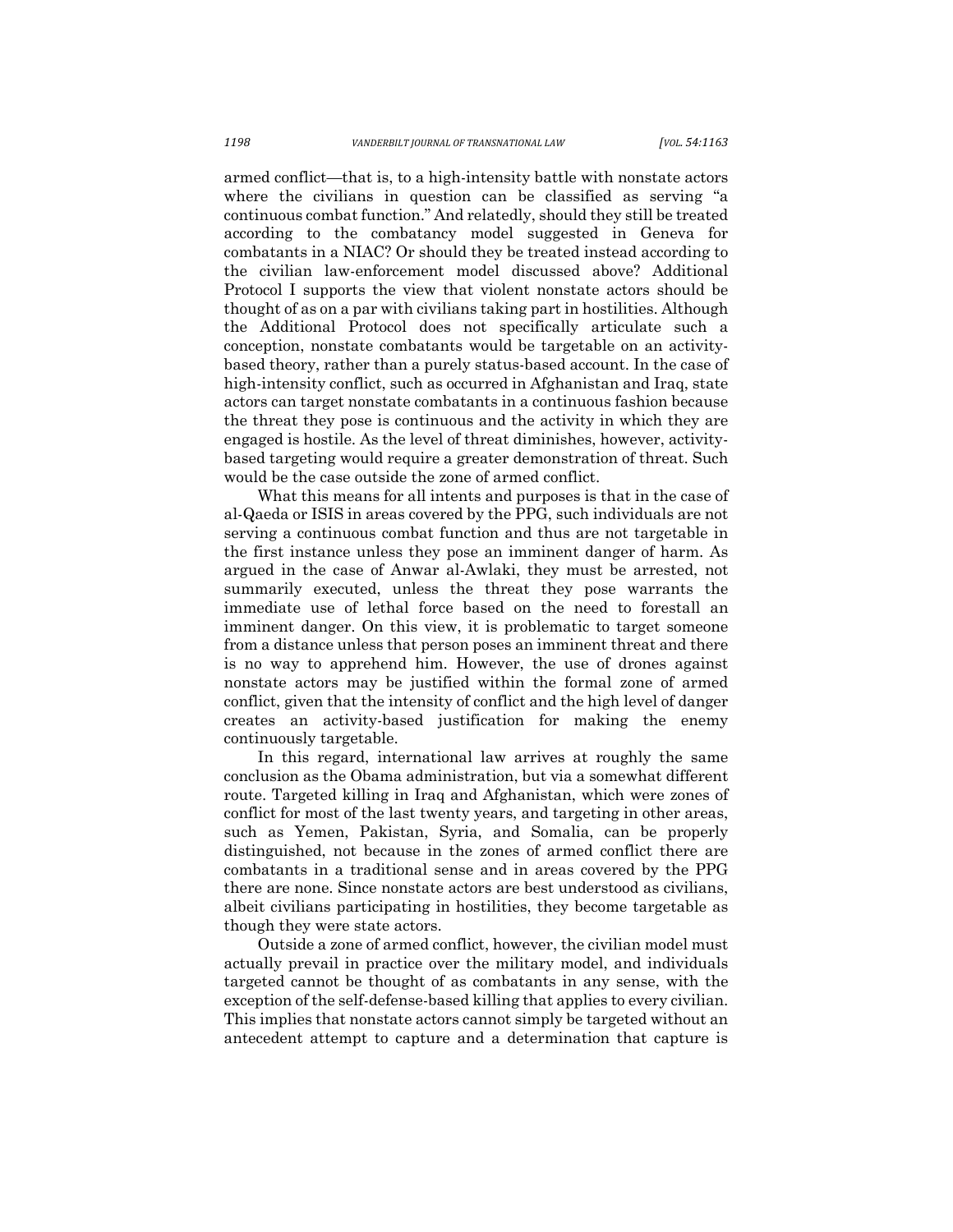"infeasible," as discussed above. It is only by distorting the feasibility and imminence requirements that the conclusion emerges that nonstate actors can be directly targeted under the PPG.

Moreover, the areas covered by the former PPG are still sovereign nations, and thus it is not permissible under the LOAC to conduct targeted killings in those areas without permission of the host nation. In theory, if the United States proceeds without such permission, it is engaging in an act of war. This once again helps to distinguish conflict in outlying areas, at the periphery of the conflict, from military engagement, in which sovereignty considerations would not impede military engagement.

#### VIII. IMPLICATIONS FOR DOMESTIC LAW ENFORCEMENT

This Article has argued in favor of the traditional position that the notion of combatancy is fundamentally tied to the concept of the state and the idea of state agency. Because of this, the Article has also argued that violent nonstate actors are essentially criminal civilians, rather than combatants, based on the fact that they are nonstate actors. The discussion has allowed, however, that in the case of highintensity conflict, such civilians may become continuously targetable based on their levels of activity and the threat they pose. This is what leads IHL, specifically Additional Protocol I, to treat such nonstate actors as combatants and to distinguish them from civilians as though the traditional principle of distinction applied. On the view defended here, the label "combatant" is only a rough approximation when that term is used against nonstate actors: individuals are combatants only in the sense that they are targetable and that they must be treated on a par with formal POWs, despite the fact that they lack the state-based identity that provided the true basis for both combatant POW protections and for targetability based on status.

The insistence on state agency as a feature of combatant identity connects that concept with the deeper justification for permitting armed combat, namely that states have equal autonomy and, accordingly, there is no power over them to resolve disputes between them. A nonstate actor who wages "war" does not in fact possess that justification for resolving differences through combat. Instead of supplying a military justification for acting, he has acted on a principle that lends itself to resolution within the context of existing state or interstate political and legal frameworks. To proceed as though he possessed the same justification as a traditional state actor is to confuse structure or function with normative principle.

The Obama administration's imprecise concept of a NIAC at least suggests that there is a form of warfare that is asymmetric in that it pits a sovereign state against a large and highly organized militant organization. When this occurs, the UN Charter suggests that the LOAC will apply. This, then, underscores the flaw in the Forfeiture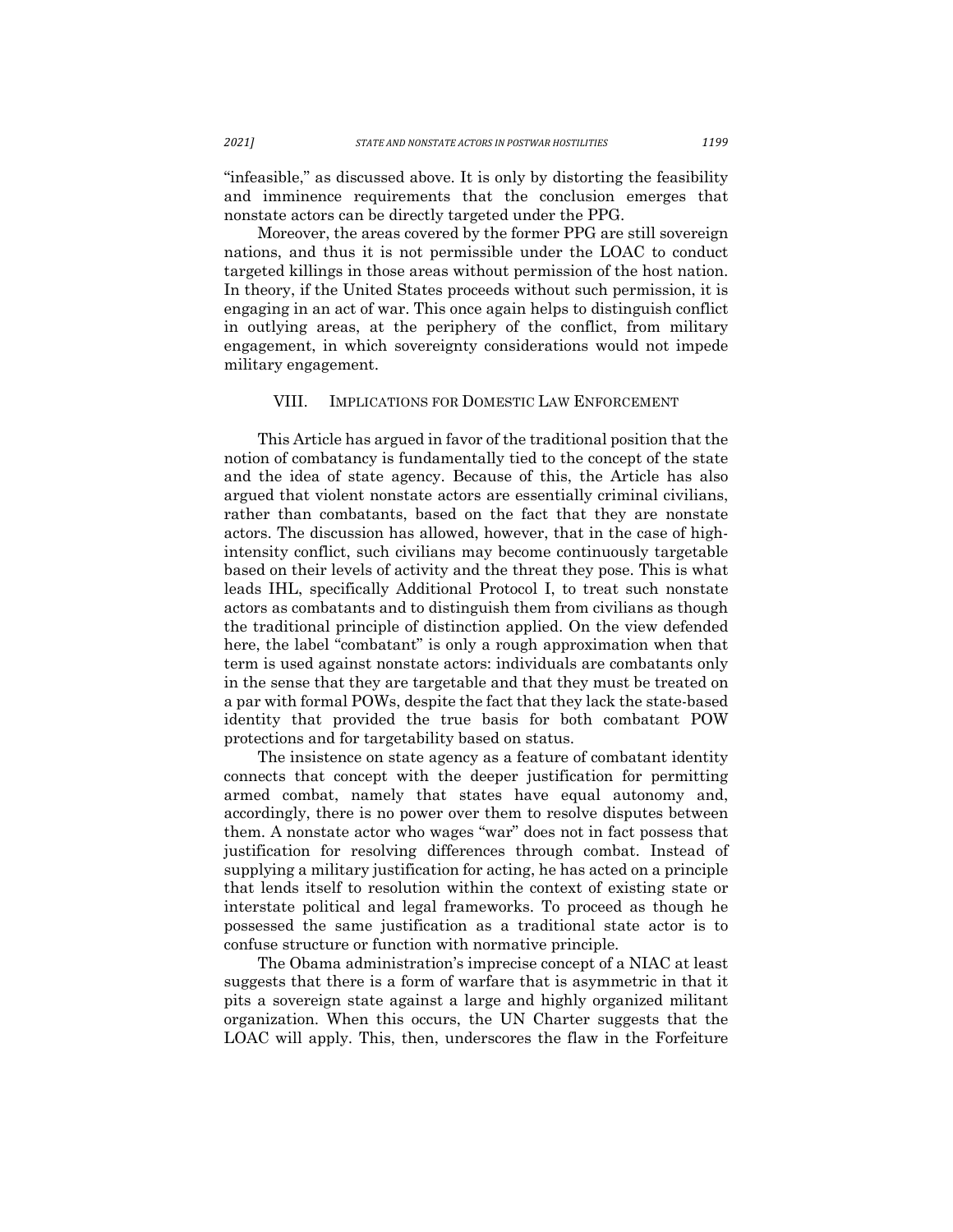Theory of compliance with international norms: the fact that al-Qaeda does not follow international law does not release the United States from the duty to follow those same norms since the source of authority of the norms in question is not the compliance of the other party.

With regard to Qassim Soleimani and other state actors, there is no avoiding the full panoply of rules of the Law of Armed Conflict. Despite Soleimani's potentially terroristic activities, his status as a state actor must take precedence over his nonstate actions. The "dual hatted" theory does not work as a justification for extrajudicial killing. Nor, from what is known of the facts, does the theory of self-defense, which requires an imminent threat to the country or to an individual state actor. Once the limitations on the moves that can legitimately be made in this space become clear, it is quite a bit easier to justify those targeted killings that are legitimate and also easier to protect the boundaries that demarcate domestic criminal law. The more the distinction between the law of war and the law of crime is effaced, the greater the erosion of our constitutional principles like due process, rights that require constant vigilance to safeguard and protect.

Recent events have made this all too clear. During the summer of 2020, federal agents were deployed to quell domestic disturbances against supposed Antifa demonstrators as well as against Black Lives Matter protests in Portland and other cities that were the site of unrest around the United States. **<sup>132</sup>** And in the wake of the January 6, 2021, attack on the Capitol building, federal agencies, the U.S. Congress, and domestic law-enforcement authorities have become alarmed about the increase in domestic extremism, particularly white supremacist violence.**<sup>133</sup>** A recent report by the Office of the Director of National Intelligence, for example, warns that racially motivated domestic violent extremists "who promote the superiority of the white race" are the actors "with the most persistent and concerning transnational connections because individuals with similar ideological beliefs exist outside of the United States" and that these groups "frequently communicate with and seek to influence each other."**<sup>134</sup>** Likewise, data show a rise in domestic extremism not seen in over twenty-five years,

<sup>132.</sup> Claire Finkelstein & Kevin Govern, *The Deployment of Federal Agents in Portland is a Harbinger of Authoritarianism*, UNIV. PENN. CTR. FOR ETHICS & RULE L. BLOG (July 24, 2020), https://archive.law.upenn.edu/live/news/10301-the-deployment-offederal-agents-in-portland-is-a [https://perma.cc/8KKJ-5YPH] (archived Sept. 17, 2021).

<sup>133.</sup> This comment reflects events up until and at the point of writing.

<sup>134.</sup> *See* OFFICE OF THE DIRECTOR OF NATIONAL INTELLIGENCE, DOMESTIC VIOLENT EXTREMISM POSES HEIGHTENED THREAT IN 2021 2 (2021) https://int.nyt.com/data/documenttools/biden-administration-domestic-extremistreport-march-2021/ab0bbdf0a8034aea/full.pdf (last visited Sept. 17, 2021) [https://perma.cc/8KKJ-5YPH] (archived Sept. 17, 2021).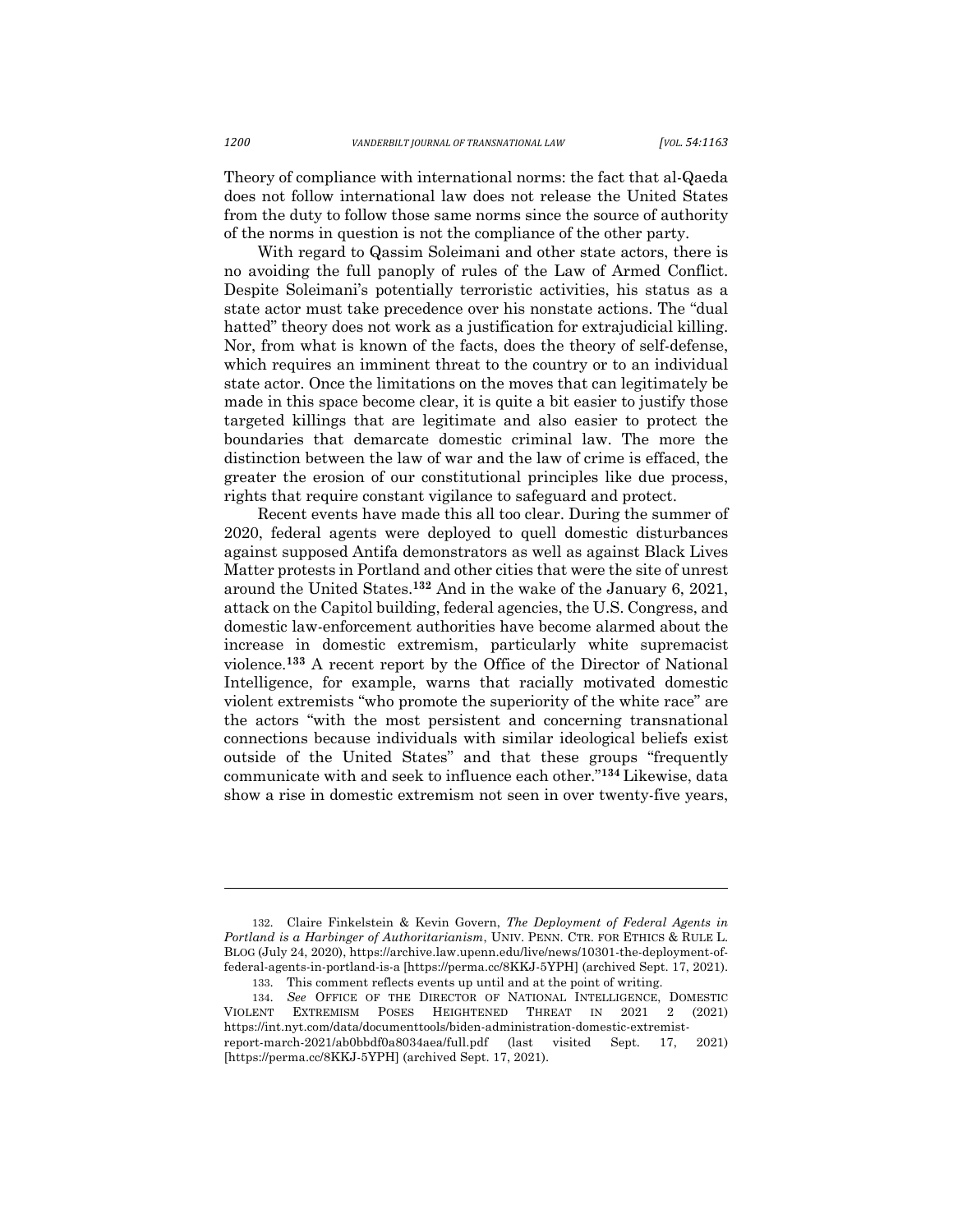driven primarily by white-supremacist, anti-Muslim, and antigovernment extremists on the far right.**<sup>135</sup>**

The United States has seen this movie before. In 1985, the Philadelphia Police Department bombed a residential home occupied by a militant black group called MOVE following a protracted standoff in which the police used tear-gas and fired multiple rounds of ammunition into the house.**<sup>136</sup>** In the bombing and subsequent fire, eleven people in the house, including five children, died.**<sup>137</sup>** One of the two MOVE survivors claimed that the police fired on inhabitants as they were escaping the fire.**<sup>138</sup>** The Philadelphia Special Investigation Commission, which examined the event, found that "[t]he plan to bomb the MOVE house was reckless, ill-conceived and hastily approved. Dropping a bomb on an occupied row house was unconscionable and should have been rejected out of hand."**<sup>139</sup>** While the use of excessive force on domestic populations is not new, the risk that such confrontations become increasingly militarized lurks in the background at all times. Unless the law governing the use of force, in both war and law enforcement, is crystal clear, the practice will continue to shift in the direction of escalation and increasing use of military technology.

Polarization and even radicalization of the US population has created a grave risk that the norms of war will seep into domestic lawenforcement practices as the divisions in American society continue to grow. Previously clear legal distinctions between the domestic law of crimes and the law of war have become difficult to maintain. As a result, other distinctions that are neighboring concepts relating to the rule of law, such as that between state and nonstate actors or that between foreign and domestic criminals, are also becoming eroded. The effects of such erosion have been felt in other countries where illiberal regimes do not hesitate to turn deadly force on their own populations as a method of political control. Political assassinations have been a particularly preferred method of maintaining political control on the

<sup>135.</sup> Robert O'Harrow Jr., Andrew Ba Tran, & Derek Hawkins, *The Rise of Domestic Extremism in America*, WASH. POST (Apr. 12, 2021), https://www.washingtonpost.com/investigations/interactive/2021/domestic-terrorismdata/?utm\_campaign=wp\_post\_most&utm\_medium=email&utm\_source=newsletter&w pisrc=nl\_most&carta-url=https%3A%2F%2Fs2.washingtonpost.com%2Fcar-lntr%2F31d62d1%2F607471819d2fda1dfb4c85b1%2F596bdd7eae7e8a44e7dfe6bc%2F8% 2F68%2F607471819d2fda1dfb4c85b1 [https://perma.cc/5TB2-M47A] (archived Sept. 17, 2021).

<sup>136.</sup> *See* Akela Lacy, Opinion, *Philadelphia Keeps Revisitng MOVE Bombing History Because We Never Truly Learned It,* PHILA. INQUIRER (June 4, 2021), https://www.inquirer.com/move-bombing/ [https://perma.cc/2DT7-GV8B] (archived Sept. 17, 2021).

<sup>137.</sup> *See id.* 

<sup>138.</sup> *See id.*  139. *Excerpts from Commission's Report on Bombing*, N.Y. TIMES (Mar. 7, 1986), https://www.nytimes.com/1986/03/07/us/excerpts-from-commission-s-report-onbombing.html [https://perma.cc/F6K6-JG2A] (archived Sept. 17, 2021).